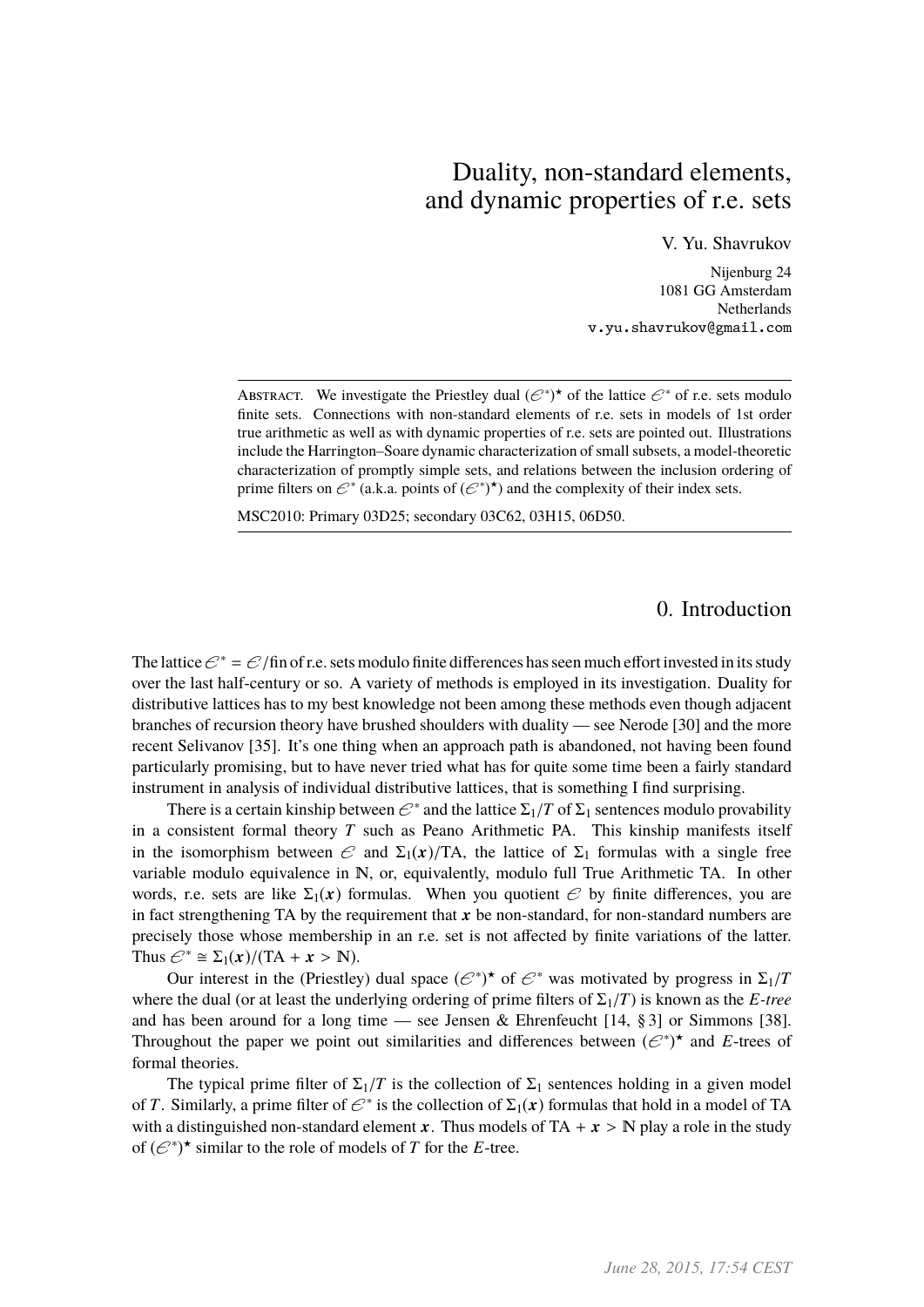While the subject matter of the present paper was inspired by developments in provability theory, none of the results herein have any immediate connection to provability. The choice of TA as the umbrella theory is to some extent arbitrary and reflects personal preferences. Another obvious candidate would be  $TA_2 = Th_{\forall}N$  where certain model-theoretic issues are simpler than with full TA (see e.g. Hirschfeld [11] or Hirschfeld & Wheeler [13]), while  $\Sigma_1(x)$  formulas behave exactly the same — at least as long as x does not vary. Schmerl & Shavrukov [34] show, among other things, some positive influence on investigations into models of  $TA<sub>2</sub>$  from connections we pursue in the present paper.

With the dual space on the one hand and non-standard elements on the other, many of our arguments exhibit a geometric/visual flavour — we include many illustrations to emphasize this point. Oftentimes this turns out to relate to what Harrington & Soare [8] call *dynamic properties* of r.e. sets (or arrangements thereof). These properties are hallmarked by being formulated in terms of speed at which elements enter an r.e. set, in other words, a key role is given to enumeration stages. Through relations such as 'at most total recursively later than', a model of TA allows for coarser measurement of when a generic element enters a given r.e. set than do the natural numbers. This allows some dynamic properties to find their model-theoretic equivalents, as well as gain alternative proofs of known equivalences to lattice-theoretic properties.

Our ambition in this enterprise is to suggest that bringing together r.e. sets, duality, and models of arithmetic can lead to some useful synergy. Keeping accessibility in mind, we spend somewhat more ink on the basics of these three ingredients than would be appropriate for readers well versed in respective fields.

We start section 1 with a brief introduction to Priestley duality for bounded (that is, possessing 0 and 1) distributive lattices. Next come some first basic properties of  $(\mathcal{C}^*)^{\star}$ . Most of the section is taken up by examples of dual-space characterizations of prominent classes of r.e. sets (or relations between those) such as r-maximal sets and major subsets.

Section 2 introduces models of TA into the fray. After recalling preliminary facts and definitions and articulating the connection between points of  $(e^*)^*$  and models of TA +  $x > N$ ,<br>we present a characterization of simple sets via end-extensions of models. This exploits earlier we present a characterization of simple sets via end-extensions of models. This exploits earlier ideas of Hirschfeld, Wilkie, and Schmerl — unlike  $(\mathcal{C}^*)^*$ , non-standard elements of r.e. sets do have a history.

Section 3 turns to dynamic properties of r.e. sets using models of arithmetic as an instrument. With the help of an old lemma of Wilkie, we treat major and small subsets, re-obtaining the Harrington–Soare dynamic charaterization of the latter. We also produce a model-theoretic equivalent to prompt simplicity. It turns out that the behaviour of promptly simple r.e. sets in models of TA is not unlike that of inconsistency statements in models of formal theories. Along the way we isolate the class of *hinged* prime filters which is also going to play a part in the succeeding section.

In section 4 we look at index sets of prime filters of  $\mathcal{C}^*$  (= points of  $(\mathcal{C}^*)^*$ ). This section is directly inspired by the earlier ascent of the *E*-tree in Shavrukov & Solovay [36]. We establish the key Jump-the-Gap Lemma which relates the Turing complexity of hinged prime filters in an inclusion chain to the ordering of that chain, and draw some consequences for order types of branches through  $(\mathcal{C}^*)^{\star}$ .

Our line of approach to  $\mathcal{C}^*$  should, I believe, at least be a plentiful source of new questions. Some evidence to that effect is presented in section 5.

I would like to thank Peter Cholak, Othman Echi, Ali Enayat, James Schmerl, Andrea Sorbi, Michael Stob, Marcus Tressl, and Alex Wilkie for helpful and stimulating input, and Vladimir Nikolaevich Krupskiĭ for a very timely comment.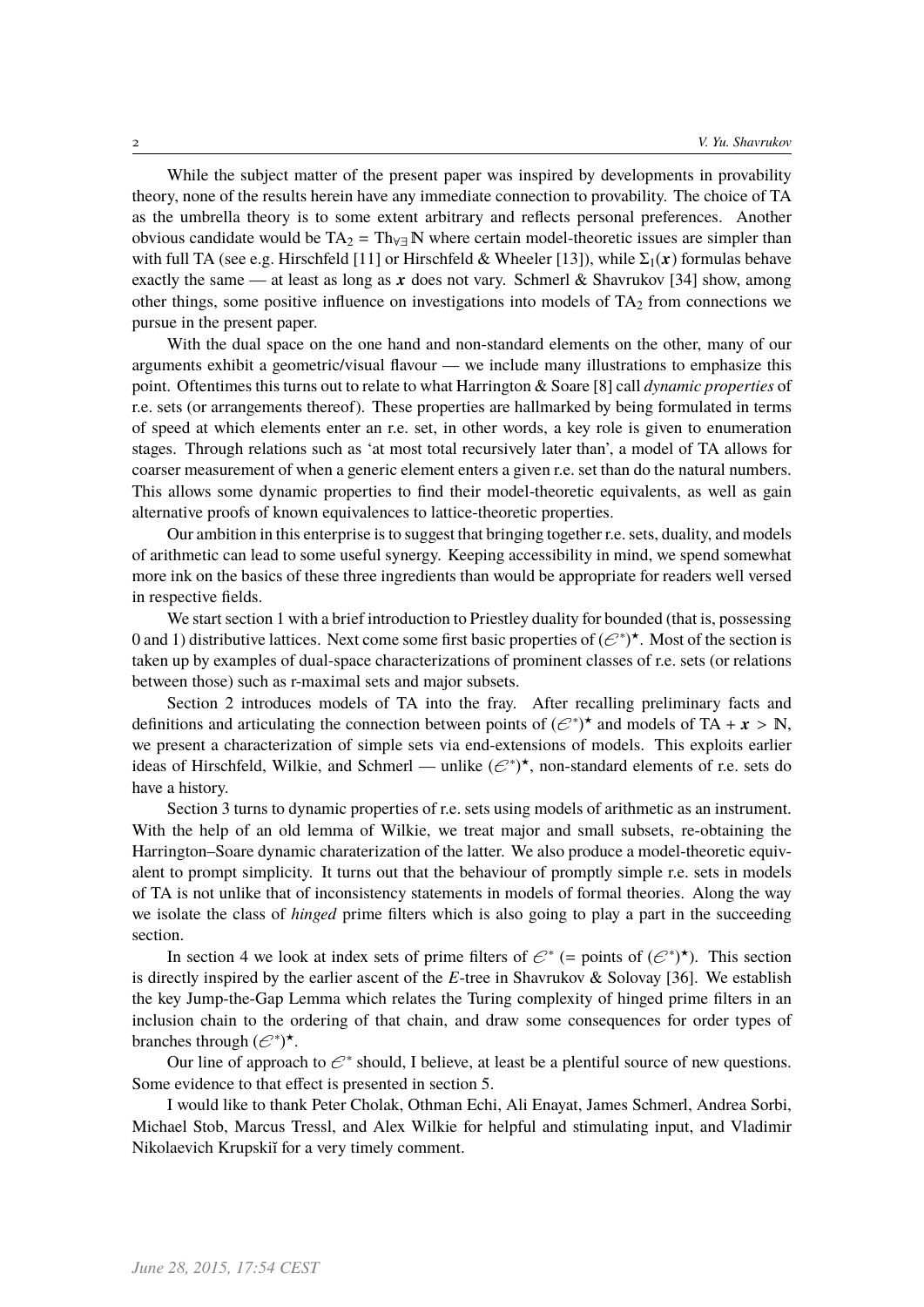1. Priestley duality for  $\mathcal{C}^*$ 

1.1. CONVENTION. Throughout this paper, *L* will always denote some non-trivial  $(0 \neq 1)$  bounded distributive lattice.

1.A. General Priestley duality

The *Priestley dual*  $L^*$  of *L* is a (partailly) ordered topological space ( $P_L \leq \pi$ ), where

- $P_L$  is the set of proper (i.e. not containing 0) prime filters of *L*;
- $\le$  is inclusion: *p*  $\le$  *q*  $\Leftrightarrow$  *p*  $\subseteq$  *q*;
- $\left\{ x^* y^* \mid x, y \in L \right\}$  is a base for  $\pi$ , where
- $x^* = \{ p \in P_L \mid x \in p \}$  is the *picture of*  $x$  (in  $L^*$ )

(see e.g. Davey & Priestley [3, Chapter 11]). One has  $x \in p \Leftrightarrow p \in x^*$ .

Caution: The ordering  $\leq$  on  $L^*$  above coincides with those in Priestley [32] or Cornish [2], but is *opposite* to the one in Davey & Priestley [3].

The topology π is the *Priestley* (a.k.a. *patch* or *constructible*) topology. It should not be confused with the *spectral* (a.k.a. *hull-kernel* or *Zariski*) topology σ which has  $\{x^* \mid x \in L\}$ for a base. The topological space Spec  $L = (P_L, \sigma)$ , the *spectrum* of L, provides another format for duality that predates Priestley duals. Cornish [2] explains the relation between Priestley and spectral (a.k.a. Stone) duality for bounded distributive lattices. The difference between the two versions is almost linguistic, but the choice between them does influence the selection, or at least the relative priority of questions that come to the fore. Our preference for the Priestley format may be a matter of familiarity perceived as convenience.

An ↑-set is any subset of *P* that is upwards closed w.r.t. ≤. ↓-sets are defined symmetrically. The key property of Priestley duals is that *L* is isomorphic to the lattice of  $\pi$ -clopen  $\uparrow$ -subsets of  $L^{\star}$ via *x* 7→ *x* ?. In particular, pictures of elements of *L* exhaust π-clopen ↑-subsets of *L* ?.

<sup>A</sup> *Priestley* (a.k.a. *ordered Boolean* or *CTOD*) space is an ordered topological space (*P*, <sup>≤</sup>, <sup>τ</sup>) which is compact and *totally order-disconnected*:

— for each *p*, *q* ∈ *P* such that *p*  $\nleq$  *q* there is a τ-clopen  $\uparrow$ -set *U* such that *p* ∈ *U* ∌ *q*.

All Priestley duals are Priestley spaces, and each Priestley space is order-homeomorphic to some Priestley dual. *Order-homeomorphisms* between ordered topological spaces are mappings that are at the same time homeomorphisms and poset isomorphisms. (The reader may find it amusing to construct two Priestley spaces which are both homeomorphic as spaces and isomorphic as posets, but not order-homeomorphic.) Priestley spaces are Hausdorff and satisfy a beefed-up version of total order-disconnectedness that we are going to find useful:

— for each pair *Y*, *Z* of  $\tau$ -closed subsets such that  $p \leq q$  holds for no  $p \in Y$  and  $q \in Z$ there is a  $\tau$ -clopen  $\uparrow$ -set  $U \supseteq Y$  which is disjoint from *Z*. (See Lemma 11.21(ii)(b) in Davey & Priestley [3].)

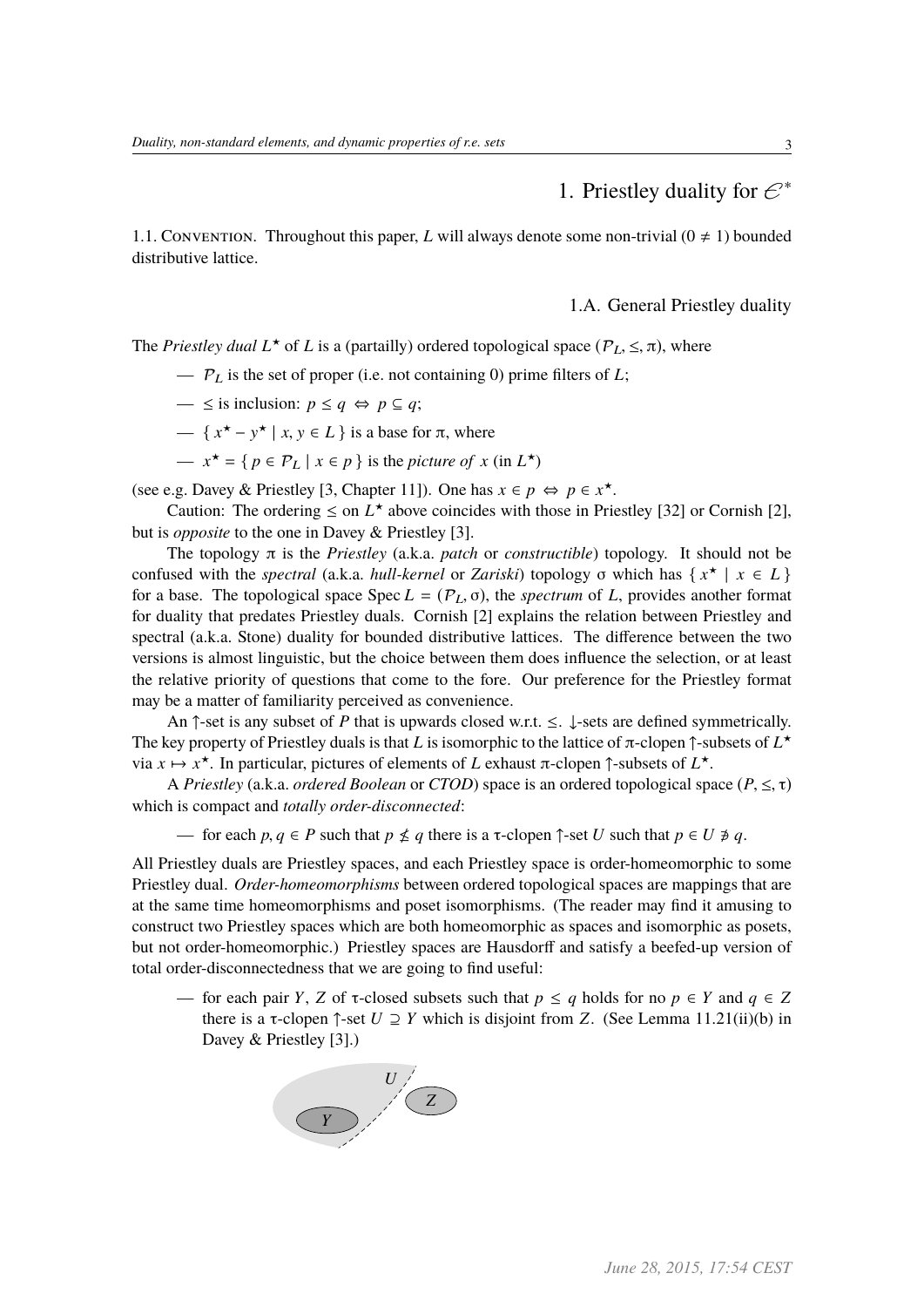For  $Y \subseteq P$ , the least  $\uparrow$ -set containing *Y* is denoted  $\uparrow Y$ .  $\downarrow Y$  has the symmetric definition. Typical examples of closed sets in Priestley spaces are singletons, ↑{*p*}, ↓{*p*}, and, more generally, ↑*C* and ↓*C* where *C* is any closed set.

### 1.2. Exercise. *Any maximal chain in a Priestley space is closed.*

HINT. Given a point *p* outside the maximal chain  $\mu$ , there is a point  $q \in \mu$  incomparable with *p*. There is a clopen set *C*  $\ni$  *p* disjoint from the closed set  $\uparrow$ {*q*}  $\cup \downarrow$ {*q*}  $\supseteq \mu$ .

Another useful property of Priestley spaces/duals is that any non-empty closed set *C* contains points that are  $\le$ -minimal in *C* — as well as points that are maximal in *C* (Exercise 11.15 in [3]). The sets of those are denoted by min C and max C. Since  $x^*$  is an  $\uparrow$ -set for each  $x \in L$ , we have  $\max x^* = x^* \cap \max L^*$ .

This subsection has (almost) been limited to bare necessities so that we can address our central example without having to go through lengthy preliminaries. Further instalments of duality generalities will be released as needed.

### 1.B. R.e. sets

 $\mathcal{C}^* = \mathcal{C}/\text{fin}$  is the lattice of r.e. sets modulo the ideal of finite sets (see Soare [41, Chapter X]). To our best knowledge, the (Priestley) dual  $(\mathcal{C}^*)^*$  of  $\mathcal{C}^*$  has not previously been considered in the literature. Points of  $(e^{*\ast})^*$  will henceforth be called *primes*.

We freely confuse elements of  $\mathcal{C}^*$  with individual r.e. sets representing the mod-finite equivalence classes. For r.e. *X* and *Y* one has  $X^* = Y^* \Leftrightarrow X =^* Y$  where  $=^*$  stands for finite difference. *X* ⊂<sub>∞</sub> *Y* is short for *X* ⊆ *Y* & *X*  $\neq$  \* *Y*. For *X* ⊆ ω,  $\overline{X}$  denotes the complement ω − *X*.

### 1.C. Reduction Principle

*L* satisfies the *Reduction Principle* if

$$
\forall x, y \in L \exists x', y' \in L \ (x' \leq x \& y' \leq y \& x' \vee y' = x \vee y \& x' \wedge y' = 0).
$$

(Equivalently, *L* is *separated* — see Lachlan [18]. Monteiro [29, p.26] considers *Ore's Axiom*, the antipode of the Reduction Principle.) The Reduction Principle is clearly preserved by quotients.

1.3. Fact (see Soare [41, Corollary II.1.10]).  $\mathcal C$  and hence  $\mathcal C^*$  satisfy the Reduction Principle.

In bounded distributive lattices, the Reduction Principle implies that the dual of the lattice is an ↑-growing forest: the set of predecessors of any point is a chain. This is well known, but we still spell out the proof for didactical reasons:

## 1.4. COROLLARY.  $(\mathcal{C}^*)^{\star}$  *is an*  $\uparrow$ *-growing forest.*

Proof. Suppose q and r were incomparable primes. Using total order-diconnectedness of  $(\mathcal{C}^*)^*$ , fix r.e. sets *X* and *Y* such that  $q \ni X \notin r$  and  $q \not\ni Y \in r$ . The Reduction Principle supplies r.e. *X*<sup> $\prime$ </sup> ⊆ *X* and *Y*<sup> $\prime$ </sup> ⊆ *Y* such that *X*<sup> $\prime$ </sup> ∩ *Y*<sup> $\prime$ </sup> = ∅ and *X*<sup> $\prime$ </sup> ∪ *Y*<sup> $\prime$ </sup> = *X* ∪ *Y*. Now

$$
X' \cup Y \supseteq X' \cup Y' = X \cup Y \in q \not\ni Y,
$$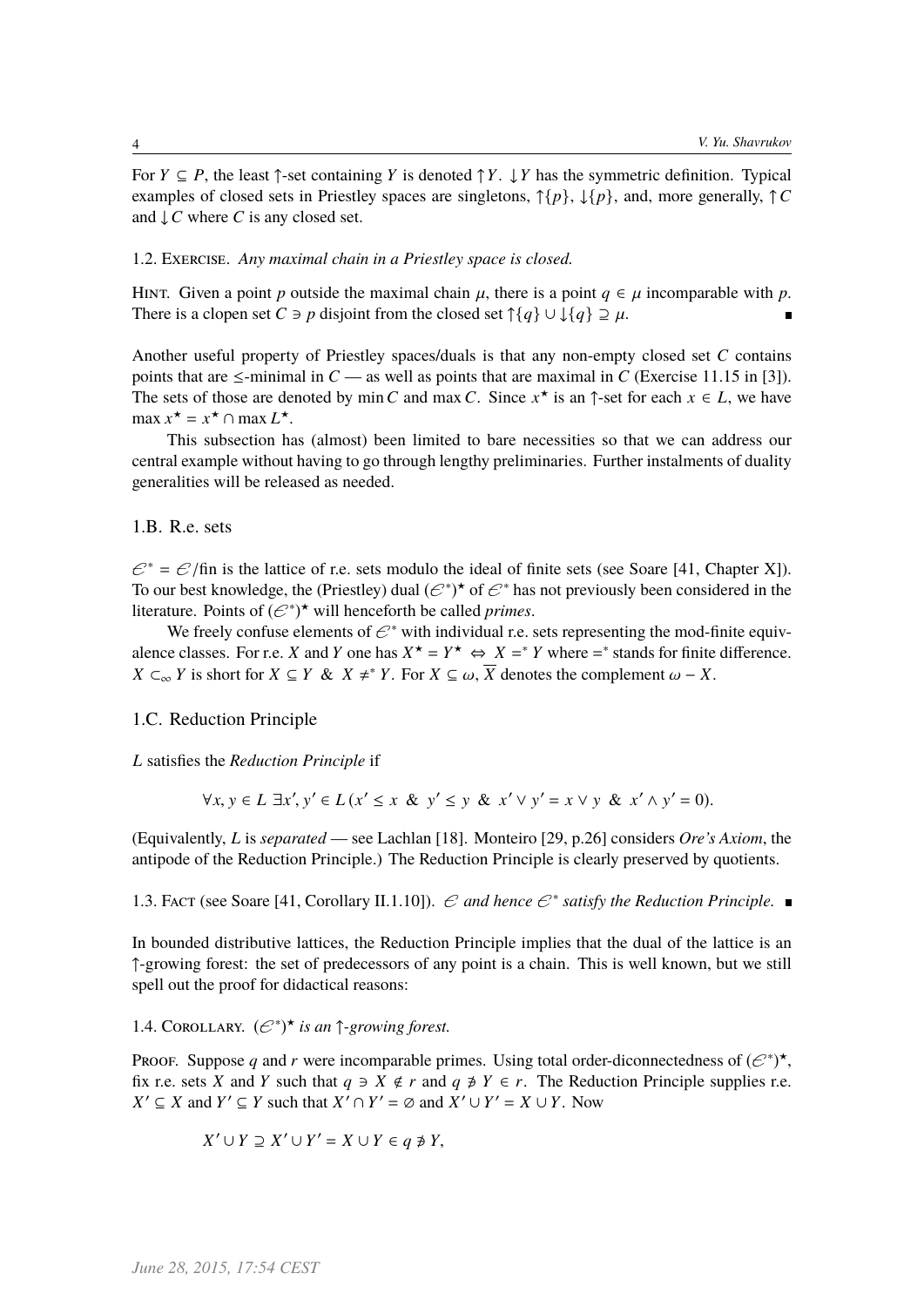so  $X' \in q$  by primeness of q. Similarly,  $Y' \in r$ . But as  $X' \cap Y' = \emptyset$ , there can be no proper prime filter including both *q* and *r*. Thus the set of predecessors of any prime is a chain.

The Reduction Principle also holds in  $\Sigma_1/T$ , so essentially the same proof works for the *E*-tree (Jensen & Ehrenfeucht [14, Theorem 6]), partially justifying that name.

The distributive lattice equivalent of the forest-likeness of the dual space is *relative normality*:

 $\forall x, y \in L \exists x', y' \in L(x' \leq x \& y' \leq y \& x' \lor y = x \lor y' = x \lor y \& x' \land y' = 0).$ 

Monteiro [29, Définition I.5.1 and Remarques on pp.25–27] introduced the antipode of this property characterizing lattices of closed subsets of hereditarily normal topological spaces among all topological spaces.

1.5. Fact (Monteiro [29, Théorèmes V.3.1–2]). *L is relatively normal if and only if L* ? *is* ↑*-forestlike.*

The Reduction Principle implies relative normality. The converse does not generally hold (Monteiro [29, p.27]), although the two properties are equivalent for finite distributive lattices (see Lindström & Shavrukov [24, Lemma 1.2]).

Unlike relative normality, the Reduction Principle cannot be expressed as a property of the ordering of the dual without involving the topology.

1.D. Recursive sets

We would like to be able to talk about pictures in  $(\mathcal{C}^*)^*$  of complements and differences of r.e. sets. This is possible because the Priestley dual of *L* subsumes the Stone representation of *BL*, the *Boolean envelope* of *L* (a.k.a. *free* or *minimal Boolean extension*). The extension  $L \leftrightarrow BL$  is universal for homomorphisms of *L* to Boolean lattices. Each element of *BL* is equal to the value of some Boolean term applied to a tuple of elements of *L*.

1.6. FACT. (a) *If*  $L^* = (P_L, \leq, \pi)$  *then*  $(BL)^* = (P_L, =, \pi)$ *.* 

(b) *L* is *Boolean* iff  $L = BL$  iff  $L^*$  is an antichain.

COMMENT. (a) See Davey & Priestley [3, 11.17]. Throwing away the ordering on  $L^*$ , one obtains the Stone dual space of *BL*.

(b) follows from (a).

It follows from clause (a) that for a Boolean term  $t(\cdot)$  and  $\vec{x} \in L$  we have  $(t(\vec{x}))^* = t(\vec{x}^*)$  where Boolean operations on the r.h.s. are understood as set operations.

1.7. LEMMA. An r.e. set R is recursive if and only if  $R^*$  is a  $\downarrow$ -set.

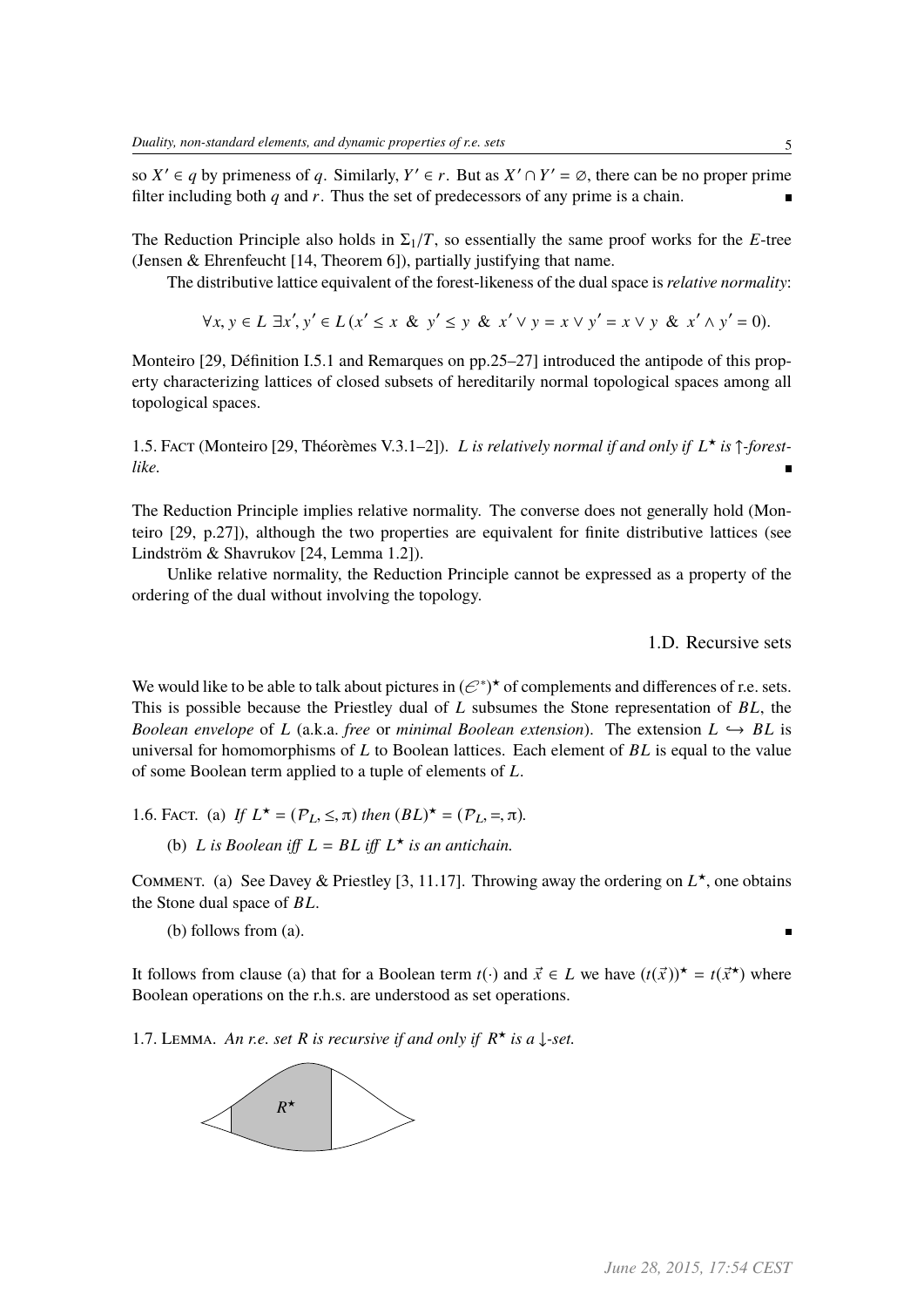Proof. (if) If  $R^*$  is a  $\downarrow$ -set then  $\overline{R^*} = \overline{R}^*$  must be a clopen  $\uparrow$ -set. Hence  $\overline{R}$  is r.e., so  $R$  is recursive. (only if) For recursive *R*,  $R^*$  is an  $\uparrow$ -set because *R* is r.e. Thus  $R^*$  is a  $\downarrow$ -set.

Every infinite r.e. set *X* has an infinite recursive subset *R* (see Soare [41, Exercise II.1.21]). This means that  $X^* \supseteq R^*$ . With  $R^*$  being, by Lemma 1.7, a non-empty  $\oint$ -set, we conclude



1.8. COROLLARY.  $X^{\star}$  *intersects*  $\min(\mathcal{C}^*)^{\star}$  *for every infinite r.e.*  $X$ *.* 

The analogue of this corollary fails in the *E*-tree.

The complemented elements of the lattice  $\Sigma_1/T$  are sentences that are  $\Delta_1$  in *T*. Non-trivial instances of these are present if and only if *T* is  $\Sigma_1$ -ill (see Lindström [22, Exercise 2.25]).

### 1.E. Minimal and minimax primes

The Boolean lattice  $\mathcal{R}^*$  of recursive sets mod finite is a sublattice of  $\mathcal{C}^*$ . Accordingly, the recursive elements of each prime form an ultrafilter of  $\mathcal{R}^*$ . Each minimal prime is generated by its recursive elements:

1.9. LEMMA.  $p \in \text{min}(\mathcal{C}^*)^{\star}$  *if and only if* 

 $p = \{$  r.e. *X* | *X*  $\supseteq$  *R* for some recursive  $R \in p$  }.

Proof. (if) Any prime  $q \leq p$  will have to contain all recursive elements  $R \in p$  because  $R^*$  are ↓-sets. Hence *p* ≤ *q*.

(only if) Given any ultrafilter *u* of  $\mathbb{R}^*$ , we verify that  $p = \{$  r.e.  $X \mid X \supseteq R \in u\}$  is a prime: If  $p \ni U \cup V \supseteq R \in u$ , then let  $U' \subseteq U$  and  $V' \subseteq V$  be disjoint r.e. sets corresponding to *U* and *V* by the Reduction Principle. Then  $U' \cup V' = U \cup V \supseteq R$ , and  $R \cap U'$  and  $R \cap V'$  are recursive sets partitioning *R*. Hence one of them must be an element of *u*. Therefore one of *U* and *V* belongs to *p*.

A prime is *minimax* if it is both minimal and maximal in  $(\mathcal{C}^*)^*$ . Such primes exist — the construction below is due to Hirschfeld [11, 4.5] (or see Hirschfeld & Wheeler [13, 9.6(ii)]).

1.10. PROPOSITION. *For any infinite r.e. X there is a minimax prime*  $p \in X^*$ .



Proof. We construct a sequence  $(R_i)_{i \in \omega}$  of infinite recursive sets with  $R_0 \subseteq X$  and  $R_{i+1} \subseteq R_i$  and such that  $(R_i)_{i \in \omega}$  decides every r.e. set:  $R_{i+1} \subseteq W_i$  or  $R_i \cap W_i$  is finite: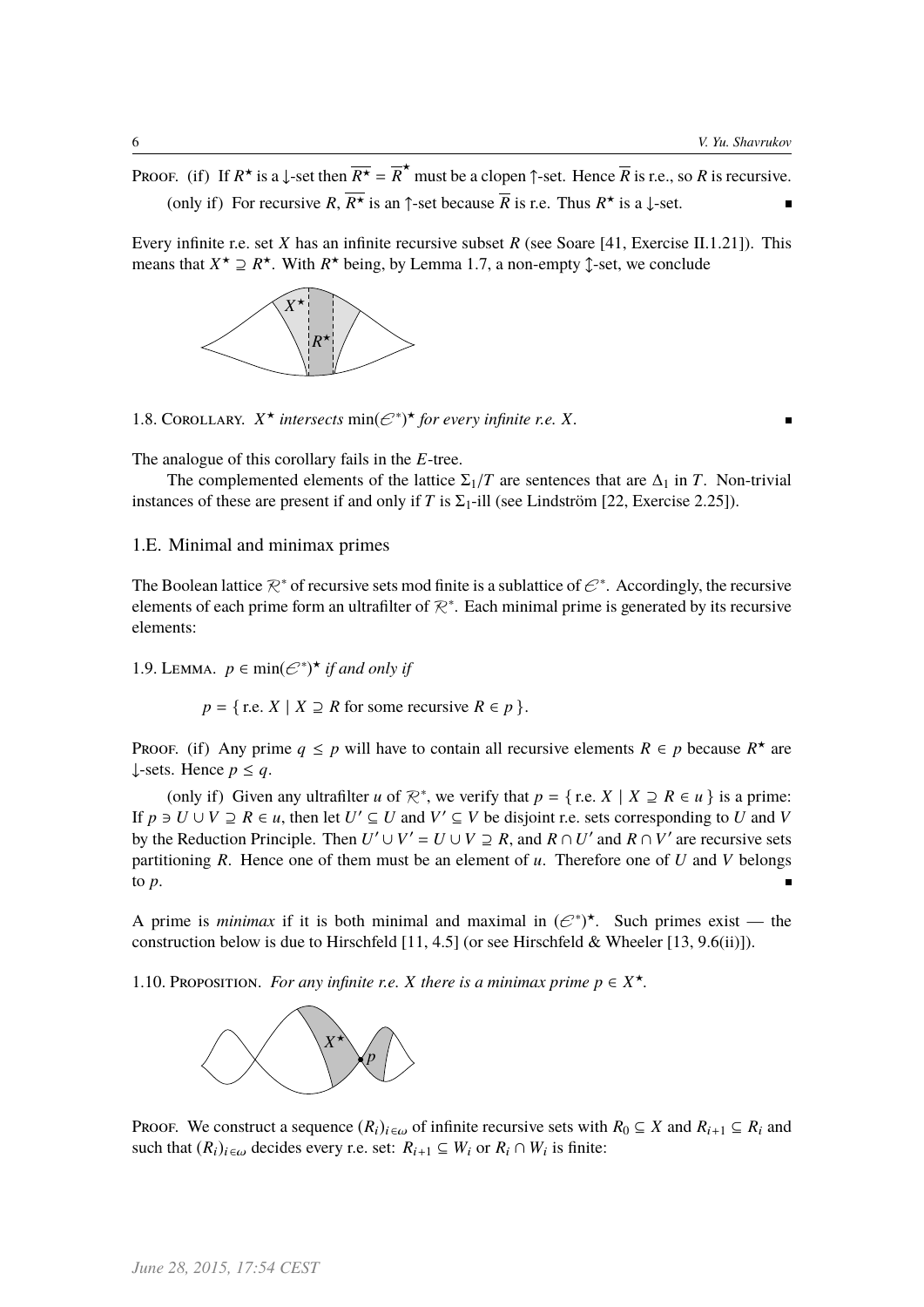At each step, see if  $R_i \cap W_i$  is infinite and if so, let  $R_{i+1}$  be an infinite recursive subset of  $R_i \cap W_i$ . Otherwise, put  $R_{i+1} = R_i$ .

Clearly,  ${R_i}_{i \in \omega}$  generates an ultrafilter of  $\mathcal{R}^*$ . Let *p* be the minimal prime including  ${R_i}_{i \in \omega}$ . Then  $p \in R_0^* \subseteq X^*$  and  $p \in \min(\mathcal{C}^*)^*$ , for *p* is generated by recursive sets (Lemma 1.9). Finally,  $p \in \max(\mathcal{C}^*)^*$  because for each  $W_i$ ,  $p$  either contains  $W_i$  or a recursive set disjoint from  $W_i$ .

The construction above readily adapts to show that  $(e^{*\cdot})^*$  sports  $2^{\aleph_0}$  many minimax primes. See also Hirschfeld [12, 5.5], where  $2^{\aleph_0}$  many primes are detected within an even narrower class.

1.F. Friedberg splittings

A partitioning  $\{A_0, A_1\}$  of an r.e. set *B* into two r.e. halves is called an *r.e. splitting* of *B*. Such a splitting is a *Friedberg splitting* if for each r.e. *X* one has that *X* − *B* is r.e. if at least one of  $X - A_i$  is. Any non-recursive r.e. set admits a Friedberg splitting (see Soare [41, Theorem X.2.1]). The following example is prompted by Hirschfeld & Wheeler [13, 8.21].

1.11. Proposition. *An r.e. splitting* {*A*0, *<sup>A</sup>*1} *of <sup>B</sup> is a Friedberg splitting if and only if for all primes*  $p \notin B^* \ni q$  *with*  $q \geq p$  *there are*  $r_i \in A_i^*$  *such that*  $r_i \geq p$  *for both i*.



Proof. (if) Suppose  $X - B$  failed to be r.e., so  $X^* - B^*$  is not an  $\uparrow$ -set. Then there are  $p \le q$  with  $p \in X^* - B^* \neq q$ . This means that  $p \in X^*$  while  $p \notin B^* \ni q$ . Our assumption supplies  $r_i \in A_i^*$ with  $r_i \ge p$ . So  $r_i \notin X^* - A_i^*$  whereas  $p \in X^* - A_i^*$ . This shows that both  $X - A_i$  are not r.e. Thus  ${A_0, A_1}$  is a Friedberg splitting.

(only if) Suppose  $p \notin B^*$  and there is no  $r_0 \ge p$  with  $r_0 \in A_0^*$ . By total orderdisconnectedness, there must then exist an r.e. set *X* disjoint from  $A_0$  such that  $p \in X^*$ . Then *X* − *A*<sup>0</sup> is r.e. Hence by the assumption so is *X* − *B*. Therefore, as  $p \in X^{\star} - B^{\star}$  and  $X^{\star} - B^{\star}$  is an ↑-set, there can be no *q* ≥ *p* with *q* ∈ *B*<sup>★</sup>. This establishes the property on the r.h.s.

The example above, together with the existence of Friedberg splittings, implies that the ↑-growing forest that is  $(\mathcal{C}^*)^*$  is properly branching. In other words,  $(\mathcal{C}^*)^*$  is *not*  $\downarrow$ -forest-like.

The same holds for the *E*-tree, for Friedberg splittability holds for  $\Sigma_1$  sentences as well this follows from Theorems 0 and 3 in Hájek [7].

1.G. Simple sets

Recall that an r.e. set is *simple* if it intersects every infinite r.e. set.

1.12. PROPOSITION. An r.e. set *S* is simple if and only if  $S^{\star} \supseteq \max(\mathcal{E}^*)^{\star}$ .

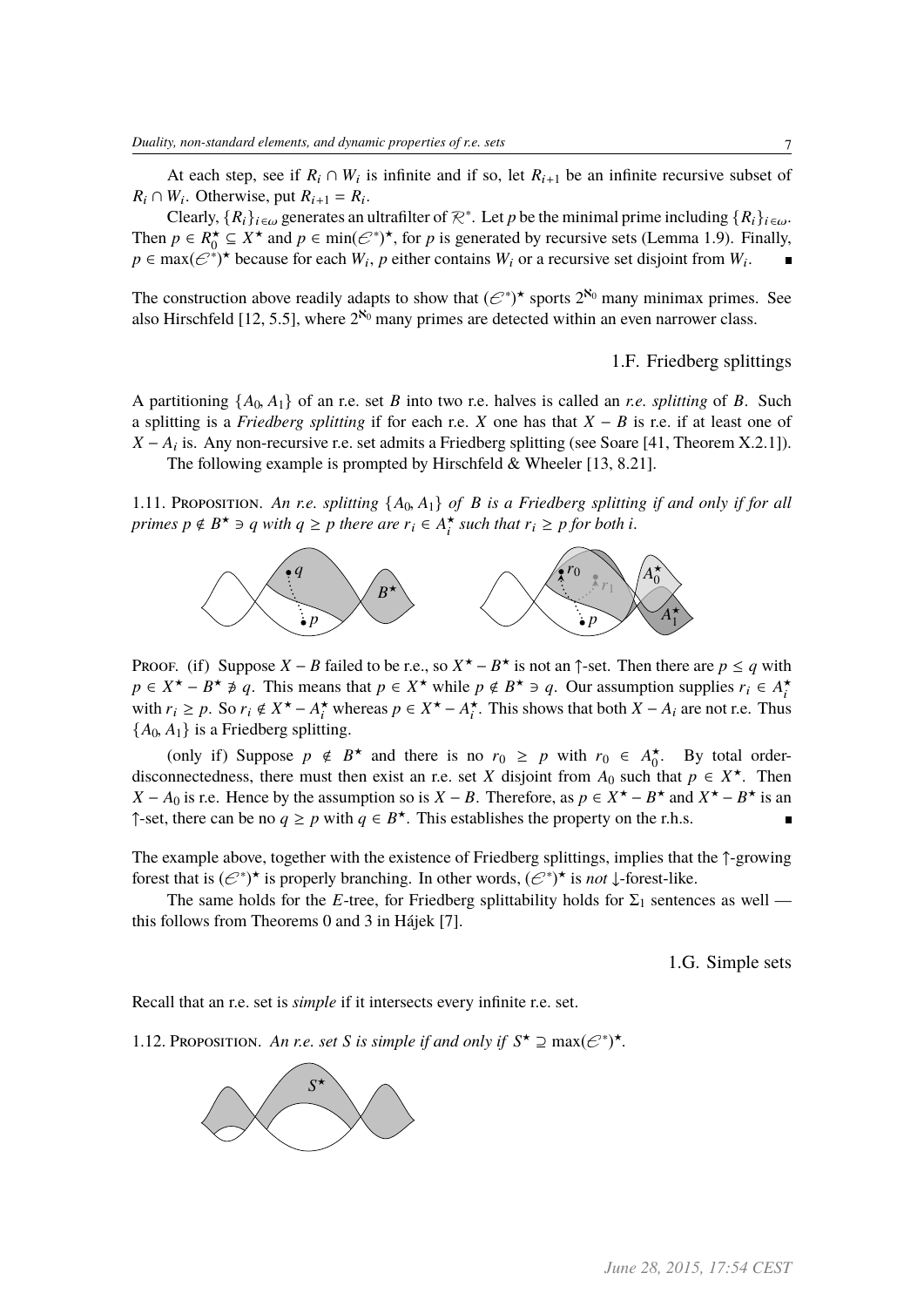Proof. (if) The picture  $D^*$  of any infinite r.e. set *D* intersects max $(\mathcal{C}^*)^*$ . Hence  $S^* \cap D^* \neq \emptyset$ . Thus  $S \cap D$  is infinite and in particular non-empty.

(only if) If  $S^*$  fails to cover  $\max(\mathcal{C}^*)^*$  then there is a prime  $p \in \max(\mathcal{C}^*)^* - S^*$  so that  $p \nleq r$ for any  $r \in S^*$ . Both  $S^*$  and  $\{p\}$  being closed, by total order-disconnectedness there is a clopen ↑-set *D*<sup>★</sup> — where *D* is r.e. — such that  $p \in D^*$  and  $D^* \cap S^* = \emptyset$ . Hence  $D \cap S$  is finite. Thus *D* − *S* is an infinite r.e. set disjoint from *S*, so *S* is not simple.

An r.e. subset  $A \subseteq B$  is *simple in*  $B$  if  $A$  intersects every infinite r.e. subset of  $B$ .

1.13. PROPOSITION. *For r.e.*  $A \subseteq B$ , *A* is simple in *B* if and only if max  $A^* = \max B^*$ .



Comment. The argument is a straightforward adaptation of the one for Proposition 1.12.

In lattices  $\Sigma_1/T$ , analogues of simple sets are the  $\Sigma_1$  sentences which are  $\Pi_1$ -*conservative* over *T*: for each  $\Pi_1$  sentence  $\pi$ , if  $T \vdash \sigma \rightarrow \pi$  then  $T \vdash \pi$  (see Lindström [22, Chapter 5]). Similarly, a  $\Sigma_1$  sentence  $\sigma$  is the counterpart of a 'simple subset' of another  $\Sigma_1$  sentence  $\tau$  such that  $T \vdash \sigma \to \tau$ if  $\sigma$  is  $\Pi_1$ -conservative over  $T + \tau$ .

In  $\Sigma_1/T$  there always are *doubly conservative*  $\Sigma_1$  sentences, that is,  $\sigma$  is  $\Pi_1$ -conservative and  $\neg \sigma$  is  $\Sigma_1$ -conservative over *T* (see Lindström [22, Theorem 5.3(a)]). The picture of  $\sigma$  in the *E*-tree covers all maximal but none of the minimal points. Therefore the *E*-tree knows no minimax points.

### 1.H. Maximal sets

An r.e. *M* is *maximal* if for each r.e. superset  $S \supseteq M$  one either has  $S =^* \omega$  or  $S =^* M$ . (Maximality of r.e. sets is not to be confused with maximality of primes.)

1.14. Proposition. An r.e. set M is maximal if and only if  $\overline{M^*}$  consists of a single prime. *That prime, called the* heel *of M, has to be minimal and cannot be maximal.*



Proof. (if) For any r.e.  $S \supseteq M$  we must have  $S^* \supseteq M^*$ . So when  $\overline{M^*}$  is a singleton we either have  $S^* = (\mathcal{C}^*)^*$  in which case  $S =^* \omega$ , or  $S^* = M^*$  meaning  $S =^* M$ .

(only if) If there are two distinct primes p and q in  $\overline{M^*}$  then w.l.o.g.  $p \nleq q$ . Hence there is an r.e. *S* with  $p \in S^* \not\ni q$ . Then  $M^* \subsetneq S^* \cup M^* \subsetneq (\mathcal{C}^*)^*$ . Thus  $S \cup M$  is a superset of *M* with  $S \cup M \neq^* M$  and  $S \cup M \neq^* \omega$ . So *M* cannot be maximal.

Let  $\overline{M^*} = \{p\}$ . *p* is minimal because  $\overline{M^*}$  is a ↓-set. Since each maximal set is simple, *p* cannot be maximal by Proposition 1.12.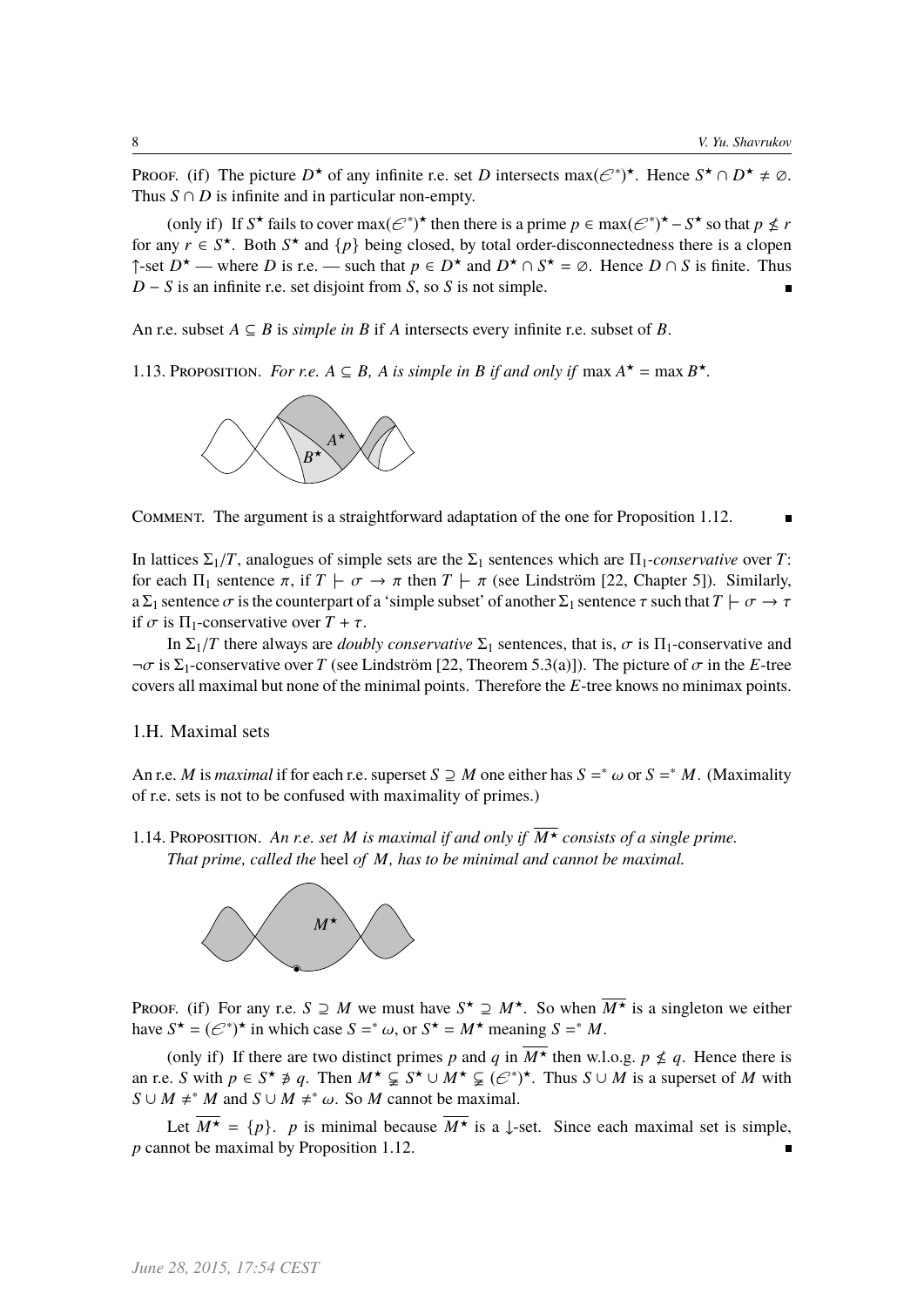Principal ideals (*M*] of  $\mathcal{C}^*$  with maximal *M* are maximal and, in particular, prime. Proposition 1.14 also tells us that heels of maximal sets are isolated in  $(e^*)^*$ . We shall see in Corollary 1.34 that all principal prime ideals and isolated points of  $\mathcal{C}^*$  stem from maximal sets.

1.I. Quotients, ideals, filters

At this point, we would like to review the duality theory of congruences, ideals, filters and quotients in general bounded distributive lattices.

1.15. Fact (see Davey & Priestley [3, 11.32]). *There is a one-one correspondence between nonempty closed subsets of L* ? *and proper congruences on L given by*

$$
C \mapsto \theta_C = \left\{ (x, y) \in L^2 \mid x^\star \cap C = y^\star \cap C \right\}.
$$

*Under this correspondence,*  $(L/\theta_C)^*$  *is order-homeomorphic to C with inherited order and topology.*

Suppose *I* is an ideal of *L*. Put  $I^* = \bigcup_{x \in I} x^*$ . Symetrically, put  $F^* = \bigcap_{y \in F} y^*$  for any filter *F* of *L*. Note that  $I^*$  is open,  $F^*$  is closed, and both of them are  $\uparrow$ -sets.

Let  $a \in L$ . Then (*a*) and [*a*) denote the principal ideal and the principal filter corresponding to *a* respectively. Observe that  $(a)^{\star} = [a)^{\star} = a^{\star}$ .

If *p* is a prime filter then  $p^{\perp}$  denotes the complementary prime ideal.

1.16. Fact (Davey & Priestley [3, Exercise 11.17]). *Let I be an ideal in L.*

- (a) *I* is principal if and only if  $I^*$  is clopen.
- (b) *I* is prime if and only if  $\overline{I^*}$  is  $\uparrow$ -directed if and only if  $I^* = \overline{\downarrow \{p\}}$  for some  $p \in L^*$ .
- (c) *I* is maximal if and only if  $I^* = \{p\}$  for some  $p \in \min L^*$ .

*In clauses* (b) *and* (c) *we have*  $I = p^{\perp}$ *.* 

HINT. In clause (b), to obtain  $\uparrow$ -directedness from primeness, assume there are  $p, q \notin I^*$  with no  $s > p$ , *q* outside  $I^*$ . Then there is an  $q \in I$  such that  $q^* \geq p$  and  $q^* \cap (\uparrow q) = I^* = \emptyset$ . There is *s* ≥ *p*, *q* outside *I*<sup>\*</sup>. Then there is an *a* ∈ *L* such that  $a^*$  ∋ *p* and  $a^*$  ∩ ( $\uparrow$ {*q*} − *I*<sup>\*</sup>) = ∅. There is a *b* ∈ *L* such that  $b^*$  ∋ *q* and  $b^*$  ∩  $(a^* - I^*) = \emptyset$ . Thus *a* and *b* witness the failure of primeness of *I*.

1.17. Fact. (a) Let *I* be an ideal of L. Then  $(L/I)^{\star}$  is order-homeomorphic to  $\overline{I^{\star}}$ .

(b) Let *F* be a filter of L. Then  $(L/F)^{\star}$  is order-homeomorphic to  $F^{\star}$ .

(c) *Let <sup>a</sup>* < *<sup>b</sup> be elements of <sup>L</sup>. Then the dual of the interval* [*a*, *<sup>b</sup>*] *is order-homeomorphic to*  $b^* - a^*$ .

Comment. (a) is implicit in Proposition 13 of Priestley [32]. The prime filters of *<sup>L</sup>*/*<sup>I</sup>* are those prime filters *p* of *L* that do not intersect *I*. Equivalently,  $p \notin I^*$ .

(b) is symmetric to (a).

(c) follows from (a) and (b) because the interval [*a*, *<sup>b</sup>*] of *<sup>L</sup>* is isomorphic to the double quotient  $(L/(a))/[b)$ .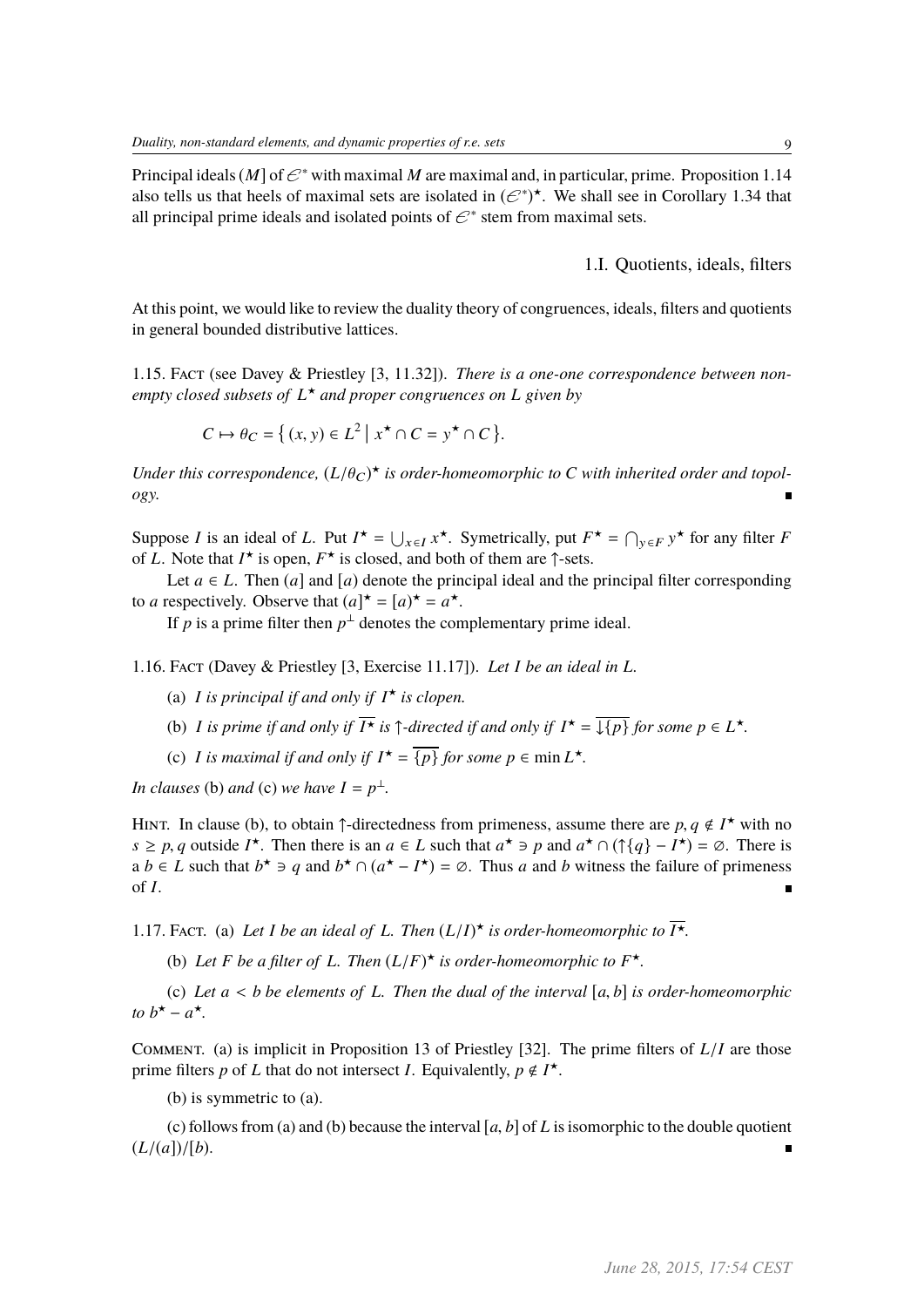### 1.J. r-maximal sets

*L* is *local* if  $x \vee y = 1$  always implies  $x = 1$  or  $y = 1$ .

## 1.18. LEMMA. *L* is local if and only if  $L^*$  has a least point.

Proof. (if) If  $x^* \cup y^* = L^*$  then the least point of  $L^*$  is w.l.o.g. an element of  $x^*$ . Hence  $x^* = L^*$ because  $x^*$  is an  $\uparrow$ -set. So  $x = 1$ .

(only if) Suppose  $p \neq q$  were two distinct minimal points of  $L^*$ . By total orderdisconnectedness there is a clopen  $\uparrow$ -set  $x^*$  such that  $p \in x^* \neq q$ . Since  $\overline{x^*}$  is closed, there is also a clopen  $\uparrow$ -set  $y^*$  such that  $\overline{x^*} \subseteq y^* \not\ni p$ . Thus  $x \neq 1 \neq y$  whereas  $x \vee y = 1$ . So *L* cannot be local.

 $(\mathcal{C}^*)^*$  is not local because there are many minimal primes. The lattice  $\Sigma_1/T$  is local if and only if  $T$  is  $\Sigma_1$ -sound. Thus  $(\mathcal{C}^*)^*$  sooner resembles the  $F_1$ -tree of a  $\Sigma_1$ -sill theory than that of a  $\S$ *T* is  $\Sigma_1$ -sound. Thus  $(\mathcal{C}^*)^*$  sooner resembles the *E*-tree of a  $\Sigma_1$ -ill theory than that of a  $\Sigma_1$ -sound one.

Maximality of r.e. sets can be generalized in two orthogonal directions. The first one of these is embodied by r-maximal sets: An r.e. set Q is *r-maximal* if no recursive set splits  $\overline{Q}$  into two infinite subsets. All r-maximal sets are simple.

 $\mathscr{L}^*(A)$  denotes the interval  $[A, \omega]$  of  $\mathscr{C}^*$ .

1.19. Proposition. *Let Q be an r.e. set. The following are equivalent:*

- (i) *Q is r-maximal;*
- (ii)  $\mathcal{L}^*(Q)$  *is local:*  $X \cup Y \cup Q = \omega \implies X \cup Q =^* \omega$  *or*  $Y \cup Q =^* \omega$ ;
- (iii)  $\overline{Q^{\star}} \cap \min(\mathcal{C}^*)^{\star}$  *is a singleton.*



Proof. (ii)  $\Leftrightarrow$  (iii) is Lemma 1.18, for the subspace  $\overline{Q^*}$  of  $(\mathcal{C}^*)^*$  is the dual of  $\mathcal{L}^*(Q)$  by Fact 1.17(a).

(iii) ⇒ (i) Let  $\overline{Q^*}$  ∩ min( $\mathcal{C}^*$ )<sup>\*</sup> = {*p*}. Given a recursive *R*, we may assume  $\underline{p} \in R^*$  otherwise replace *R* by  $\overline{R}$ . But then  $\overline{Q^*} \subseteq \uparrow \{p\} \subseteq R^*$ , thus  $\overline{Q} \subseteq^* R$ , so *R* fails to split  $\overline{Q}$ .

(i) ⇒ (ii) Consider r.e. *X* and *Y* with *X* ∪ *Y* ∪ *Q* =<sup>\*</sup> ω. By the Reduction Principle there is a size *R* such that *R* ⊂ *X* ⊥ *Q* and  $\overline{R}$  ⊂ *X* ⊥ *Q* By the *r* maximality of *Q* we have  $\overline{Q}$  ⊂ \* *R* or recursive *R* such that  $R \subseteq X \cup Q$  and  $\overline{R} \subseteq Y \cup Q$ . By the r-maximality of *Q* we have  $\overline{Q} \subseteq^* R$  or  $\overline{Q}$  ⊆<sup>\*</sup>  $\overline{R}$ . In the former case  $\overline{Q}$  ⊆<sup>\*</sup>  $R \subseteq X \cup Q$  entails  $\overline{Q}$  ⊆<sup>\*</sup>  $X$ , or  $X \cup Q$  =<sup>\*</sup> ω. The other case is nonsymmetric.

Since r-maximal sets Q are simple,  $\overline{Q^*}$  does not intersect max $(\mathcal{C}^*)^*$ . Thus the existence of non-maximal r-maximal sets tells us that in  $(e^*)^*$ , there are primes that are neither minimal nor maximal. Also note that by relative normality of  $(e^*)^*$  it follows that  $\overline{Q^*}$  is a rooted tree. In this respect it resembles the *E*-tree of a  $\Sigma_1$ -sound formal theory.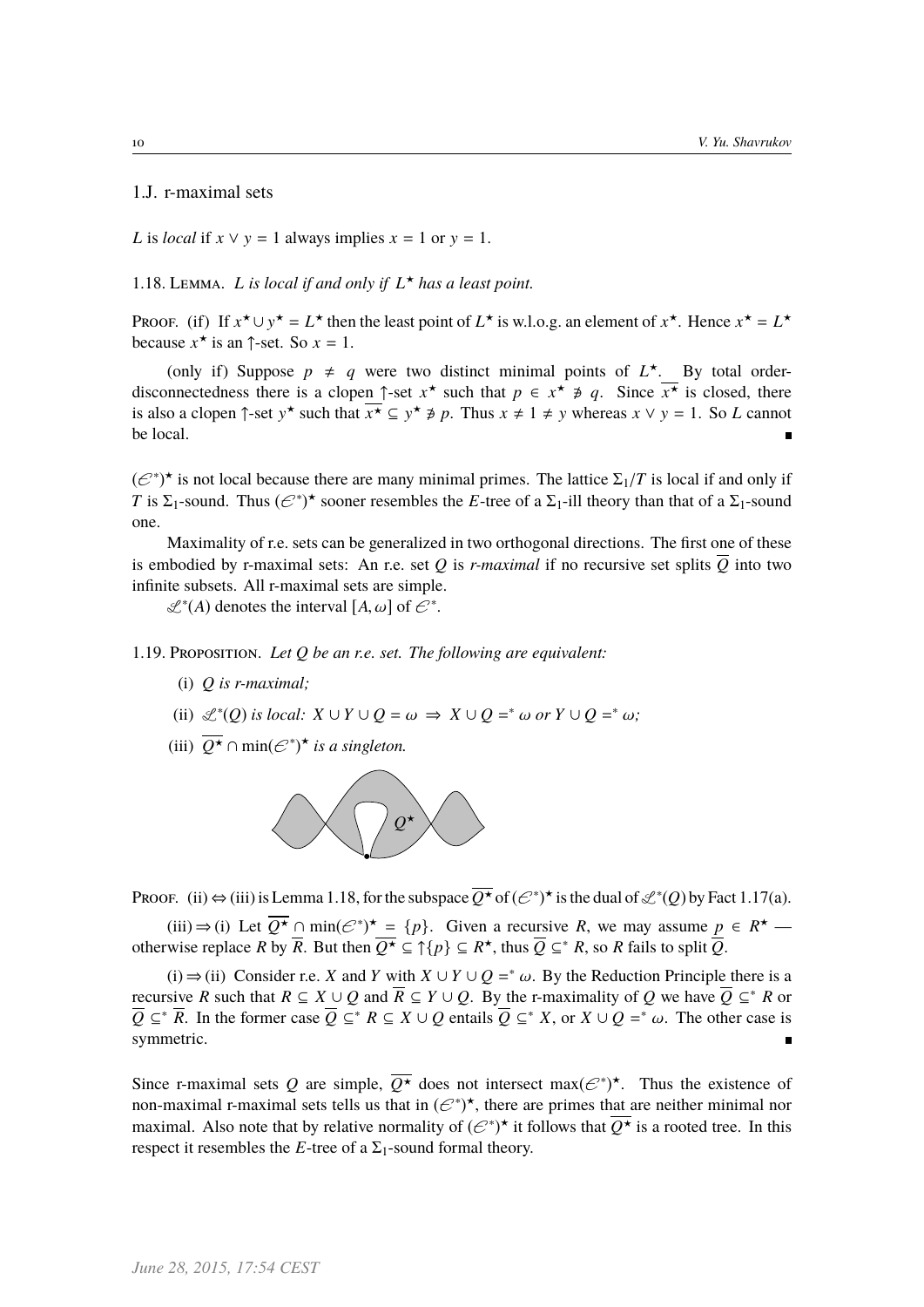1.20. Definition. Let *Q* be r-maximal. The unique minimal prime  $p \notin Q^*$  is called the *heel* of *Q*.

1.K. Hyperhypersimple sets

The second generalization of maximal sets are the hhsimple sets. An r.e. set *H* is *hhsimple* if L∗ (*H*) is a non-trivial Boolean lattice. For our purposes, this is going to serve as the definition. See Lachlan [19, Theorem 3] or Soare [41, Corollary X.2.7] for its equivalence to the original one. All hhsimple sets are simple.

1.21. Proposition. An r.e. set *H* is hhsimple if and only if  $\emptyset \neq \overline{H^*} \subseteq \min(\mathcal{E}^*)^*$ . *In this case,*  $\max(\mathcal{C}^*)^{\star} \subseteq H^{\star}$ *.* 



Proof. Seeing as  $\overline{H^*}$  is the dual of  $\mathcal{L}^*(H)$ , it follows from Fact 1.6(b) that hhsimplicity of *H* is equivalent to  $\overline{H^*}$  being a non-empty antichain. Since  $\overline{H^*}$  is a ↓-set, this antichain can only consist of minimal primes.

None of the primes in  $\overline{H^*}$  are maximal because *H* is simple.

1.22. DEFINITION. A *branch through*  $(\mathcal{C}^*)^*$  is a maximal chain in  $(\mathcal{C}^*)^*$ .

1.23. COROLLARY. Let *H* be hhsimple and let **b** be any branch through  $(e^*)^*$  whose least prime p *lies outside H* ?*. Then p has an immediate successor on* **b***.*

PROOF. The immediate successor is **b**  $\cap$  min  $H^*$ .

1.L. D-hyperhypersimple sets

 $\blacksquare$ 

Given an r.e. set *A*, Herrmann & Kummer [10, Definition 2.3] define

$$
\mathcal{D}^*(A) = \{ B \in \mathcal{L}^*(A) \mid B - A \text{ is r.e.} \}.
$$

Then  $\mathcal{D}^*(A)$  is an ideal of  $\mathcal{L}^*(A)$ . They further put  $\mathcal{C}(A) = \mathcal{L}^*(A)/\mathcal{D}^*(A)$ .<br>A is *D*-hhsimple if  $\mathcal{C}(A)$  is pop-trivial and Boolean. All hhsimple sets a

*A* is *D-hhsimple* if  $C(A)$  is non-trivial and Boolean. All hhsimple sets are D-hhsimple. Other examples of D-hhsimple sets are provided, but not exhausted by non-recursive halves of splittings of hhsimple sets (Lerman & Soare [21, Theorem 2.15] and Herrmann & Kummer [10, p. 71]).

1.24. DEFINITION. Let *A* be r.e. The *shadow* of *A* is the closed ↓-subset  $\downarrow A^* - A^*$  of  $(\mathcal{C}^*)^*$ . In other words, the shadow is the collection of all those primes that lie outside  $A^*$  but see a prime in  $A^*$  above.

1.25. LEMMA.  $(C(A))^*$  *is order-homeomorphic to the shadow of A for any r.e.* A.

Proof. We first note that the ideal  $\mathcal{D}^*(A)$  of  $\mathcal{L}^*(A)$  consists of those r.e.  $B \supseteq^* A$  whose picture  $B^*$ is disjoint from the shadow of *A*. Indeed, suppose  $B - A$  is r.e. Then any prime *p* in the shadow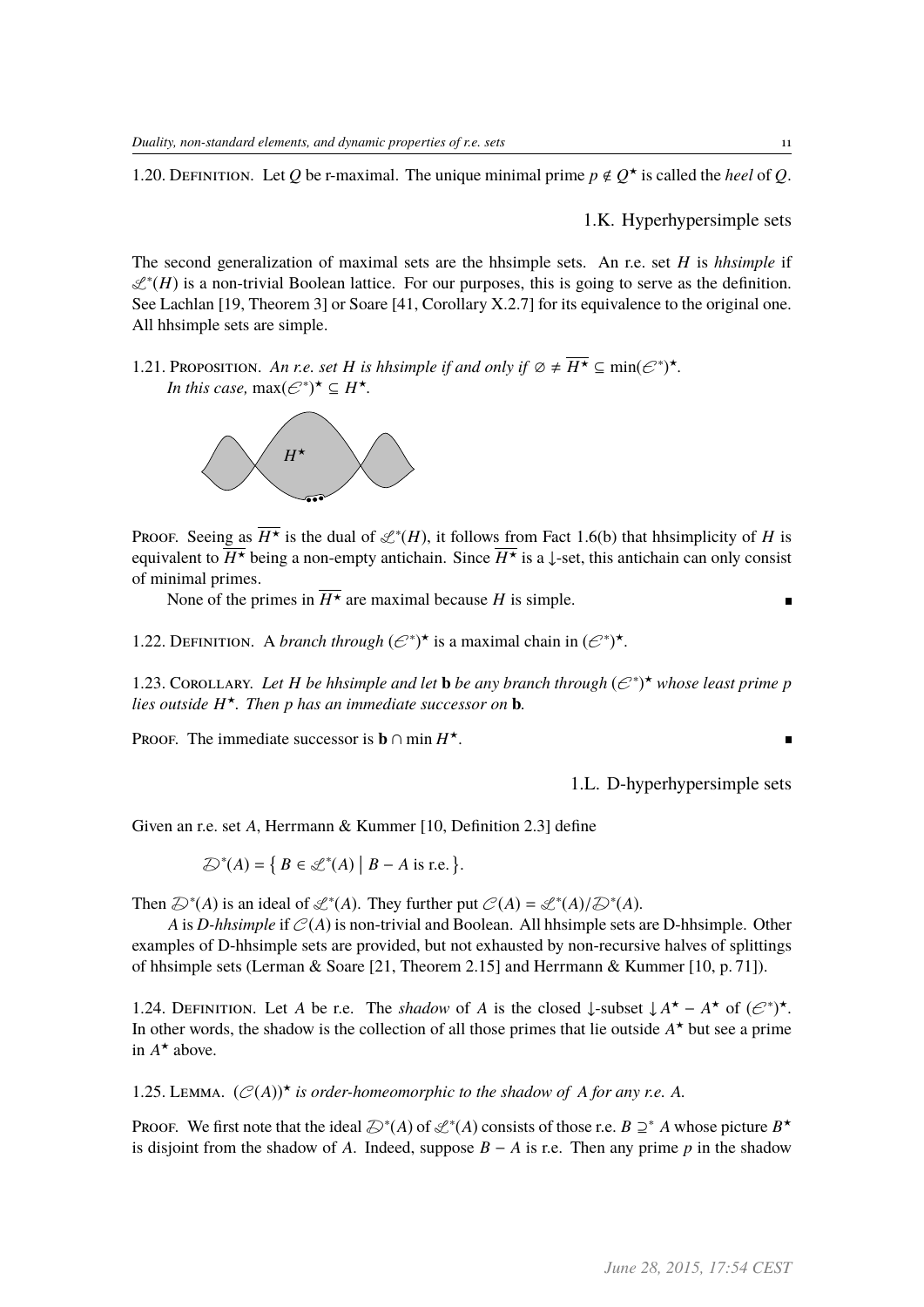п

of *A* cannot be an element of  $B^*$ , for otherwise  $B^* - A^*$  would not be an  $\uparrow$ -set. Conversely, if  $B^{\star} \supseteq A^{\star}$  is disjoint from the shadow of *A* then  $B^{\star} - A^{\star}$  must be an  $\uparrow$ -set.

Given a prime  $r \notin A^*$  outside the shadow of A, there is a clopen  $\uparrow$ -set  $B^* \ni r$  such that  $B^*$  is disjoint from  $A^*$  because  $r \nleq q$  for all  $q \in A^*$ .  $B^*$  is then also disjoint from the shadow of *A*. Since  $B - A =^* B$  is r.e.,  $A \cup B \in \mathcal{D}^*(A)$ .

Therefore  $(\mathcal{D}^*(A))^*$ , as a subspace of  $\overline{A^*}$ , the dual of  $\mathcal{L}^*(A)$ , is order-homeomorphic to  $\overline{\downarrow A^*}$ . By Fact 1.17(a), the dual of  $C(A) = \mathcal{L}^*(A)/\mathcal{D}^*(A)$  is then order-homeomorphic to  $\downarrow A^* - A^*$ , the shadow of *A*.



1.26. Proposition. *An r.e. D is D-hhsimple if and only if the shadow of D is non-empty and consists of minimal primes only.*



Proof.  $C(D)$  is non-trivial and Boolean if and only if  $(C(D))^*$  is a non-empty antichain (Fact 1.6(b)). The shadow of *D* is a ↓-set order-homeomorphic to  $(\mathcal{C}(D))$ <sup>\*</sup>. It is an antichain if and only if it consists of minimal primes only.

1.27. COROLLARY. Let D be D-hhsimple and let **b** be a branch through  $(\mathcal{C}^*)^*$  that intersects  $D^*$ *but whose least prime p lies outside D* ?*. Then p has an immediate successor on* **b***.*

There are no analogues of maximal, hhsimple nor D-hhsimple sets in  $\Sigma_1/T$ , for no non-trivial interval of  $\Sigma_1/T$ , being itself isomorphic to  $\Sigma_1/S$  for some consistent theory *S*, can admit primes that are minimax in that interval.

### 1.M. Major subsets

When *A*  $\subset_{\infty}$  *B* are r.e., *A* is called a *major* subset of *B* if  $B \cup X = \omega \Rightarrow A \cup X =^* \omega$  for each  $\Gamma$  as  $X$ . The equivalence (i)  $\hookrightarrow$  (ii) of the following proposition is well known (see Magss & Stob 128) r.e. *X*. The equivalence (i)  $\Leftrightarrow$  (ii) of the following proposition is well known (see Maass & Stob [28, Lemma 2.1]), as is the fact that major subsets are simple subsets.

1.28. PROPOSITION. *For r.e.*  $A \subset_{\infty} B$ *, the following are equivalent:* 

- (i) *A is a major subset of B;*
- (ii)  $R \subseteq B \implies R \subseteq^* A$  *for each recursive R*;
- (iii)  $A^{\star} \cap \min(\mathcal{C}^*)^{\star} = B^{\star} \cap \min(\mathcal{C}^*)^{\star};$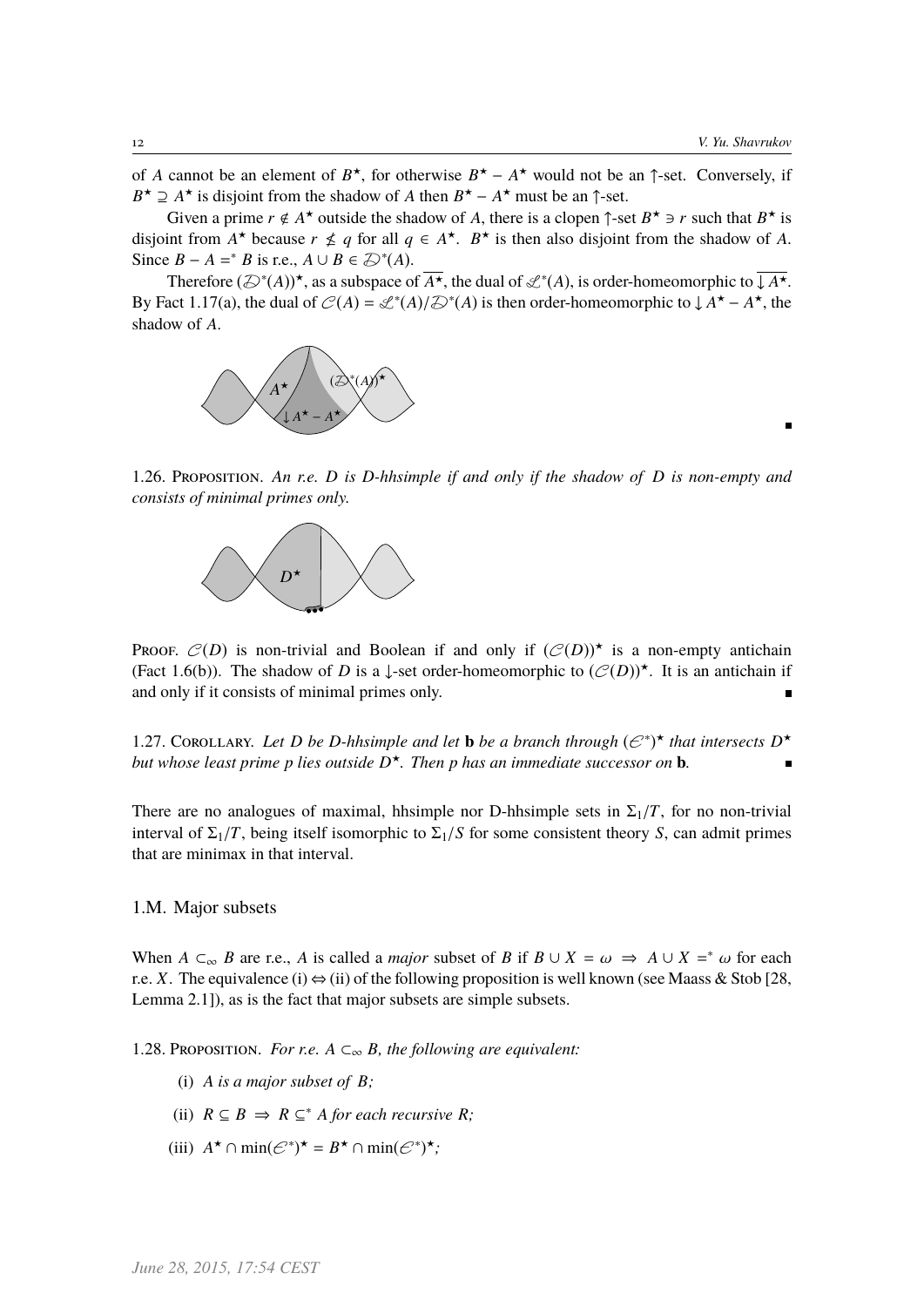(iv)  $A^{\star} \cap \min(\mathcal{C}^*)^{\star} = B^{\star} \cap \min(\mathcal{C}^*)^{\star}$  and  $A^{\star} \cap \max(\mathcal{C}^*)^{\star} = B^{\star} \cap \max(\mathcal{C}^*)^{\star}$ . In particular, *A is simple in B (Proposition 1.13).*



PROOF. (i)  $\Rightarrow$  (ii)  $R \subseteq B \Rightarrow \overline{R} \cup B = \omega \Rightarrow \overline{R} \cup A =^* \omega \Rightarrow R \subseteq^* A$ .

 $(iii)$  ⇒ (iii) Let  $p \in B^{\star} \cap \min(\mathcal{C}^*)^{\star}$ . By total order-disconnectedness there is an r.e. *X* such that  $\overline{B^{\star}} \subseteq X^{\star} \not\ni p$ . Note that  $B \cup X =^* \omega$ . By the Reduction Principle there must be a recursive  $B \subset B$  with  $\overline{B} \subset Y$ . By (ii)  $B \subset^* A$ . Observe that  $p \in B^{\star}$  because  $p \notin X^{\star}$ . Hence  $p \in A^{\star}$ *R* ⊆ *B* with  $\overline{R}$  ⊆ *X*. By (ii),  $R \subseteq^* A$ . Observe that  $p \in R^*$  because  $p \notin X^*$ . Hence  $p \in A^*$ .

(iii)  $\Rightarrow$  (i) Suppose  $B \cup X = \omega$  with *X* r.e. Then  $(B \cup X) \cap \min(\mathcal{C}^*)^* = \min(\mathcal{C}^*)^*$ .<br>
[ause (iii)  $(A \cap \min(\mathcal{C}^*)^* + |1| (Y \cap \min(\mathcal{C}^*)^*) - \min(\mathcal{C}^*)^*$ . Both  $A^*$  and  $Y^*$  being 1-sets By clause (iii),  $(A \cap \min(\mathcal{C}^*)^*) \cup (X \cap \min(\mathcal{C}^*)^*) = \min(\mathcal{C}^*)^*$ . Both  $A^*$  and  $X^*$  being  $\uparrow$ -sets,  $A^{\star} \cup X^{\star} = (\mathcal{C}^*)^{\star}$ , so  $A \cup X =^{\ast} \omega$ . Thus *A* is major in *B*.

 $(iv) \Rightarrow (iii)$  is trivial.

(ii)  $\&$  (iii)  $\Rightarrow$  (iv) Suppose there was a maximal prime in *B*<sup>★</sup> – *A*<sup>★</sup>. Then *A* is not simple in *B* by Proposition 1.13. There is then an infinite subset  $R \subseteq B$  disjoint from A. We may assume that *R* is recursive. But this contradicts (ii).

1.29. Fact (Maass & Stob [28]). *If A is a major subset of B and A' is a major subset of B', then* the intervals  $[A, B]$  and  $[A', B']$  of  $(\mathcal{E}^*)^{\star}$  are isomorphic.

We let  $\mathcal{M}^*$  denote the common isomorphism type of major intervals. According to Fact 1.17(c), the dual  $(\mathcal{M}^*)^*$  is order-homeomorphic to any subspace of  $(\mathcal{C}^*)^*$  of the form  $B^* - A^*$  where *A* is major in *B*.

In the *E*-tree, clause (iii) fails to imply (iv) of Proposition 1.28 because Corollary 1.8 does not hold in  $\Sigma_1/T$ . Stob [44] calculates the ∀∃ fragment of the 1st order theory of  $\mathcal{M}^*$ . It turns out to coincide with that of any lattice of the form  $\Sigma_1/T$  where  $T$  is a  $\Sigma_2$  ill formal theory (Lindström  $\&$ to coincide with that of any lattice of the form  $\Sigma_1/T$  where *T* is a  $\Sigma_1$ -ill formal theory (Lindström & Shavrukov [24, Proposition 6.3]). No analogue of Fact 1.29 is known for any  $\Sigma_1/T$ .

1.N. Small subsets

1.30. Definition (see Soare [41, Definition X.4.10(i)]). An r.e. subset *A* of an r.e. set *B* is a *small* subset of *B* if  $A \subset_{\infty} B$  and

> <sup>∀</sup>r.e. *<sup>X</sup>*,*<sup>Y</sup>*  $(X \cap (B - A) \subseteq Y \implies Y \cup (X - B)$  is r.e.)

This definition makes sense in any bounded distributive lattice: call  $a \in L$  *small in*  $b \in L$  if  $a < b$ and

$$
\forall x, y \in L (x \land (b - a) \le y \implies y \lor (x - b) \in L).
$$

Relations involving − are interpreted in the Boolean envelope of *L*. Alternatively, using the equivalence  $a \wedge \overline{b} \leq c \Leftrightarrow a \leq b \vee c$ , where  $\overline{b}$  is short for  $1 - b$ , each relation involving – rewrites equivalently as a conjunction of several lattice relations — for example,  $z = y \vee (x - b)$  is equivalent in any bounded distributive lattice to  $y \le z \& z \le y \vee x \& z \wedge b \le y \& x \le b \vee z$ .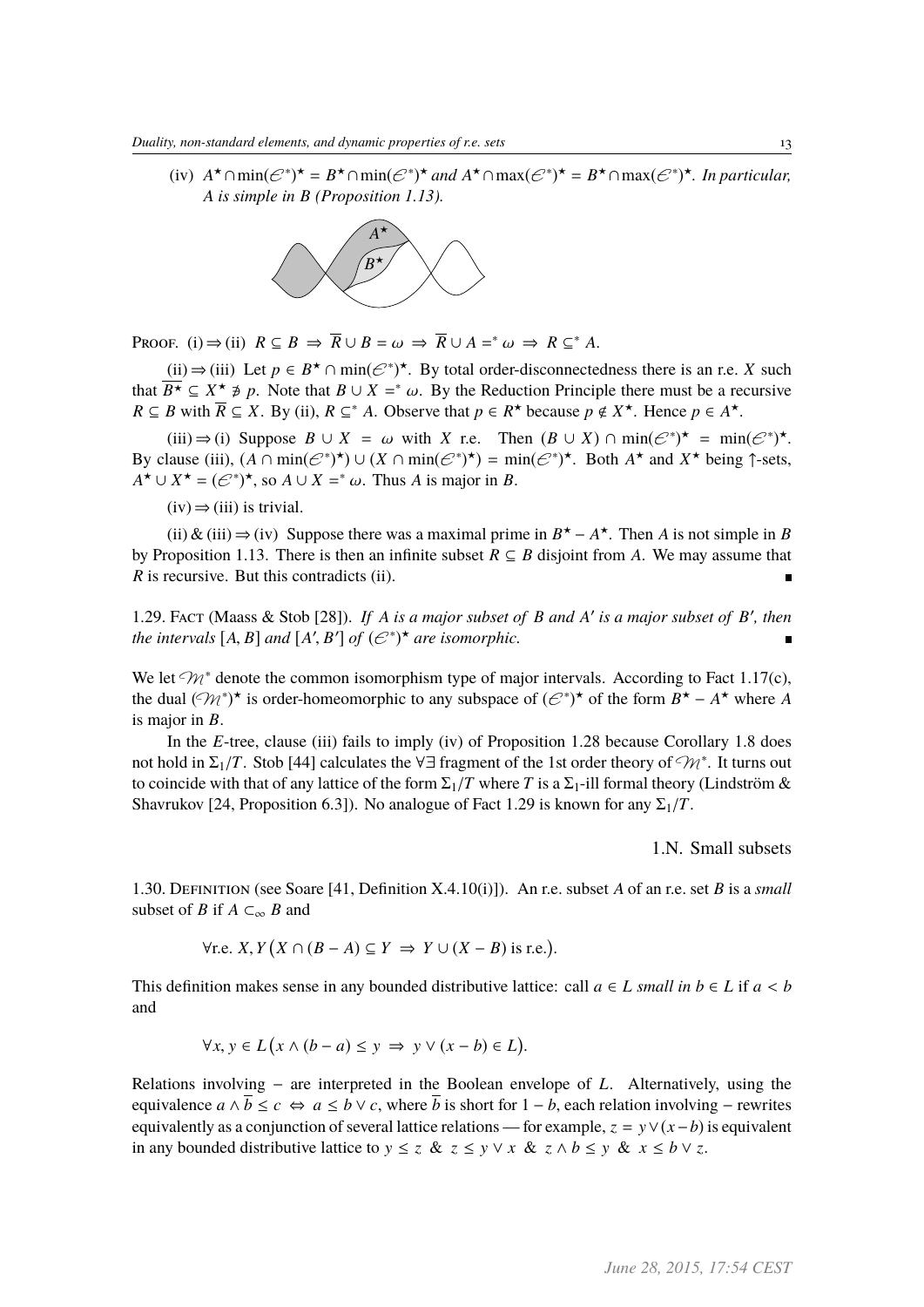The equivalence (i)  $\Leftrightarrow$  (ii) of the following proposition was established by Harrington & Soare for the particular case  $L = \mathcal{C}^*$  by a different method.

1.31. Proposition (after Harrington & Soare [8, Theorem 3.2]). *In any relatively normal L, the following conditions on elements <sup>a</sup>* < *<sup>b</sup> of <sup>L</sup> are equivalent:*

- (i) *a* is small in *b*:
- (ii)  $\forall y \in L (b a \leq y \implies y \vee \overline{b} \in L);$
- (iii) *For all*  $p \le q$  *in*  $L^*$  *with*  $p \notin b^* \ni q$  *there is*  $r \in (p, q]$  *such that*  $r \in b^* a^*$ *. In other words,*



(iv)  $\min a^* \cap \min b^* \subseteq \min L^*$ .

PROOF. (i)  $\Rightarrow$  (ii) In the definition of *a small in b*, put  $x = 1$ .

(ii) ⇒ (iii) By contraposition: Suppose we had  $p \le q$  in  $L^*$  with  $p \notin b^* \ni q$  and no points from  $b^* - a^*$  in  $(p, q]$ . Let  $s \in \min(b^* \cap [p, q])$  — the minimum is non-empty because  $[p, q]$  is closed. Then  $p \le s \in \min(b^*)$  because  $I^*$  is an i-growing forest. Also,  $s \in a^*$  by our assumption closed. Then  $p \lt s \in \min b^*$  because  $L^*$  is an  $\uparrow$ -growing forest. Also,  $s \in a^*$  by our assumption.<br>Therefore for all  $r \in b^* - a^*$  one has  $s \times r$ . Both *Ls*) and  $b^* - a^*$  being closed, there is by total Therefore for all  $r \in b^* - a^*$  one has  $s \not\geq r$ . Both  $\{s\}$  and  $b^* - a^*$  being closed, there is by total order-disconnectedness a clopen  $\uparrow$ -set  $y^*$  such that  $y^* \supseteq b^* - a^*$  so that  $b - a \leq y$ , and  $s \notin y^*$ .



We have  $p \in \bar{b}^{\star} \subseteq y^{\star} \cup \bar{b}^{\star} = (y \vee \bar{b})^{\star}$  but  $s \notin y^{\star} \cup \bar{b}^{\star}$  while  $s \geq p$ . Thus  $y \vee \bar{b} \notin L$  because  $(y \vee \overline{b})^{\star}$  is not an  $\uparrow$ -set. This refutes (ii).

(iii)  $\Rightarrow$  (i) Assuming (iii) and *x* ∧ (*b* − *a*) ≤ *y*, we are going to show that *y* ∨ (*x* − *b*) ∈ *L*, or rather that  $y^* \cup (x^* - b^*)$  is an  $\uparrow$ -set.

Let  $q \ge p \in y^* \cup (x^* - b^*)$ . If  $p \in y^*$  then  $q \in y^*$  because  $y^*$  is an  $\uparrow$ -set, so assume  $p \notin y^*$ , hence  $p \in x^* - b^*$ . We have  $q \in x^*$ , so the only interesting case is  $q \in b^*$ . Let's assume as much. Then by (iii) there is  $r \in (p, q]$  such that  $r \in b^* - a^*$ . Also  $r \in x^*$  because  $r \ge p$ . So  $r \in (x \land (b-a))^* \subseteq y^*$ . Hence  $a \in y^*$  for  $r \le a$ . *r* ∈  $(x \land (b - a))^*$  ⊆  $y^*$ . Hence  $q \in y^*$ , for  $r \leq q$ .

Thus  $q \in (y \vee (x - b))$ <sup>\*</sup> in all cases which completes the proof of (i).

 $(iii) \Leftrightarrow (iv)$  is an easy exercise.

We return with a non-standard and a dynamic characterization — the latter one also due to Harrington & Soare — of small subsets in Theorem 3.25.

For relatives of small (as well as small major) subsets in  $\Sigma_1/T$ , see our comments to Question 5.6.

1.32. Fact (Lachlan [18, Theorem 3] or Soare [41, Exercise X.4.12]). *Each non-recursive r.e. set has a small major subset.*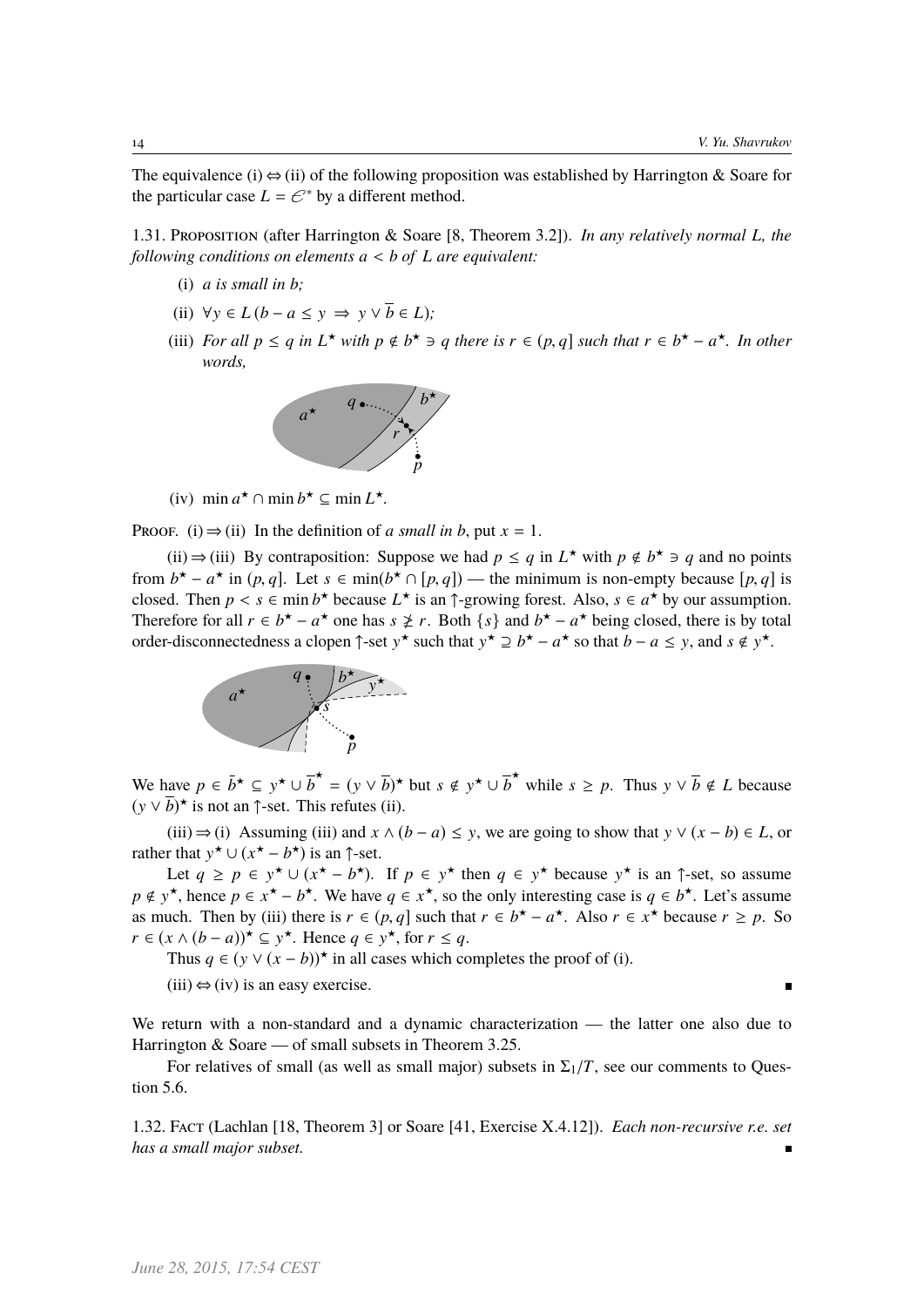1.33. EXERCISE. L is a chain if and only if  $L^*$  is a chain.

Let *H* be hhsimple and non-maximal. Let *Q* be a small major subset of *H*. There are distinct  $p, q \notin H^*$ . The maximal primes above *p* as well as those above *q* have to lie in  $H^*$  because *H* is simple. By smallness of *Q* and (i)  $\rightarrow$  (iii) of Proposition 1.31 there are  $r, s \in H^* - Q^*$  with  $r > n$ simple. By smallness of *Q* and (i)  $\Rightarrow$  (iii) of Proposition 1.31 there are *r*, *s* ∈ *H*<sup>\*</sup> – *Q*<sup>\*</sup> with *r* ≥ *p* and *s* > *a*. Note that *r* and *s* are incomparable because  $(e^{s})$ <sup>\*</sup> is forest-like and  $s \ge q$ . Note that *r* and *s* are incomparable because  $(\mathcal{C}^*)^*$  is forest-like.



 $H^*$  –  $Q^*$  being an instance of  $(\mathcal{M}^*)^*$ , we conclude that  $(\mathcal{M}^*)^*$  is not a chain, hence neither is  $\mathcal{M}^*$ , which is of course well known.

There are no principal prime filters in  $\mathcal{C}^*$ , for every infinite r.e. set can be split into two infinite r.e. halves. Clause (b) of the following corollary addresses the situation with principal prime ideals:

1.34. COROLLARY. (a) The only isolated points of  $(\mathcal{C}^*)^{\star}$  are the heels of maximal r.e. sets.

(b) *The only principal prime ideals of*  $\mathcal{C}^*$  *are given by maximal r.e. sets.* 

Proof. (a) Suppose  $p$  is isolated. If  $p$  is minimal then by Proposition 1.14 it is the heel of some maximal set.

So assume that *p* is not minimal. Since *p* is isolated, there are r.e. sets *A* and *B* such that  ${p} = B^* - A^*$  because sets of this form constitute a base for the topology of  $(\mathcal{C}^*)^*$ . Since  $A^*$ and  $B^*$  differ by a single non-minimal point, we conclude by (iii)  $\Rightarrow$  (i) of Proposition 1.28 that  $B^* - A^*$  is an instance of  $(\mathcal{M}^*)^*$ . But we know that  $(\mathcal{M}^*)^*$  is not a singleton. Contradiction.

(b) According to Fact 1.16(b–c), for a principal prime ideal (*P*), the set  $\overline{P^*}$  is of the form  $\downarrow$ {*p*} for some  $p \in (\mathcal{C}^*)^{\star}$ .

So suppose *p* is not minimal. Note that since  $(\mathcal{C}^*)^*$  is forest-like,  $\downarrow$  {*p*} is a chain. In particular,  $\downarrow$ {*p*} ∩ min( $\mathcal{C}^*$ )<sup>\*</sup> is a singleton, so *P* is r-maximal by Proposition 1.19 and hence simple. Take some *q* < *p*. There is an r.e. set *A* such that  $q \notin A^* \ni p$ . Then  $A \cap P$  is a major subset of *A* and  $A^* = P^*$  is a chain. Which  $(\bigcirc_{A^*})^*$  is not  $A^{\star} - P^{\star}$  is a chain. Which  $(\Im \mathcal{W}^*)^{\star}$  is not.

The contradiction shows that *p* is minimal, hence *P* is maximal.

There are no principal prime ideals nor filters in  $\Sigma_1/T$ , just as there are no isolated points in the *E*-tree.

### 2. Models of arithmetic

n.

We deal with 1st order arithmetic in the orthodox language  $L = (0, 1, +, \times, \leq)$ . When we wish to extend L by a finite tuple of constants, we write  $L(\vec{c})$ .

An L formula  $\delta(\vec{x})$  is  $\Delta_0$  if no unbounded quantifiers occur in  $\delta(\vec{x})$ . A formula  $\sigma(\vec{x})$  is  $\Sigma_1$  if it has the form  $\exists \vec{y} \, \delta(\vec{x}, \vec{y})$  where  $\delta(\vec{x}, \vec{y})$  is  $\Delta_0$ . Formulas of the form  $\forall \vec{y} \, \delta(\vec{x}, \vec{y})$  are  $\Pi_1$ . The classes  $\Sigma_n$  and  $\Pi_n$  also carry their usual meaning. A formula  $\gamma(\vec{x})$  is  $\Delta_1$  if it is TA-equivalent to both a  $\Sigma_1$  and a  $\Pi_1$  formula. The relations represented in N by  $\Delta_1$  formulas are exactly the recursive relations. The following is a direct consequence of Matiyasevich's Theorem: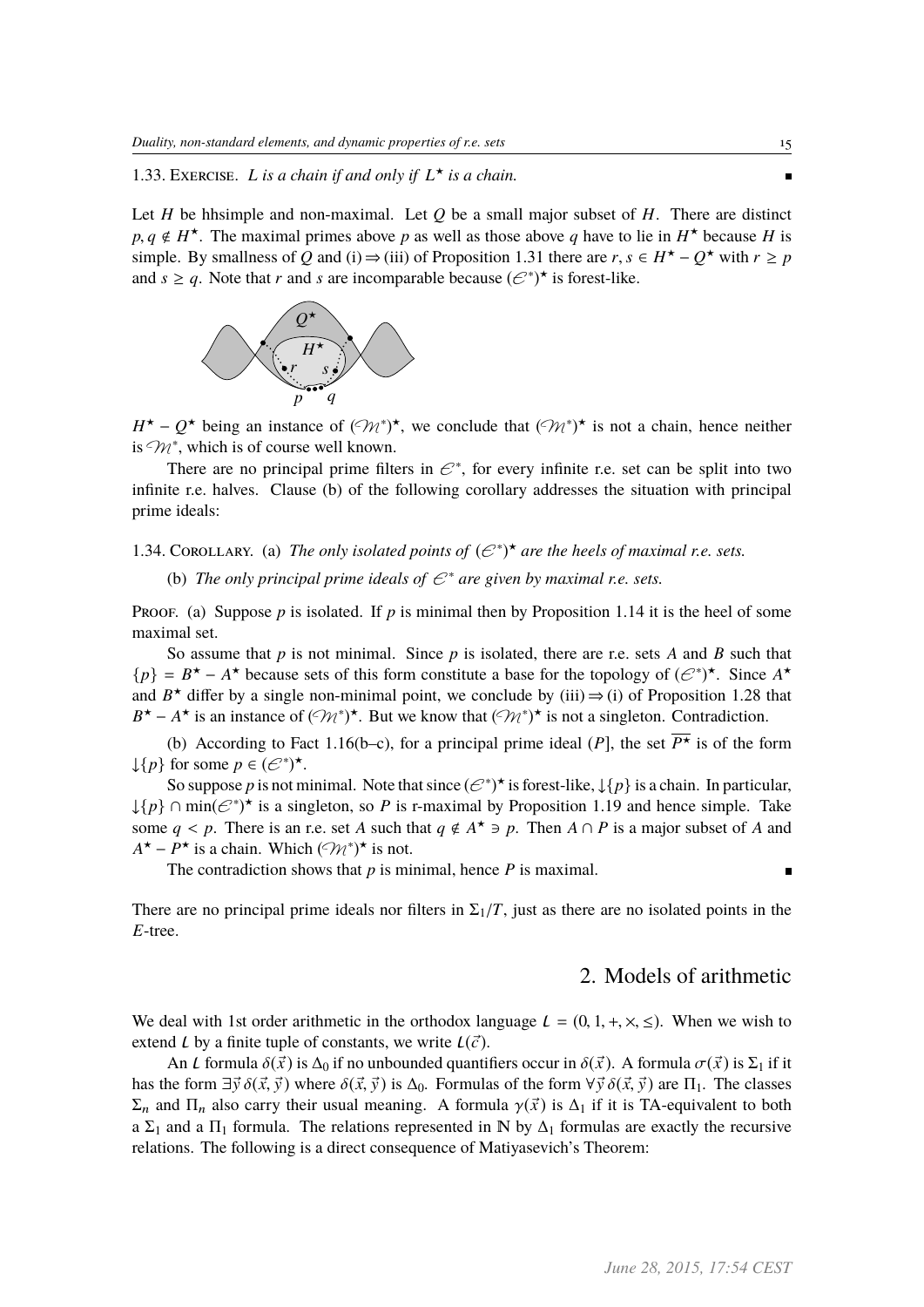n.

2.1. FACT (Gaifman [4, Theorem 1]). *Suppose*  $M \subseteq K$  *are models of* TA *and*  $\vec{c} \in M$ .

 $(\Sigma_1$  persistence) *If*  $\sigma(\vec{x})$  *is*  $\Sigma_1$  *then*  $M \models \sigma(\vec{c}) \Rightarrow K \models \sigma(\vec{c})$ *.* 

 $(\Delta_1$  absoluteness) *If*  $\gamma(\vec{x})$  *is*  $\Delta_1$  *then*  $M \models \gamma(\vec{c}) \Leftrightarrow K \models \gamma(\vec{c})$ *.* 

 $By \Delta_1$  *absoluteness, total recursive functions are absolute for extensions.* 

2.2. CONVENTION. As we are particularly interested in non-standard models  $M \models TA$  with a distinguished non-standard element x, notation  $M_x$ ,  $K_x$  etc. will always presuppose  $M_x \models TA +$  $x > N$ .

2.A. Primes and models

Since  $\Sigma_1$  formulas represent r.e. sets, we will henceforth identify Th<sub> $\Sigma_1$ </sub> *M*<sub>x</sub> with { r.e. *X* | *M*<sub>x</sub>  $\models$  *x* ∈ *X* }.

2.3. Proposition. A subset p of  $\mathcal{C}^*$  is a prime filter if and only if there is a model  $M_x$  such that  $\text{Th}_{\Sigma_1} M_{\mathbf{r}} = p$ .

Proof. (if) If  $M_x \models x \in A$  then *A* is infinite because  $M_x \models x > n$  for each  $n \in \omega$ . To see primeness, note that  $M_x \models x \in A \cup B$  entails  $M_x \models x \in A$  or  $M_x \models x \in B$ . Closure under supersets and the intersection property are equally straightforward.

(only if) Let  $p$  be a prime. Consider the theory

$$
T = \mathrm{TA} + \{ \mathbf{x} \in P \}_{P \in p} + \{ \mathbf{x} \notin X \}_{X \in p^{\perp}}.
$$

In any model of *T* we have  $x > n$  because  $\omega - n \in p$  for each  $n \in \omega$ . So all we have to show is that *T* is consistent. If it were not, then TA  $\vdash x \in P \rightarrow x \in X$  for some  $P \in p$  and  $X \notin p^{\perp}$ , for *p* is closed under intersection and  $p^{\perp}$ , under union. Hence  $\forall x (x \in P \rightarrow x \in X)$ , or, equivalently,  $P \subseteq X$  which contradicts  $P \in p \not\supseteq X$ .

2.B. Scott sets and standard systems

Scott sets and standard systems are instrumental for construction of (sub)models of arithmetic. In this subsection we visit the hardware store to assemble a minimalist toolkit.

2.4. DEFINITION. A non-empty collection  $\mathfrak X$  of subsets of  $\omega$  is a *Scott set* (a.k.a. *completion-closed algebra*) if  $\mathfrak X$  is closed under Turing reducibility (from several members of  $\mathfrak X$ ), and whenever  $T \in \mathfrak X$ is an axiom set for a consistent theory in a finite language, some completion of *T* must be an element of  $\mathfrak{X}$ . (See section 13.1 and Exercise 13.2 in Kaye [15]).

2.5. EXERCISE. Let  $\mathfrak X$  *be a Scott set and*  $S \subseteq \mathfrak X$  *be countable. Then there is a countable Scott set*  $\mathfrak Y$ *such that*  $S \subseteq \mathfrak{Y} \subseteq \mathfrak{X}$ *.* 

HINT. Iterate closure of S under Turing reducibility and  $\mathfrak{X}$ -completion.

2.6. DEFINITION. Let  $M \models PA$  be non-standard. SSy M, the *standard system* of M, is the collection of subsets of  $\omega$  of the form

$$
X = \{ i \in \omega \mid M \models (c)_i = 0 \},
$$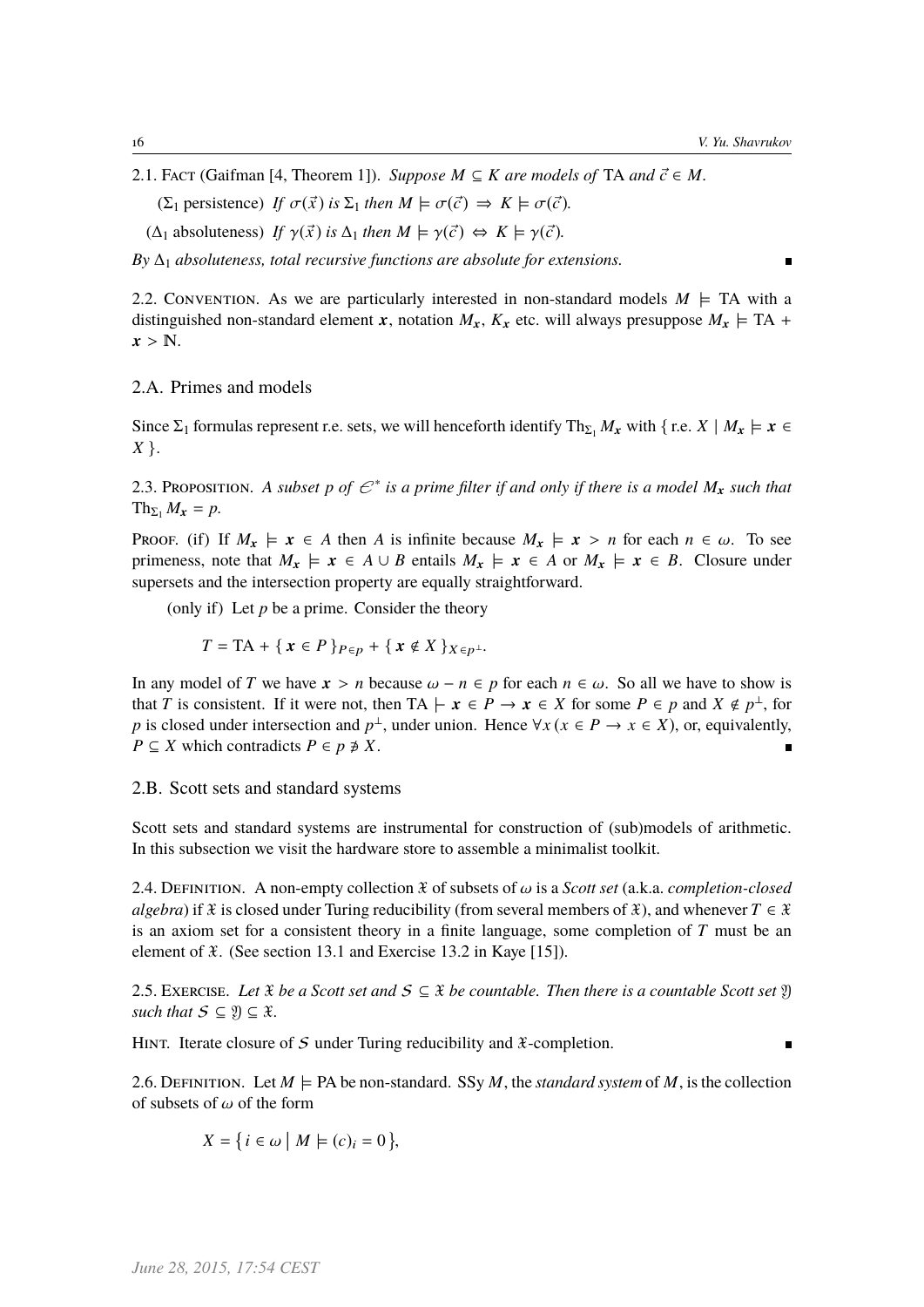where  $c \in M$  and  $(x)_y = z$  is any of the conventional coding devices for "the yth element of (the sequence coded by)  $c$  is  $z$ ". The element  $c$  is then a *code* for  $X$ , and  $X$  is *coded* in  $M$ . (See Kaye [15, section 11.1].)

2.7. Fact. *Let M be a non-standard model of* PA*.*

- (a) SSy *M is a Scott set.*
- (b)  $\text{Th}_{\Sigma_n}(M, \vec{c})$  *is coded in M for each*  $\vec{c} \in M$  *and*  $n \in \omega$ *.*

REFERENCES. (a) Kaye [15, Theorem 13.2].

(b) Kaye [15, Lemma 12.1] — this uses truth definitions for  $\Sigma_n$  formulas.

Where *T* is a theory and  $\Gamma$  is a class of formulas, we write  $T|\Gamma$  for the set of  $\Gamma$  consequences of *T*.

- 2.8. FACT. Let  $T \vdash PA$  *be a complete theory in*  $L(\vec{c})$ *, and let*  $\vec{x}$  *be a Scott set.* 
	- (a) *The following are equivalent:*
		- (i)  $T|_{\Sigma_n(\vec{c})} \in \mathfrak{X}$  *for all*  $n \in \omega$ *.*
		- (ii) *There exists a (countable) model*  $M \models T$  *with* SSy  $M \subseteq \mathfrak{X}$ ;
	- (b) *If* X *is countable then the clauses above are also equivalent to*
		- (iii) *There exists a (countable) model*  $M \models T$  *with* SSy  $M = \mathcal{X}$ *.*

COMMENT. (i)  $\Leftrightarrow$  (iii) for countable X is Theorem 3.4 in Smoryński [39] who generously ascribes this to Jensen & Ehrenfeucht [14] and Guaspari [5]. Where Smoryński speaks of subsets of  $\omega$ *representable* in *T*, it is clear that sets of the form  $T|_{\Sigma_n(\vec{c})}$  are cofinal among the representable ones modulo Turing (or even m-) reducibility.

 $(ii) \Rightarrow (i)$  is just as straightforward as  $(iii) \Rightarrow (i)$ .

(i) ⇒ (ii) Exercise 2.5 allows one to select a countable  $\mathcal{Y} \subseteq \mathcal{X}$  with  $T|_{\Sigma_n(\vec{c})} \in \mathcal{Y}$  for all *n*, whereafter we invoke (i)  $\Rightarrow$  (iii).

The following lemma has much similarity with Theorem 1 in Hájek [6].

2.9. LEMMA. Let  $\mathfrak X$  *be a Scott set and*  $T$   $\vdash$  PA *a consistent theory in*  $\mathcal L(\vec c)$  *of the form*  $T = S + X$ *where*  $\mathfrak{X} \ni X \subseteq \Sigma_k(\vec{c})$  *and*  $S|_{\Sigma_n(\vec{c})} \in \mathfrak{X}$  *for each*  $n \in \omega$ *.* 

*Then there exists a completion C of T such that*  $C|_{\Sigma_n(\vec{c})} \in \mathcal{X}$  *for all*  $n \in \omega$ *.* 

**Proof.** We construct *C* as the union of an increasing sequence  $(C_i)_{i \in \omega}$  of sets of  $L(\vec{c})$  sentences. Let  $T_0 = S|_{\Pi_k(\vec{c})} + X$ . By our assumptions,  $T_0 \in \mathcal{X}$ , and  $T_0$  is consistent because  $T_0 \subseteq T$ . Since  $\mathfrak{X}$  is Scott, there is a completion  $\tilde{T}_0 \in \mathfrak{X}$  of  $T_0$ . Put  $C_0 = \tilde{T}_0|_{\Sigma_k(\vec{c})}$ . Note that  $X \subseteq C_0 \subseteq \Sigma_k(\vec{c})$ . *C*<sub>0</sub> is consistent with *S* for otherwise there'd be a  $\Sigma_k(\vec{c})$  sentence  $\sigma(\vec{c})$  such that  $\tilde{T}_0 \vdash \sigma(\vec{c})$  and  $S \vdash \neg \sigma(\vec{c})$  contradicting the consistency of  $\tilde{T}_c$ .  $S \vdash \neg \sigma(\vec{c})$  contradicting the consistency of  $\tilde{T}_0$ .<br>Consistent with *S* and

Generally, given  $C_i$  consistent with *S* and  $\mathcal{X} \ni C_i \subseteq \Sigma_{k+i}(\vec{c})$ , define

$$
C_{i+1} = \left(\text{an } \mathfrak{X}\text{-completion of }\left(S|_{\Pi_{k+i+1}(\vec{c})} + C_i\right)\right)\Big|_{\Sigma_{k+i+1}(\vec{c})}.
$$

Then  $C_i \subseteq C_{i+1} \subseteq \Sigma_{k+i+1}(\vec{c}), C_{i+1} \in \mathcal{X}$ , and  $C_{i+1}$  is consistent. Hence  $C_{i+1}$  is also consistent with *S*.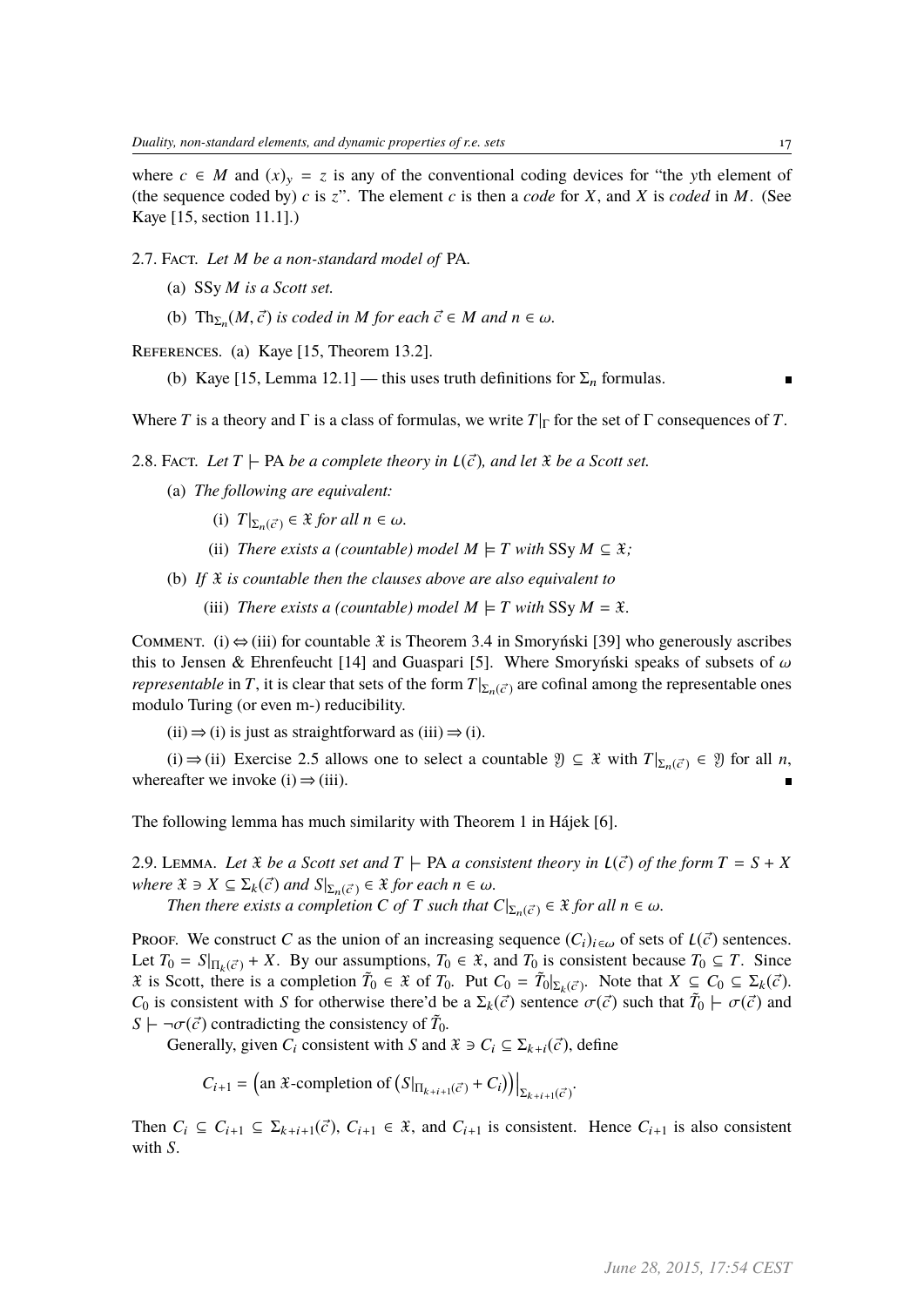The theory  $C = \bigcup_{i \in \omega} C_i$  is a completion of *T*, for  $X \subseteq C_0 \subseteq C$  and  $S|_{\Pi_{k+i}(\vec{c})} \subseteq C_{i+1} \subseteq C$ . Furthermore,  $C|_{\Sigma_{k+i}(\vec{c})} = C_{i+1}|_{\Sigma_{k+i}(\vec{c})} \in \mathfrak{X}.$ 

### 2.C. Primes and extensions

The following fact is a one-way version of Friedman's Embedding Theorem:

2.10. FACT (see Kaye [15, Exercise 12.7]). Let  $M, K \models PA$  with  $M$  countable,  $a \in M$  and  $b \in K$ . *Then there is an embedding*  $h : M \to K$  *such that*  $h(a) = b$  *if and only if* SSy  $M \subseteq S$ Sy  $K$  *and*  $\text{Th}_{\Sigma_1}(M, a) \subseteq \text{Th}_{\Sigma_1}(K, b).$ 

2.11. Gaifman's Cofinal Theorem (Gaifman [4, Theorem 4] or Kaye [15, Corollary 7.10]). *Let M* ⊆ *K be models of* PA*. Then M is an elementary submodel of*

 $\overline{M} = \{ a \in K \mid \exists c \in M \; K \models a \leq c \}$ 

*the* initial closure *of M in K.*

2.12. DEFINITION. The *index set*  $p$  of a prime  $p$  is defined by

 $p = \{ i \in \omega \mid W_i \in p \},\$ 

where  $(W_i)_{i \in \omega}$  is the traditional numbering of r.e. sets.

2.13. Proposition. *Let p and q be primes. The following are equivalent:*

(i)  $p \leq q$ ;

- (ii) *Every model*  $M_x$  *with*  $\text{Th}_{\Sigma_1} M_x = p$  *extends to a model*  $K_x$  *such that*  $\text{Th}_{\Sigma_1} K_x = q$ ;
- (iii) *Every model*  $N_x$  *with*  $Th_{\Sigma_1} N_x = q$  *has an elementary extension*  $K_x$  *which has an initial segment*  $M_x$  *such that*  $\text{Th}_{\Sigma_1} M_x = p$ .

PROOF. That either of (ii) and (iii) implies (i) is clear by  $\Sigma_1$  persistence.

 $(i) \Rightarrow (ii)$  Consider the theory

$$
T = \text{TA} + \text{Diag}_0 M_x + \{ \mathbf{x} \in \mathcal{Q} \}_{\mathcal{Q} \in q} + \{ \mathbf{x} \notin X \}_{X \in q^{\perp}}
$$

where Diag<sub>0</sub>  $M_x$  is the open diagram of  $M_x$ . If *T* failed to be consistent then by compactness the following would be a consequence of TA and hence true:

> ∀*x*  $\overline{a}$  $\exists \vec{y} \; \delta(x, \vec{y}) \; \& \; x \in Q \longrightarrow x \in X$  $\overline{a}$

for some quantifier-free formula  $\delta(x, \vec{y})$  such that  $M_x \models \exists \vec{y} \; \delta(x, \vec{y})$ , some  $Q \in q$  and some r.e. *X* outside *q*, for *q* is closed under intersection and  $q^{\perp}$  is closed under union. As Th<sub>Σ1</sub>  $M_x = p$ , the r.e. set  $P = \{ x \in \omega \mid \exists \vec{y} \; \delta(x, \vec{y}) \}$  is an element of  $p \subseteq q$ . Therefore  $P \cap Q \subseteq X$  which contradicts  $X \notin q$  ∋  $P \cap Q$ .

Let  $K_x \models T$ . Then  $K_x \models x > \mathbb{N}$  for  $\omega - n \in q$  for each  $n \in \omega$ ,  $K_x$  extends  $M_x$ , and Th<sub> $\Sigma_1$ </sub>  $K_x = q$  as required.

(i)  $\Rightarrow$  (iii) The elementary extension  $K_x$  of  $N_x$  obtains as a model of the theory

Diag  $N_x + \{(c)_i = 0\}$  $W_i \in p + \{(c)_j = 1\}$  $W_j \in p^{\perp}$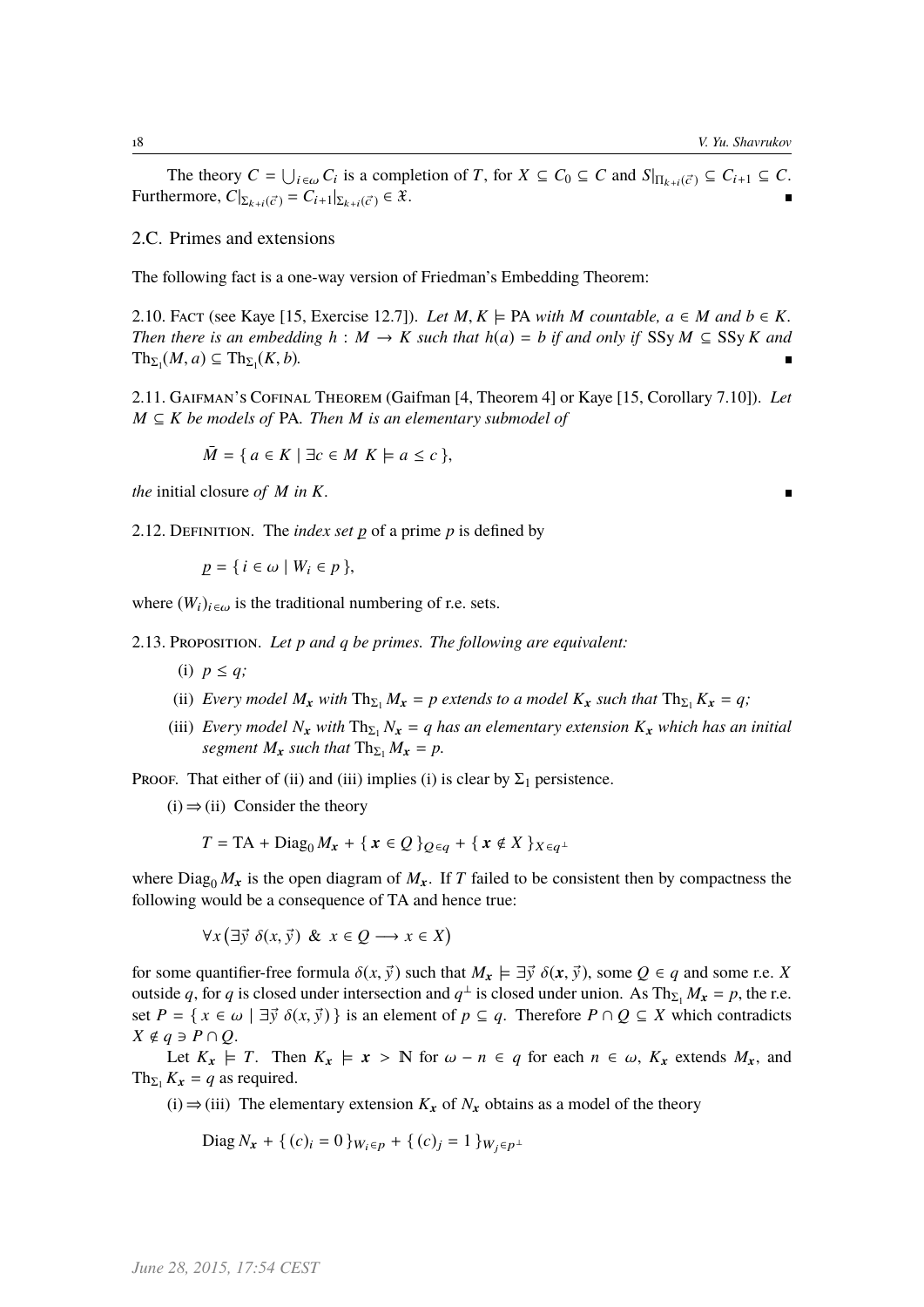where Diag  $N_x$  is the full 1st order diagram of  $N_x$  and c is a fresh constant. The consistency of all finite subtheories of that theory is witnessed in *N<sub>x</sub>*. We have  $p \in SSy K$ .

Let  $\mathcal X$  be a countable Scott subset of SSy  $K$  which contains  $p$  and all arithmetical sets (Exercise 2.5). By Lemma 2.9 and Fact 2.8(b) there is a countable model  $I_x \models TA$  such that Th<sub> $\Sigma_1$ </sub>  $I_x = p$  and SSy  $I = \mathcal{X} \subseteq \text{SSy } K$  — one considers the theory TA + { $x \in P$ } $P \in p + \{x \notin E\}$  $X \}_{X \in p^{\perp}}$ . By Fact 2.10,  $I_x$  is isomorphic to a submodel  $M_x$  of  $K_x$  because  $\text{Th}_{\Sigma_1} I_x = p \subseteq q =$  $Th_{\Sigma_1} K_x$ .

By Gaifman's Cofinal Theorem 2.11, the initial closure  $\bar{M}_x$  of  $M_x$  in  $K$  is such that Th<sub>Σ1</sub>  $\bar{M}_x =$  $\text{Th}_{\Sigma_1} M_x = p.$ 

The awkward form of clause (iii) could be an argument for using models of  $TA_2$  rather than models of full TA: every TA<sub>2</sub>-model  $N_x$  such that Th<sub> $\Sigma_1$ </sub>  $N_x = p$  actually has an initial TA<sub>2</sub>-segment  $M_x$ with  $\text{Th}_{\Sigma_1} M_x = p$ .

2.14. EXERCISE. Let p be a prime and  $M \models TA$ . There exists a non-standard  $x \in M$  such that  $p = \text{Th}_{\Sigma_1} M_x$  *if and only if*  $p \in \text{SSy } M$ *.* 

Hint. Kaye [15, Lemmas 12.1 and 12.2].

2.D. Simple sets

 $\blacksquare$ 

The following theorem of Schmerl extends to the uncountable case the earlier result of Wilkie [46].

2.15. Fact (Schmerl [33, Theorem 1] or Kossak & Schmerl [17, Theorem 2.4.2]). Let  $M \models \text{PA}$  be *non-standard an let*  $T$  *be a complete theory in*  $L(\vec{c})$ *. Then*  $M$  *end-extends to a model of*  $T$  *if and*  $\text{only if } \text{Th}_{\Sigma_1}(M, \vec{c}) \subseteq T \text{ and } T|_{\Sigma_n(\vec{c})} \in \text{SSy } M \text{ for each } n.$ 

Precursors of the next proposition are Hirschfeld & Wheeler [13, Lemma 8.23] (see also Hirschfeld [11, 4.6]), Wilkie [45, Theorem 4.5], and Schmerl [33, Theorem 2] (see also Kossak & Schmerl [17, Theorem 2.4.3]).

2.16. Proposition. *Let S be r.e. The following are equivalent:*

- (i) *S is simple;*
- (ii) *Each*  $M_x$  *admits an extension*  $K_x \models x \in S$ ;
- (iii) *Each*  $M_x$  *end-extends to some*  $K_x \models x \in S$ *.*

PROOF. (iii)  $\Rightarrow$  (ii) is trivial.

(ii) ⇒ (i) Suppose *S* failed to be simple, so there is an infinite r.e. *D* disjoint from *S*. Then in any non-standard model  $M \models TA$  there is a non-standard element x such that  $M_x \models x \in D$ . By (ii) there is an extension  $K_x$  of  $M_x$  such that  $K_x \models x \in S$ . We also have  $K_x \models x \in D$  by  $\Sigma_1$  persistence. Thus  $K_x \models S \cap D \neq \emptyset$  contradicting the disjointness of *S* and *D*. Which shows that *S* is simple.

(i) ⇒ (iii) Consider the theory  $T = TA + Th_{\Sigma_1} M_x + x \in S$ . Is *T* consistent? If not, there is by compactness an r.e. set *D* such that  $M_x \models x \in D$  (hence *D* is infinite) and TA  $\vdash \forall x (x \in D \rightarrow \bot)$  $x \notin S$ ), so *D* is disjoint from *S*, contradicting the simplicity of the latter.

Since *T* satisfies the conditions of Lemma 2.9 w.r.t.  $\mathfrak{X} = \text{SSy } M_{\mathbf{x}}$ , there is a completion *C* of *T* such that  $C|_{\Sigma_n(x)} \in SSy M_x$  for all *n*. Further,  $Th_{\Sigma_1} M_x \subseteq T \subseteq C$ . Therefore by Fact 2.15 there is an end extension  $K_x$  of  $M_x$  such that  $K_x \models C$ , so  $K_x \models x \in S$ .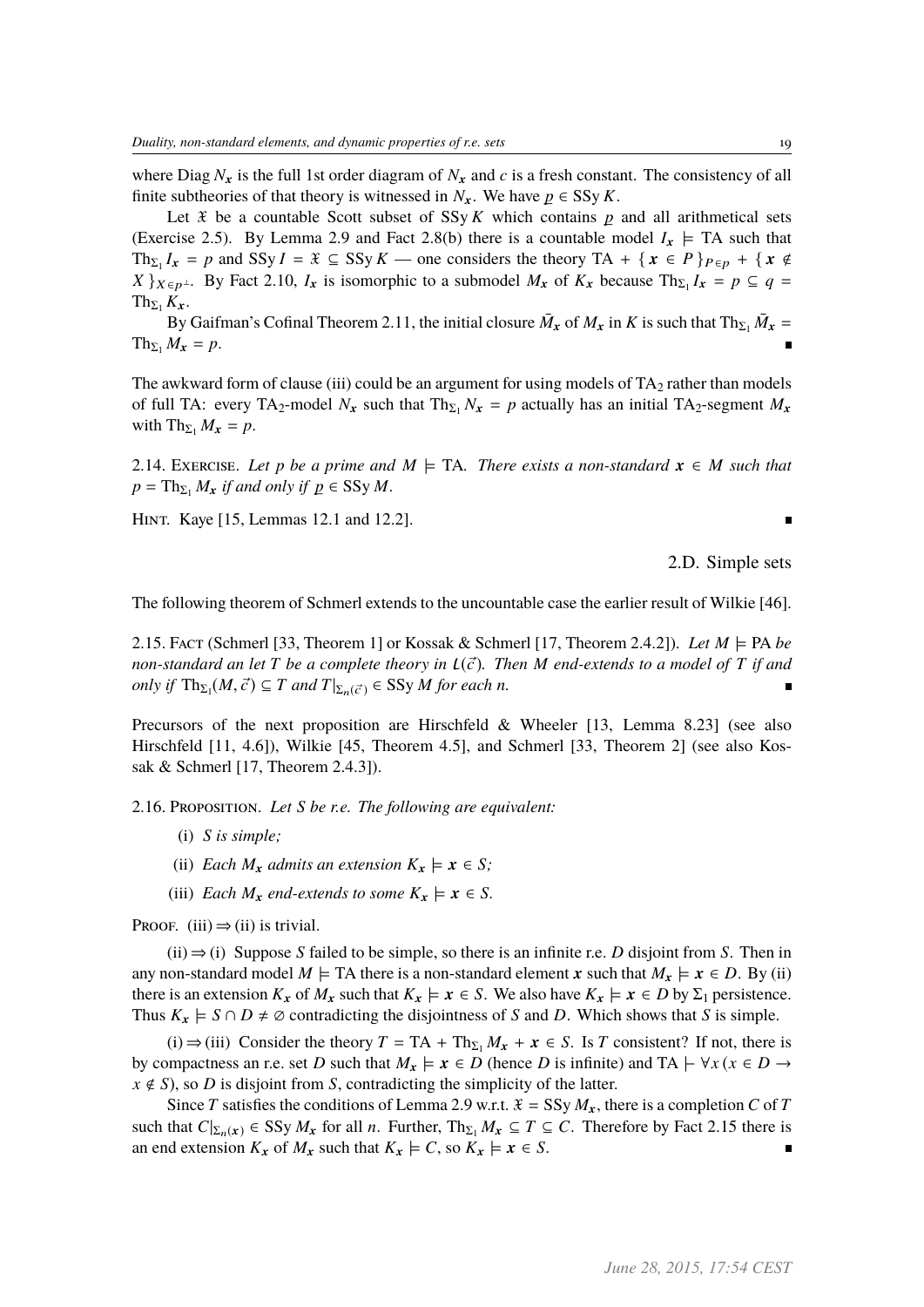$\blacksquare$ 

Proposition 2.16 parallels Theorem 6.5(i) of Guaspari [5] which characterizes, among other things, sentences  $\Pi_1$ -conservative over *T* as those which can be modelled in an appropriate end extension of every model of a formal theory *T*.

2.17. Exercise. *For r.e.*  $A \subseteq B$ , *A is simple in B if and only if every*  $M_x \models x \in B$  *end-extends to a* TA-model of  $x \in A$ .

### 3. Dynamic properties

We use  $M \subseteq_{e} K$  to indicate that  $M$  is an initial segment of  $K$ , and  $\equiv$  for 1st order equivalence.

3.A. Wilkie's Lemma

3.1. Notation. Suppose *a* and *b* are elements of a model  $M \models TA$ . We write  $M \models a \ll b$  if  $M \models f(a) < b$  for each total recursive function  $f$  (with standard index).

The negation of  $a \ll b$  is  $b \ll a$ . Note that both  $\ll$  and  $\ll$  are transitive.

The following lemma was established by Alex Wilkie a long long time ago but appears to have thus far miraculously escaped documentation.

3.2. WILKIE'S LEMMA. *Suppose*  $a, b \in M \models PA$ .

- (a) *The following are then equivalent:*
	- (i) *There is*  $I \subseteq_e M$  *with*  $a < I < b$  *and*  $I \equiv M$ ;
	- (ii)  $M \models \forall x \exists y \delta(x, y)$  *implies*  $M \models \exists y < b \delta(a, y)$  *for each*  $\Delta_0$  *formula*  $\delta(x, y)$ *.*
- (b) *If M is countable then the above clauses are also equivalent to*

(iii) *There is*  $I \subseteq_{e} M$  *with*  $a < I < b$  *and*  $I \cong M$ *.* 

Note that when  $M \models TA$ , clause (ii) is equivalent to  $M \models a \ll b$ .

We derive the Lemma as a consequence of

3.3. Friedman's Embedding Theorem (see Kaye [15, Theorem 12.3]). *Let <sup>a</sup>*, *<sup>b</sup>*, *<sup>c</sup> be elements of a countable model*  $M \models PA$ *. Then there is an isomorphism i of*  $M$  *onto some initial segment*  $I \subseteq_e M$ *with*  $i(c) = a \in I < b$  *if and only if for all*  $\Delta_0$  *formulas*  $\delta(x, y)$  *one has* 

 $M \models \exists y \ \delta(c, y) \implies M \models \exists y \lt b \ \delta(a, y).$ 

3.4. PROOF OF WILKIE's LEMMA. (i)  $\Rightarrow$  (ii) Suppose  $M \models \forall x \exists y \delta(x, y)$ . Since  $I \equiv M$ , it follows that  $I \models \exists y \delta(a, y)$ . Hence there is  $d \in I$  such that  $I \models \delta(a, d)$ . As  $I \leq b$  and  $\Delta_0$  formulas are absolute for initial segments modelling PA, we have  $M \models \exists y < b \; \delta(a, y)$  as required.

 $(ii) \Rightarrow (iii)$  for countable *M*: From the assumption of clause (ii) it follows by 1st order logic that for each  $\Delta_0$  formula  $\delta(x, y)$  there is a  $d \in M$  such that

$$
M \models \exists y \, \delta(d, y) \quad \Longrightarrow \quad M \models \exists y < b \, \delta(a, y).
$$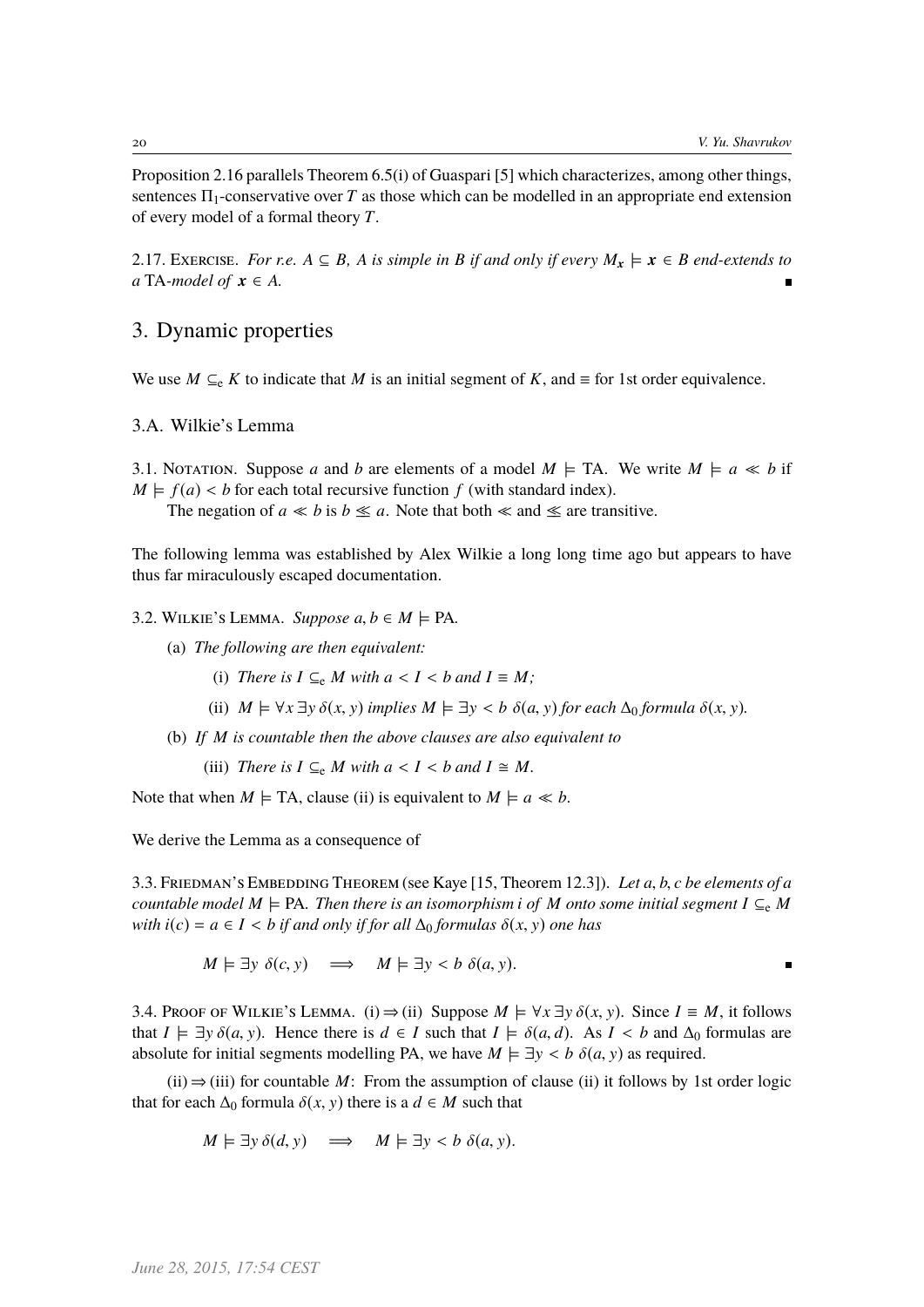Therefore the  $\Pi_1$  type

$$
T(x) = \{ \forall y \,\neg \delta(x, y) \mid \delta(x, y) \text{ is } \Delta_0 \& M \models \forall y < b \,\neg \delta(a, y) \}
$$

is realized point-wise in  $M$ , and since  $T(x)$  is closed under conjunction (modulo 1st order logic), *M* also realizes  $T(x)$  locally. Observe that  $T(x)$  is coded in *M* (see Fact 2.7(b)). Therefore by Lemma 12.2 in Kaye [15] (bounded-complexity coded types are realized),  $T(x)$  is also globally realized in *M*. Let  $c \in M$  be a realization of  $T(x)$ . Then for each  $\Delta_0$  formula  $\delta(x, y)$  there holds

$$
M \models \exists y \; \delta(c, y) \quad \Longrightarrow \quad M \models \exists y < b \; \delta(a, y).
$$

By Friedman's Embedding Theorem 3.3, there is an embedding *i* of *M* onto an initial segment *I* of *M* with  $i(c) = a \in I < b$ .

 $(iii) \Rightarrow (i)$  is clear.

To show (ii)  $\Rightarrow$  (i) for uncountable *M*, let  $K \ni a, b$  be a countable elementary submodel of *M*. Then *K* also satisfies the condition of clause (ii). Hence by (ii)  $\Rightarrow$  (iii) there is an initial segment  $I \cong K$  of *K* such that  $a \in I < b$ . Let  $\overline{I}$  be the initial closure of *I* in *M*. By Gaifman's Cofinal Theorem,  $\overline{I} \equiv I \cong K \equiv M$ . Clearly,  $a < \overline{I} < b$ , which completes the proof.

3.B. Hinges and hinged primes

3.5. DEFINITION. An *enumeration*  $(A_s)_{s \in \omega}$  of an r.e. set *A* is an effective sequence of finite sets such that  $A = \bigcup_{s \in \omega} A_s$  and  $A_s \subseteq A_{s+1}$ . Unless we need to explicitly compare two enumerations, we will always silently assume that some enumeration of each r.e. set we consider is chosen and stays the same throughout an argument.

Define  $A_{at s} = \begin{cases} A_s - A_{s-1} & \text{if } s > 0, \\ A_0 & \text{if } s = 0. \end{cases}$ 

Suppose  $(U_i)_{i \in \omega}$  is a uniformly r.e. sequence of r.e. sets, that is, the binary relation  $x \in U_s$ is r.e. An *enumeration* of  $(U_i)_{i \in \omega}$  is an effective double sequence  $(U_i, s)_{i, s \in \omega}$  of finite sets such that  $U_i = \bigcup_{s \in \omega} U_{i,s}, U_{i,s} \subseteq U_{i,s+1}$ , the set  $\{(x,i) \mid x \in U_{i,s}\}$  is finite for each *s*, and its code is recursive in *s*, (of Sogre [41, Definition II.2.81.) recursive in *s*. (cf. Soare [41, Definition II.2.8].)

An enumeration is  $\Delta_0$  if the ternary relation  $x \in U_{i,s}$  is. It follows from e.g. Matiyasevich's Theorem that any uniformly r.e. sequence can be supplied with a  $\Delta_0$  enumeration. Smullyan [40, Theorem IV.8] offers a Matiyasevich-free construction of a  $\Delta_0$  enumeration of all r.e. sets similar to Kleene's T-predicate.

Throughout the paper we assume that the traditional numbering  $(W_i)_{i \in \omega}$  of all r.e. sets is accompanied by one of the usual enumerations.

3.6. Definition. Let *A*, *B* be r.e., and *f* be a recursive function. Define the r.e. set

$$
A \setminus_{f} B = \Big\{ x \mid \exists s \, (x \in B_{\text{at } s} \& f(s) \downarrow \& x \in A_{f(s)} ) \Big\}.
$$

We shall mostly be interested in total recursive *f*. The requirement  $f(s) \downarrow$  is only there for definiteness, so that an r.e. index for  $A \, \downarrow_f B$  be effective in those of *A*, *B*, and *f*. Note that the set *A* $\downarrow$ <sub>f</sub> *B* depends on the distinguished enumerations of *A* and *B*, but we always have  $A \downarrow$ <sub>f</sub>  $B \subseteq A \cap B$ .

Where *f* is a recursive function,  $\bar{f}(t) = \max_{s \le t} f(s)$ .

3.7. LEMMA. Let  $(A_t)_{t \in \omega}$  and  $(\tilde{A}_t)_{t \in \omega}$  be enumerations of the r.e. set A, let  $(B_t)_{t \in \omega}$  and  $(\tilde{B}_t)_{t \in \omega}$  be *enumerations of the r.e. B, and f a total recursive function.*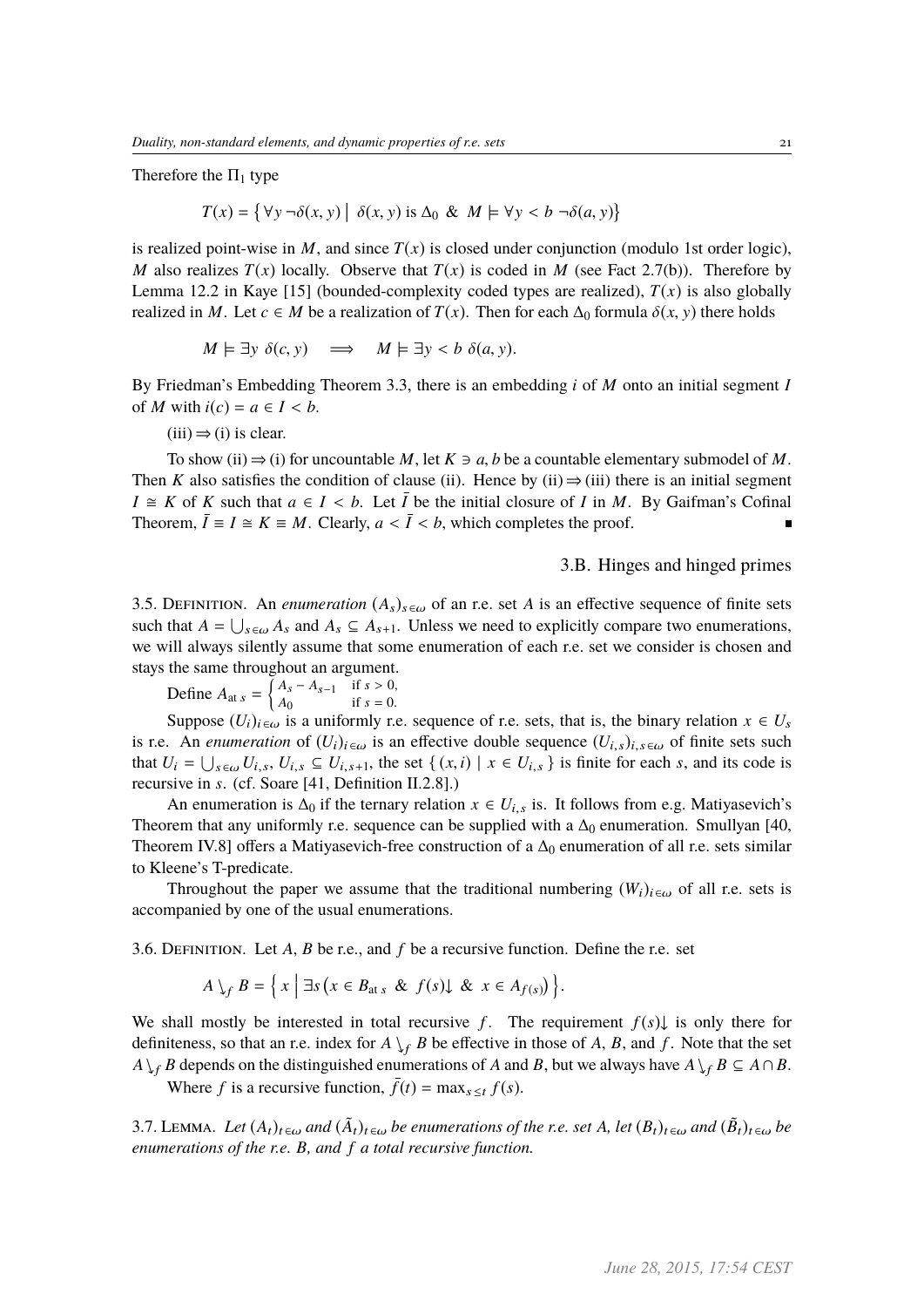*There is a total recursive* g *such that*  $\tilde{A} \searrow_{g} \tilde{B} \supseteq A \searrow_{f} B$ .

Proof. Let *h* and *j* be total recursive functions such that  $A_t \subseteq \tilde{A}_{h(t)}$  and  $\tilde{B}_t \subseteq B_{j(t)}$ . Put  $g = h \circ \bar{f} \circ j$ .

The proof of the next lemma is straightforward.

3.8. LEMMA.  $\{A \setminus_{f} B, B - (A \setminus_{f} B)\}$  *is an r.e. splitting of B whenever A and B are r.e. and f is total recursive.*

The following important definition is borrowed from the *E*-tree where one uses provably recursive functions in place of total recursive ones (Shavrukov & Solovay [36]).

3.9. DEFINITION. Say that a prime p is hinged on an r.e. set P, or that  $P \in p$  is a hinge for p, if for each  $A \in p$  there is a total recursive f with  $A \setminus_{f} P \in p$ . (Observe that by Lemma 3.7 the choice of enumerations of *A* and *P* is not an issue.) Informally, *p* hinges on *P* if *P* is, up to total recursive functions, 'the latest' set in *p*.

*p* is *hinged* if it has a hinge.

3.10. LEMMA. Let P be a hinge for a prime p. Then  $Q \in p$  is also a hinge for p if and only if there *is a total recursive f such that*  $P \setminus_{f} Q \in p$ *.* 

PROOF. (only if) follows directly from the definition.

(if) For any  $X \in p$ ,  $X \setminus q$   $P \in p$  and  $P \setminus f$   $Q \in p$  imply  $X \setminus q$   $Q \in p$ , for  $X \setminus q$   $P \cap P \setminus f$   $Q \subseteq q$ *X* \ $_{\bar{g} \circ f}$  *Q*.

3.11. Proposition. *Let p be a prime and P be r.e. The following are equivalent:*

- (i) *p hinges on P;*
- (ii)  $P \in p$ *, and whenever*  $\text{Th}_{\Sigma_1} M_x \supseteq p$  *and*  $M_x \models x \in P_{\text{at } s}$ *, we have*

*p* =  $\mathbb{R}^2$ r.e. *A* l.  $M_x \models \exists t \leq s \ x \in A_t$ j. ;

(iii)  $p \in \min P^{\star}$ .

PROOF. (i)  $\Rightarrow$  (ii) Suppose  $M_x$  and  $s \in M$  are as specified in (ii).

If  $A \in p$  then  $A \setminus_{f} P \in p$  for some total recursive f because p hinges on P. Hence, in M one has  $x \in A \setminus_f P$  and therefore  $x \in A_{f(s)}$ . Thus  $M_x \models \exists t \leq s \ x \in A_t$ .

Suppose  $A \notin p$ . Let f be an arbitrary total recursive function. Since  $p \ni P$  is prime and  $A \downarrow_f P \subseteq A \notin p$ , we have  $P - (A \downarrow_f P) \in p$  by Lemma 3.8. Hence  $M_x \models x \notin A_{f(s)}$ . As *f* is arbitrary,  $M_x \not\models \exists t \leq s \ x \in A_t$ .

(ii)  $\Rightarrow$  (iii) Consider any prime *q* with *P* ∈ *q* ≤ *p*. By Proposition 2.13 there are models *K*<sub>x</sub> ⊆ *M*<sub>x</sub> such that  $\text{Th}_{\Sigma_1} M_x = p$  and  $\text{Th}_{\Sigma_1} K_x = q$ . Since  $P \in q$ , we have  $K_x \models x \in P_{\text{at } s}$  for some *s* ∈ *K*. By  $\Delta_1$  absoluteness,  $M_x \models x \in P_{at s}$ .

Given any  $A \in p$ , we must have  $M_x \models x \in A_{f(s)}$  for some total recursive f by the assumption. Hence  $K_x \models x \in A_{f(s)}$  by  $\Delta_1$  absoluteness. Therefore  $A \in q = \text{Th}_{\Sigma_1} K_x$ , so we may conclude  $p \subseteq q$ and hence  $q = p$ . Thus p is minimal among the primes that contain P.

(iii) ⇒ (i) Suppose *p* failed to hinge on *P*: there is an  $A \in p$  with  $A \n\leq p \notin p$  for all total recursive *f*. Consider  $M_x$  with  $Th_{\Sigma_1} M_x = p$  and  $s \in M$  such that  $M_x \models x \in P_{\text{at } s}$ . Since  $A \in p$ ,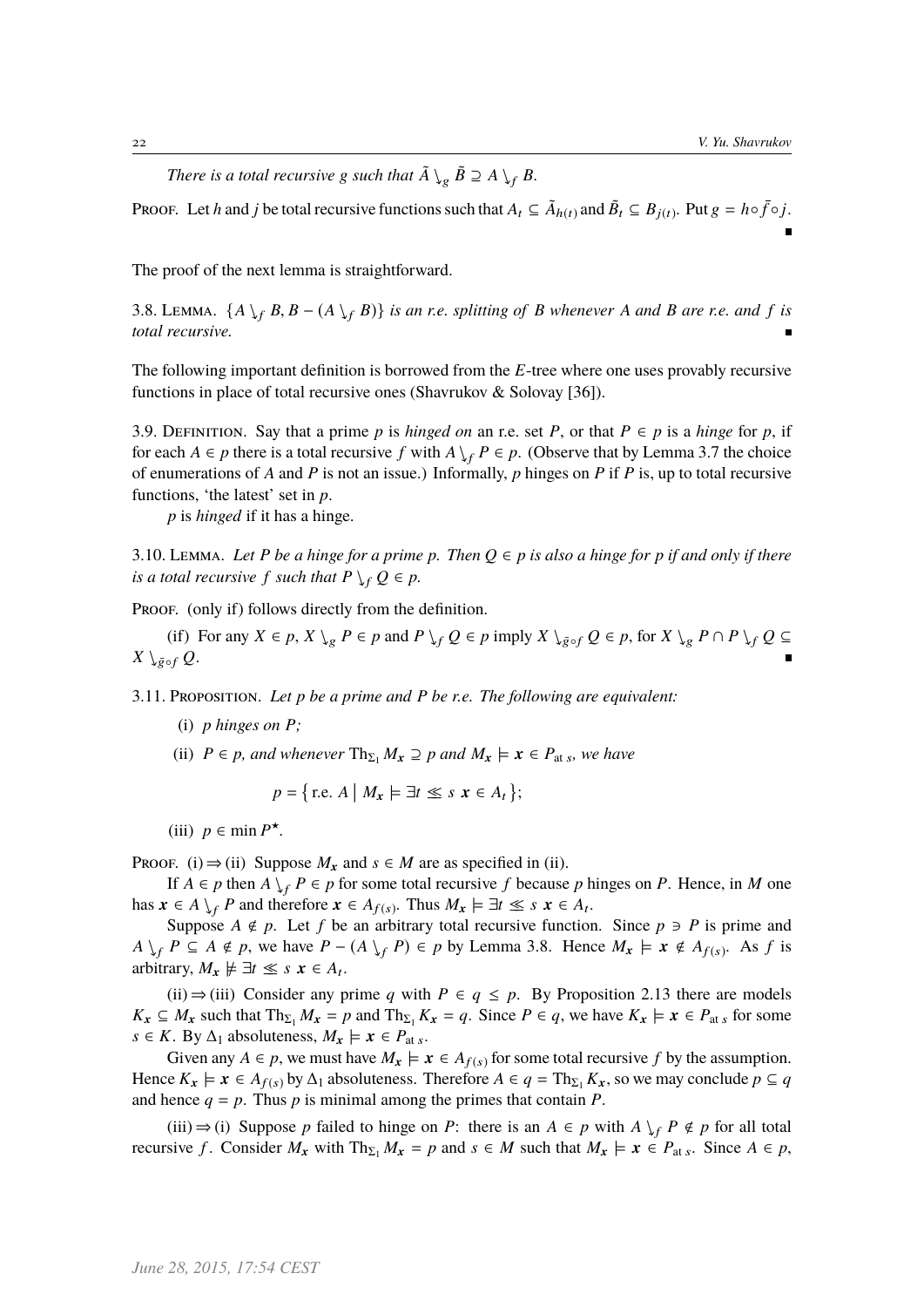there is an element *t* of *M* with  $x \in A_{at}$ . By our assumption,  $M_x \models x \notin A_{f(s)}$  for all total recursive *f*. Thus  $s \ll t$ . By Wilkie's Lemma there is a TA-initial segment *I* of *M* such that  $x \le s < I < t$ . We have  $I_x \models x \in P_{\text{at } s}$  by  $\Delta_1$  absoluteness but  $I_x \models x \notin A$ . Therefore  $p \notin \min P^*$ ,<br>for  $P \in \text{The } I \neq A \subseteq n$ . The contradiction concludes our proof for  $P \in \text{Th}_{\Sigma_1} I_x \not\ni A \in p$ . The contradiction concludes our proof.

3.12. EXERCISE. *Suppose*  $M_x \models s \geq x$ . Then  $\{ \text{r.e. } A \mid M_x \models \exists t \leq s \ x \in A_t \}$  *is a prime.* 

3.13. Lemma. *Suppose P* is a hinge for a prime p such that  $\text{Th}_{\Sigma_1} M_x = p$ ,  $t \in M$ ,  $M_x \models x \in P_t$ , *and*  $M_x \models \exists y \sigma(x, y)$  *where*  $\sigma(x, y)$  *is a*  $\Sigma_1$  *formula. Then*  $M_x \models \exists y \leq t \sigma(x, y)$ *.* 

Proof. Consider the r.e. set  $S = \{x \mid \exists y \sigma(x, y)\}\$ . Suppose  $\sigma(x, y)$  is  $\exists \vec{z} \delta(x, y, \vec{z})$  where  $\delta(x, y, \vec{z})$ is  $\Delta_0$ . Define the enumeration  $(S_t)_{t \in \omega}$  by

$$
x \in S_t
$$
  $\iff$   $t \ge x \& \exists y \le t \exists \vec{z} \le t \ \delta(x, y, \vec{z}).$ 

We have  $M_x \models x \in S$ . Let  $s \in M$  satisfy  $M_x \models x \in P_{\text{at } s}$  so that  $s \leq t$ . By (i)  $\Rightarrow$  (ii) Proposition 3.11 there is  $b \leq s \leq t$  such that  $M_x \models x \in S_b$ , hence  $M_x \models \exists y \leq t \ \sigma(x, y)$ .

3.C. Hinged points for bounded distributive lattices

A prime filter  $p \in L^*$  is a *Goldman point* if there is an  $x \in L$  such that  $p \in \min x^*$ . According to Proposition 3.11, in  $(\mathcal{C}^*)^*$ , Goldman is a synonym for hinged. Bouacida & al. [1] study Goldman points in spectral spaces where they are exactly the locally closed points.

3.14. LEMMA. Let  $x \in p \in L^*$ . Then there is  $a \neq q \leq p$  such that  $q \in \min x^*$ .

Proof. Let *q* be any point minimal in the closed set  $x^* \cap \mathcal{L}{p}$ .

3.15. LEMMA. (a) If  $p \in L^*$  *is a Goldman point, then*  $p \in \min L^*$  *or p has an immediate predecessor in each maximal chain*  $\pi \ni p$  *within*  $L^{\star}$ *.* 

(b) *Suppose L is relatively normal. A prime filter p is a Goldman point if and only if*  $p \in \min L^{\star}$  *or p has an immediate predecessor in*  $L^{\star}$ *.* 

Proof. (a) Suppose  $p \in \min x^*$  and  $p \notin \min L^*$ . Let  $\pi \ni p$  be a maximal chain within  $L^*$ . Then  $a = |f|$   $r \in \pi | x \leq n$  is a prime filter because *a* is the union of a chain of primes. Also  $a \subseteq n$  and  $q = \bigcup \{ r \in \pi \mid r < p \}$  is a prime filter because *q* is the union of a chain of primes. Also  $q \subseteq p$  and  $q \in \pi$  because  $\pi$  is maximal. Since  $q \neq x$  we must have  $q \leq n$  so *q* is an immediate predecessor  $q \in \pi$  because  $\pi$  is maximal. Since  $q \neq x$ , we must have  $q \leq p$ , so  $q$  is an immediate predecessor of *p*.

(b) The (only if) direction is clause (a). We handle (if). Any minimal prime *p* is clearly Goldman, for  $p \in \min L^* = \min l_L^*$ . Since  $L^*$  is an  $\uparrow$ -forest for relatively normal *L*, the set  $\downarrow$ {*p*} – {*p*} of predecessors of *p* is a chain. Let *q* be the (unique) immediate predecessor of *p*. There is  $x \in L$  such that  $p \ni x \notin q$ . Then  $p \in \min x^*$  because for each  $r < p$  one has  $q \ge r \not\ni x$ , so *n* is a Goldman point so *p* is a Goldman point.

We now point out that the implication in clause (a) of Lemma 3.15 cannot be reversed without further assumptions.

3.16. Example. *There is a bounded distributive lattice L and a non-Goldman prime filter p of L such that p has an immediate predecessor in each maximal chain*  $\pi \ni p$  *within*  $L^{\star}$ *.*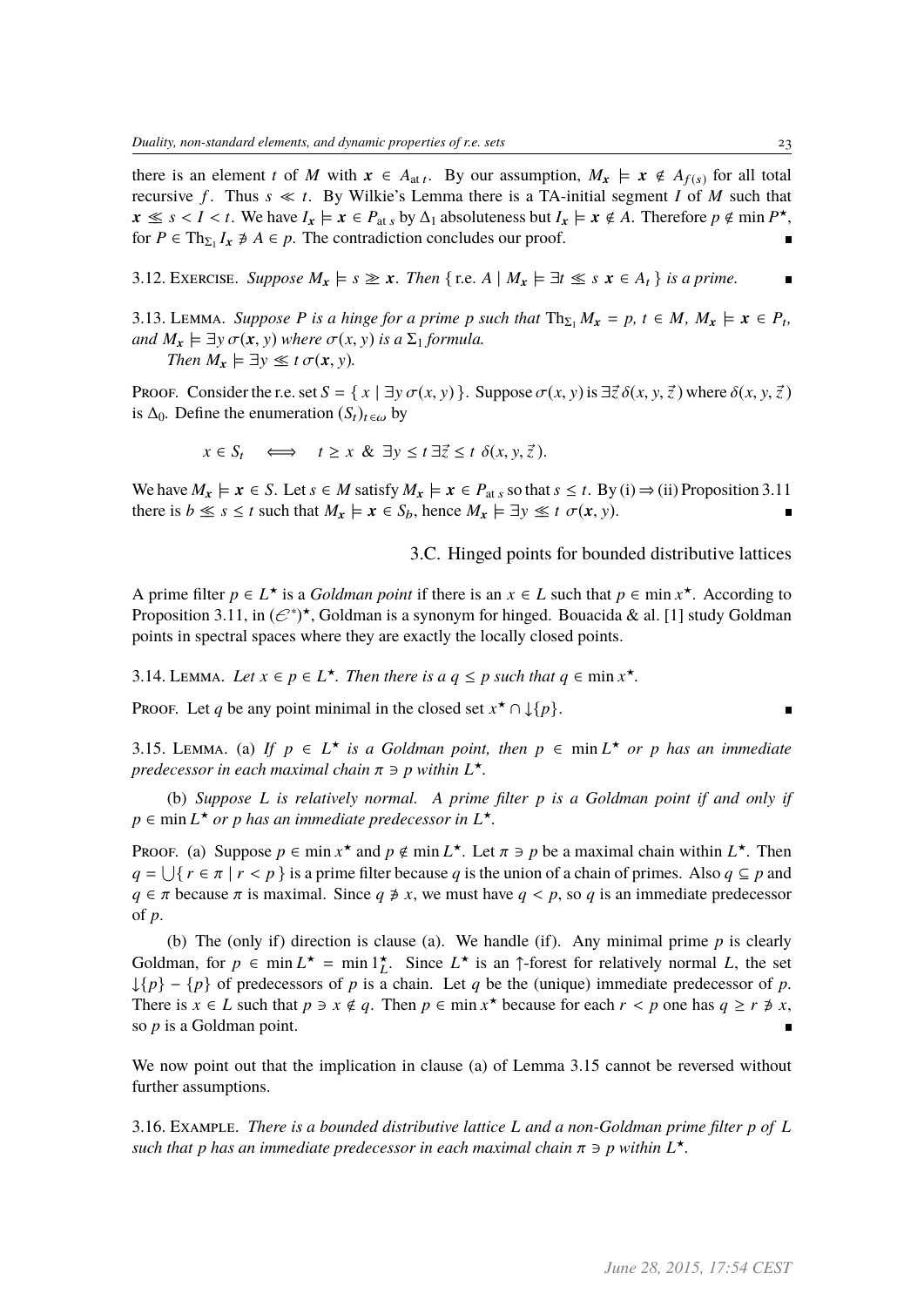DETAILS. Let *C* be the lattice of empty or cofinite subsets of  $\omega$  with set-theoretical operations. Then  $C^*$  is the Priestley space



consisting of a countable collection  $\{p_i\}_{i \in \omega}$  together with the prime *q* such that  $p_i < q$  for all *i*. A subset  $\pi \subseteq C^*$  is open if and only if  $q \in \pi$  implies that almost all  $p_i$  are also elements of  $\pi$ .<br>Thus *a* is the (unique) limit point of  $f_n$ , l. This Priestley space appears in Exercise 11.10(ii) Thus *q* is the (unique) limit point of  $\{p_i\}_{i \in \omega}$ . This Priestley space appears in Exercise 11.10(ii) of Davey & Priestley [3], although there it corresponds to the antipode of the lattice *C* because of opposite conventions concerning vertical orientation.

The only non-Goldman point of  $C^*$  is q, the prime filter formed by all cofinite subsets of  $\omega$ . Observe that *q* has an immediate predecessor in each maximal chain.

How much information about *L* is carried by the collection of Goldman primes? The answer turns out to depend on the structure one endows that collection with.

The spectral dual Spec *L* of *L* obtains as the sobrification of Gold *L*, its subspace consisting of Goldman points (see Proposition 3.6(2)(i), and Theorem 2.2 applied to the inclusion Gold  $L \rightarrow$ Spec *L* in Bouacida & al. [1]). Thus Gold *L* completely determines *L*.

We shall see below that the situation with  $L^G$ , the subspace of  $L^*$  of Goldman points with Priestley subspace topology and restricted order, is less satisfactory. The lattice *L* is not generally uniquely determined by  $L^G$ . This shows that while  $L^*$  and Spec *L* are "essentially" the same thing (Cornish [2]), their respective subspaces  $L^G$  and Gold *L* are not, even though they are made of exactly the same points.

We first point out a particular case that admits successful reconstruction of *L* from (just the order structure of) *L* G.

3.17. Proposition. *If the lattice L is a chain, then*  $L - \{0\}$  *is order-anti-isomorphic to*  $L^G$ .

HINT. The Goldman prime filters of *L* are exactly the proper principal filters.

In relatively normal lattices, the order structure of  $L^G$  suffices to determine that of  $L^*$ :

3.18. PROPOSITION. *If L is relatively normal, then*  $(P_L, \leq)$ *, the order structure of*  $L^{\star}$ *, is order-*<br>*isomorphic to the inclusion-ordered collection of non-empty linearly ordered subsets of*  $I^G$  that *isomorphic to the inclusion-ordered collection of non-empty linearly ordered subsets of L* <sup>G</sup> *that are* ↓*-closed within L* G*.*

HINT. Since  $L^*$  is an  $\uparrow$ -forest, a non-empty collection  $\pi \subseteq L^G$  is that of all Goldman points contained in some prime if and only if  $\pi$  is linearly ordered and downward closed under inclusion. contained in some prime if and only if  $\pi$  is linearly ordered and downward closed under inclusion. Any prime filter *p* is uniquely determined by the collection of Goldman primes contained in *p* because *p* is the union of that collection.

The topology of  $L^*$  however cannot be decrypted from  $L^G$ :

3.19. Example. *There exist two non-isomorphic bounded distributive lattices satisfying the Reduction Principle and such that the Goldman subspaces of their Priestley duals are orderhomeomorphic.*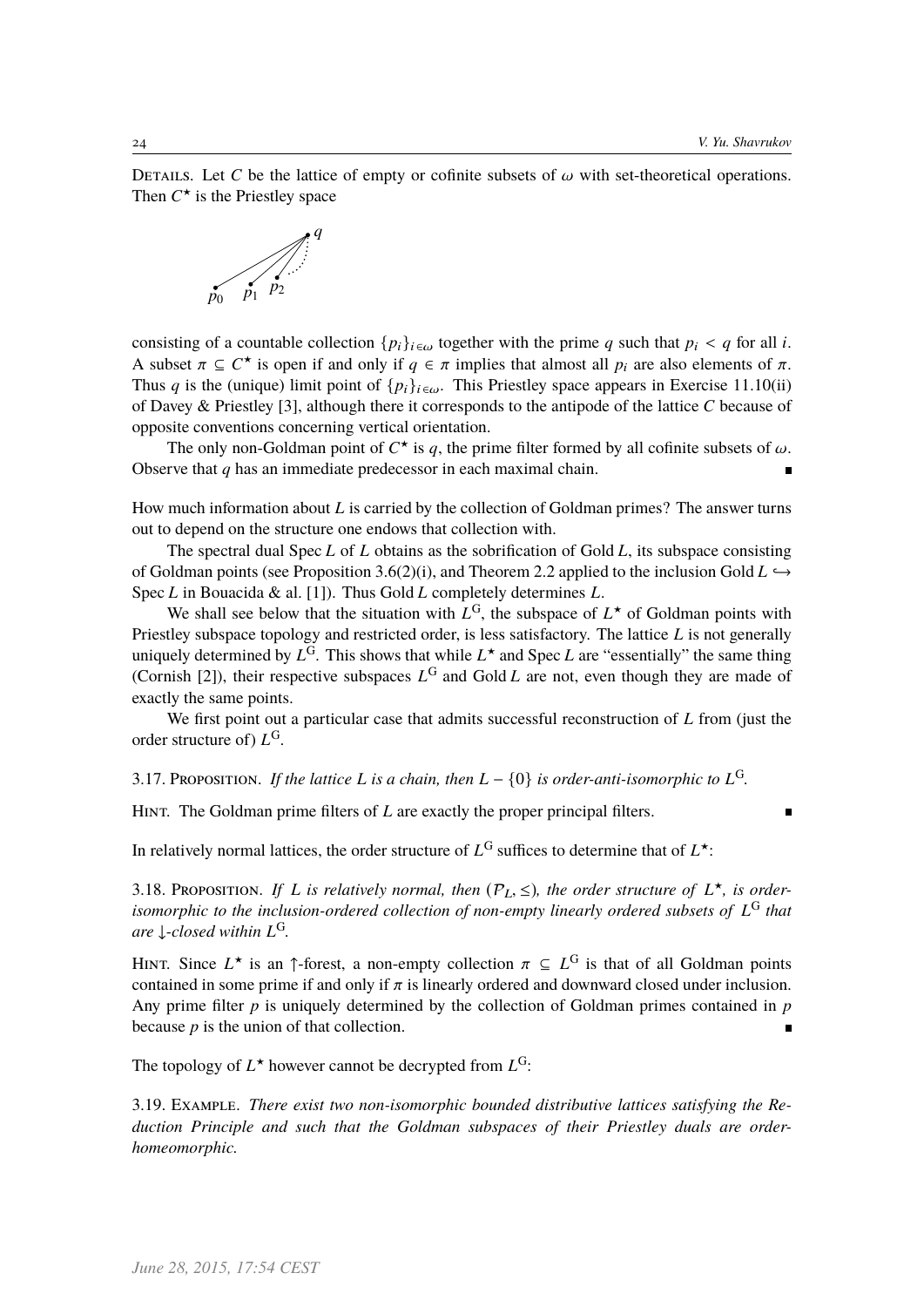DETAILS. It suffices to produce two non-order-homeomorphic Priestley spaces  $S_1$  and  $S_2$  whose Goldman subspaces are order-homeomorphic.

The points of  $S_j$  are two sequences  $\{p_\alpha\}_{\alpha \in \omega \cdot 2+1}$  and  $\{q_i\}_{i \in \omega}$  with the only non-reflexive order pairs being determined by  $p_{\alpha} < p_{\beta} \Leftrightarrow \alpha < \beta$ . The topologies do differ:

| $p_{\omega}$ .2 $\bullet$                                               | $p_{\omega} \cdot 2 \cdot \cdot \cdot q_2 \cdot q_1 \cdot q_0$ |
|-------------------------------------------------------------------------|----------------------------------------------------------------|
| $p_{\omega+2}$                                                          | $p_{\omega+2}$                                                 |
| $p_{\omega+1}$<br>$p_{\omega}$ $q_2$ $q_1$ $q_0$<br>$\bullet$ $\bullet$ | $p_{\omega+1}$                                                 |
|                                                                         | $p_\omega$                                                     |
| $p_2$                                                                   | $p_2$                                                          |
| $p_1$<br>S <sub>1</sub>                                                 | $p_1$<br>$S_2$                                                 |
| $p_0$                                                                   | $p_0$                                                          |

A subset  $\pi$  of  $S_1$  is open in  $S_1$  if  $\pi \ni p_\omega$  implies that almost all of  $\{p_i\}_{i \in \omega} \cup \{q_i\}_{i \in \omega}$  are elements of  $\pi$ , and  $\pi \ni p_{\omega} \ni$  implies that almost all of  $\{p_{\alpha}\}_{{\omega} \leq {\alpha} \in {\omega} \cdot 2}$  are also in  $\pi$ .  $\pi$  is open in  $S_2$  if  $\pi \ni p_{\omega}$ implies that almost all elements of  $\{p_i\}_{i \in \omega}$  are those of  $\pi$ , and  $\pi \ni p_\omega$  implies that almost all of  ${p_\alpha}_{\omega<\alpha\in\omega}$ ·2∪  ${q_i}_{i\in\omega}$  are in  $\pi$ . In particular, the unique limit point of the sequence  ${q_i}_{i\in\omega}$  in  $S_i$ is  $p_{\omega j}$ . It is clear that  $S_1$  and  $S_2$  are not order-homeomorphic.

In both cases,  $p_{\omega}$  and  $p_{\omega}$  are the only non-Goldman points of  $S_i$ . Removing these, we obtain Goldman subspaces of *S*<sup>j</sup> with discrete topology, for each remaining point is clopen. The ordering in both cases is the unordered union of a countably infinite antichain and a chain of ordertype  $\omega$ . Therefore the two Goldman subspaces are order-homeomorphic.

Given two clopen  $\uparrow$ -sets *X* and *Y* in *S<sub>j</sub>*, we assume w.l.o.g. that  $X \cap \{p_\alpha\}_{\alpha \in \omega}$ -2+1  $\supseteq Y \cap$  $\{p_{\alpha}\}_{{\alpha}\in{\omega}:2+1}$ , and put  $X' = X$  and  $Y' = Y - X$ , so that *Y*' is a finite and hence clopen (↑-)subset of  $\{q_i\}_{i \in \omega}$ . This shows that both  $S_i$  correspond to lattices satisfying the Reduction Principle.

Without relative normality, the subspace *L* <sup>G</sup> cannot even generally tell the number of non-Goldman points in  $L^*$ :

3.20. Example. *There are two bounded distributive lattices, one with a single non-Goldman prime, the other with two non-Goldman primes, such that the Goldman subspaces of their Priestley duals are order-homeomorphic.*

DETAILS. Recall the lattice C from Example 3.16. The Priestley dual of the lattice  $C^2$  is the disjoint unordered union of two copies of the dual of *C*, for the product of bounded distributive lattices corresponds to the disjoint unordered union of their duals (Davey & Priestley [3, Exercise 11.8]).



The two maximal points are the non-Goldman primes of  $C^2$ . In *C*, there was a single non-Goldman prime. Both  $C^G$  and  $(C^2)^G$  are countably infinite discrete antichains, so they are orderhomeomorphic.

Contrary to what the examples above suggest, the topology of  $L<sup>G</sup>$  need not always be discrete consider the lattice of finite or cofinite subsets of  $\omega$ , where all prime filters are Goldman.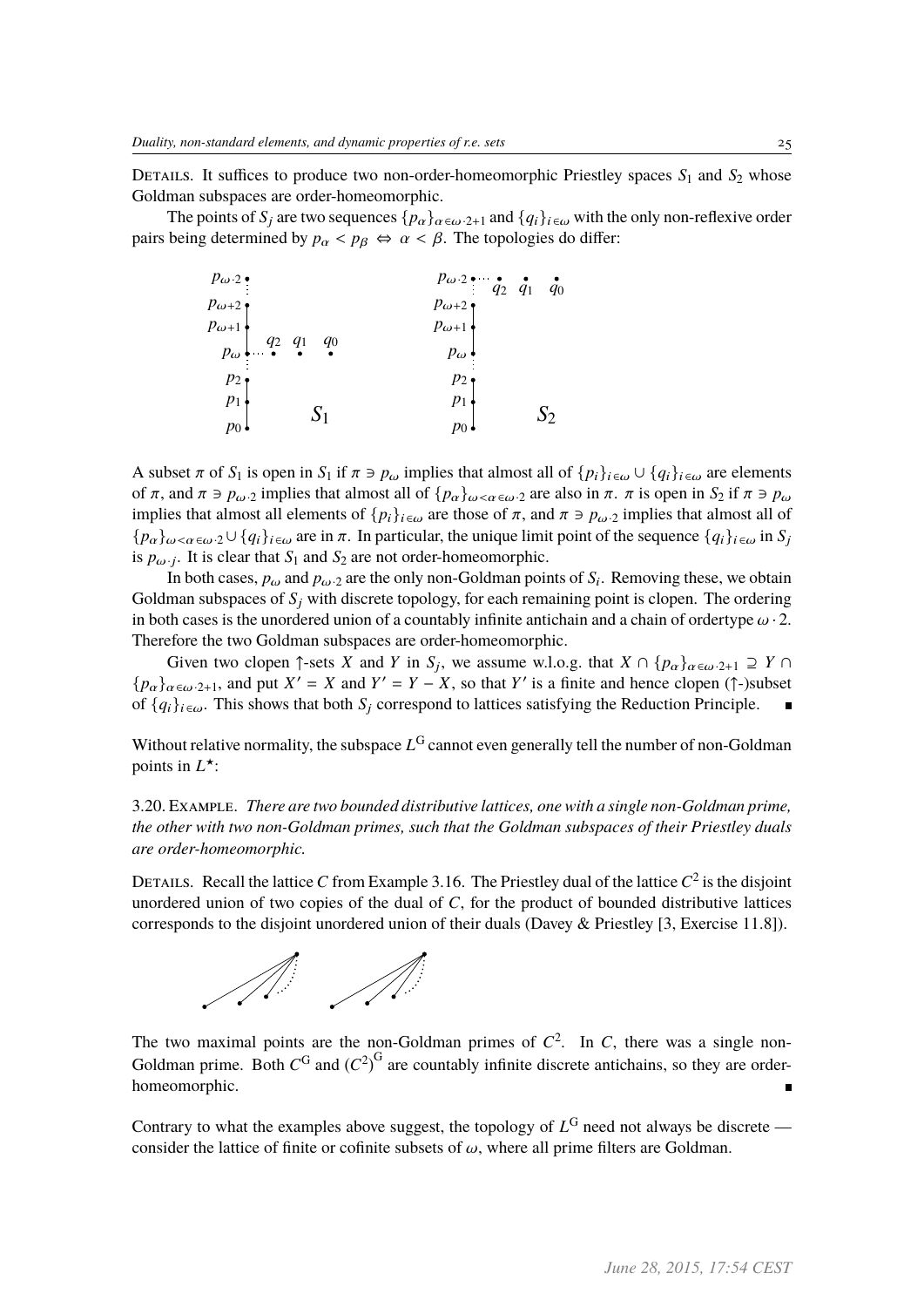It should be noted that, unlike  $\star$  and Spec, neither <sup>G</sup> nor Gold is functorial.

- 3.D. Minimal and maximal primes
- 3.21. Proposition. *For a prime p the following are equivalent:*
	- (i)  $p \in \min(\mathcal{C}^*)^{\star}$ ;
	- (ii) *p hinges on each of its elements;*
	- (iii) *For each*  $X \in p$  *there is a total recursive*  $f$  *such that for some/every*  $M_x$  *with*  $\text{Th}_{\Sigma_1} M_x = p$ *there holds*  $M_x \models x \in X_{f(x)}$  (equivalently,  $\{ x \mid x \in X_{f(x)} \} \in p$ ).

Proof. (i)  $\Rightarrow$  (ii) If  $X \in p$  then  $p \in X^*$  whence  $p \in \min X^*$  because  $p \in \min(\mathcal{C}^*)^*$ . By Proposition 3.11,  $X$  is a hinge for  $p$ .

(ii)  $\Rightarrow$  (iii) Keeping in mind some fixed r.e. index for  $\omega$ , there is a total recursive g such that  $n \in \omega_{\text{at } g(n)}$  for each *n*. Given any  $X \in p$ , there is a total recursive *h* such that  $X \setminus_h \omega \in p$  because  $ω$  is a hinge for *p*. Hence in *M*<sub>x</sub> we have  $x ∈ ω_{at g(x)}$  and  $x ∈ X \setminus_h ω$  which entails  $x ∈ X_{h \circ g(x)}$ .

(iii) ⇒ (i) Suppose  $q \text{ ≤ } p$ . By Proposition 2.13 there are  $M_x \text{ ⊆ } K_x$  with  $Th_{\Sigma_1} M_x = q$  and Th<sub> $\Sigma_1$ </sub>  $K_x = p$ . For each  $X \in p$  there is a total recursive f such that  $M_x \models x \in X_{f(x)}$ . Therefore  $K_x \models x \in X_{f(x)}$  by  $\Delta_1$  absoluteness. Thus  $X \in q$ , so  $q = p$ .

 $(iii) \Rightarrow (i)$  of the above proposition and Lemma 3.10 yield

3.22. COROLLARY. Suppose q is non-minimal,  $\text{Th}_{\Sigma_1} M_x = q$ , Q is a hinge for q, and  $M_x \models x \in Q_t$ . *Then*  $M_x \models x \ll t$ *.* 

Proposition 3.21 says that minimal primes are hinged (on  $\omega$ ). In particular, so are the minimax primes. The next proposition tells us that these are the only hinged maximal primes.

3.23. Proposition. Suppose  $p \in \max(\mathcal{C}^*)^{\star}$  is hinged. Then  $p \in \min(\mathcal{C}^*)^{\star}$ .

Proof. Consider a maximal prime p hinged on some r.e. B, so  $p \in \min B^*$ . Let A be a small simple subset of *B* (Fact 1.32). Then  $p \in A^*$ , for  $A^* \cap \max(\mathcal{C}^*)^* = B^* \cap \max(\mathcal{C}^*)^*$  in view of simplicity of *A* in *B* (Proposition 1.13). Therefore  $p \in \text{min } A^{\star}$  because  $A \subseteq B$ . By smallness of *A* in *B* and (i)  $\Rightarrow$  (iv) of Proposition 1.31 we conclude  $p \in min(\mathcal{C}^*)^*$ .

### 3.E. Major subsets

The equivalence (i)  $\Leftrightarrow$  (ii) of the following proposition is based on the Marker Lemma (Maass & Stob [28, Lemma 1.3]).

3.24. PROPOSITION. *Suppose*  $A \subset_{\infty} B$  *are r.e. The following are equivalent:* 

- (i) *A is major in B;*
- (ii) *For each total recursive*  $f$ ,  $x \in B_{f(x)}$  *holds for at most finitely many*  $x \in B A$ *;*
- (iii) *In any model*  $M_x$ , if  $x \in B A$  *and*  $x \in B_t$ , *then*  $t \gg x$ .

Proof. (i)  $\Rightarrow$  (ii) The recursive set  $R = \{x \mid x \in B_{f(x)}\}$  is a subset of *B*, hence by (i)  $\Rightarrow$  (ii) of Proposition 1.28,  $R \subseteq M^* A$ . Therefore  $R \cap (B - A) = \{ x \in B - A \mid x \in B_{f(x)} \}$  is finite.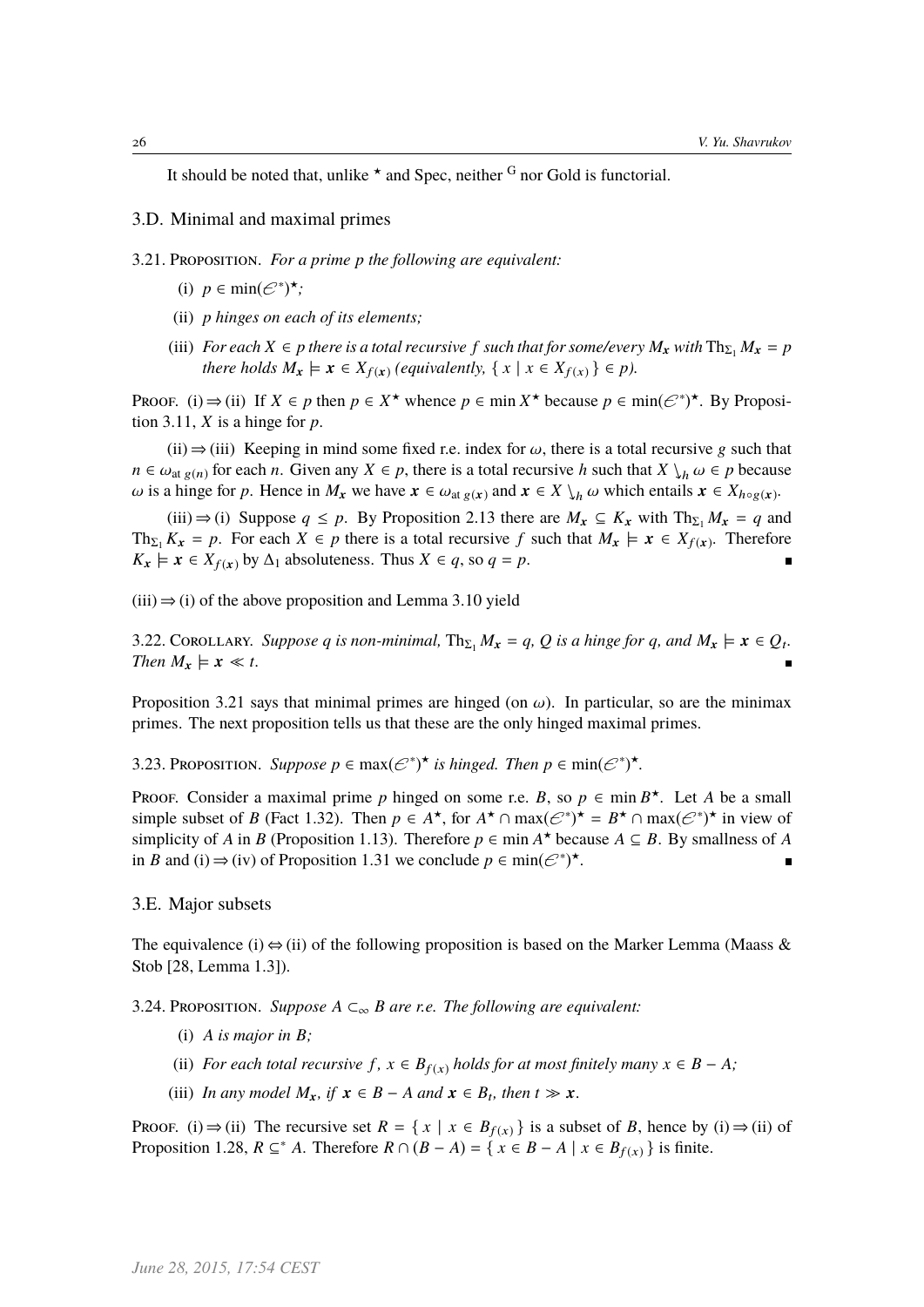(ii)  $\Rightarrow$  (iii) Consider any  $M_x \models x \in B - A$  and let *f* be any total recursive function. Since there are only finitely many  $x \in B - A$  with  $x \in B_{f(x)}$ , we have  $M_x \models x \notin B_{f(x)}$ . Thus x enters *B* at a stage that is more than total recursively larger than  $x$ .

(iii)  $\Rightarrow$  (i) Let  $p \in B^* - A^*$  and  $\text{Th}_{\Sigma_1} M_x = p$ . For the unique  $t \in M_x$  such that  $M_x \models x \in B_{at}$ we have  $M_x \models x \ll t$  by our assumption. Hence by Wilkie's Lemma there is an initial TA-segment *I*<sub>x</sub> of *M*<sub>x</sub> with *I*<sub>x</sub> < *t*. So Th<sub>Σ1</sub> *I*<sub>x</sub>  $\subsetneq$  *p*, for *I*<sub>x</sub>  $\models$  *x*  $\notin$  *B*. Thus any  $p \in B^{\star} - A^{\star}$  is non-minimal.<br>By (iii)  $\rightarrow$  (i) of Proposition 1.28 *A* is major in *B*. By (iii)  $\Rightarrow$  (i) of Proposition 1.28, *A* is major in *B*.

3.F. Small subsets

The equivalence (i)  $\Leftrightarrow$  (iv) of the following theorem is due to Harrington & Soare.

3.25. Theorem (after Harrington & Soare [8, Theorem 3.2]). *Suppose A* ⊂<sup>∞</sup> *B are r.e. The following are then equivalent:*

- (i) *A is small in B;*
- (ii) *For all*  $M_x \subseteq_e K_x$  *with*  $M_x \models x \notin B$  *and*  $K_x \models x \in B$  *there is*  $I_x \models x \in B A$  *such that*  $M_r$  ⊆e  $I_r$  ⊆e  $K_r$ ;
- (iii) *For each total recursive f, the r.e. set*  $A \setminus_{f} B$  *is recursive.*



(iv) *For each total recursive f*, there is a recursive  $R \subseteq B$  such that  $A \setminus_{f} B \subseteq R$ .

Proof. (i)  $\Rightarrow$  (ii) Let  $M_x$  and  $K_x$  be as specified in (ii). If  $K_x \models x \notin A$ , put  $I_x = K_x$ . Otherwise, since  $K_x \models x \in A \subseteq B$ , there are  $s, t \in K_x$  such that  $K_x \models x \in B_{\text{at } s}$  &  $x \in A_{\text{at } t}$ . One has  $K_x \models s, t > M_x$ , for  $M_x \models x \notin B \supseteq A$ .

Suppose  $K_x \models t \leq s$ , that is, there is a total recursive g with  $g(s) \geq t$ . Consider the r.e. set *Y* = *B* − (*A*  $\setminus_{g}$  *B*) (Lemma 3.8). Clearly *B* − *A* ⊆ *Y* and  $K_x$   $\models$  *x* ∉ *Y*. Now observe that  $M_x \models x \in \overline{B} \subseteq Y \cup \overline{B}$  but  $K_x \models x \notin Y \cup \overline{B}$ . By  $\Sigma_1$  persistence,  $Y \cup \overline{B}$  cannot be r.e. Thus *A* is not a small subset of *B* by (i)  $\Rightarrow$  (ii) of Proposition 1.31. Thus the assumption (i) outrules  $K_x \models t \leq s$ .

Hence  $K_x \models s \ll t$ . By Wilkie's Lemma 3.2(a) there is an  $I_x \subseteq_e K_x$  such that  $K_x \models M_x$  $s < I_x < t$ , so by  $\Delta_1$  absoluteness,  $I_x \models x \in B - A$ .

(ii)  $\Rightarrow$  (iii) We will be done once we show that  $(A \rvert_f B)^*$  is a ↓-set, that is, for primes  $r \geq p$ with  $r \in (A \setminus f B)^{\star}$ , we show  $p \in (A \setminus f B)^{\star}$ .

By Lemma 3.14, fix  $q \le r$  that hinges on *B*. Use Proposition 2.13 and Gaifman's Cofinal Theorem to find  $K_x$ ,  $M_x$  and  $N_x$  such that  $M_x \subseteq_{e} K_x$ ,  $N_x \subseteq_{e} K_x$ ,  $Th_{\Sigma_1} K_x = r$ ,  $Th_{\Sigma_1} M_x = q$ , and Th<sub> $\Sigma_1$ </sub>  $N_x = p$ . Let  $s \in K_x$  and  $t \in M_x$  satisfy  $K_x \models x \in B_{\text{at } s}$  &  $x \in A_{f(s)}$  and  $M_x \models x \in B_{\text{at } t}$ . By  $\Delta_1$  absoluteness we have  $K_x \models s = t$  and  $M_x \models x \in B_{at t}$  &  $x \in A_{f(t)}$ . In particular,  $M_x \models x \in A \setminus f B$ . For the sake of interest, suppose  $p \not\ni A \setminus f B$ , thus  $p < q$  and  $N_x \subsetneq_e M_x$ . As Th<sub> $\Sigma_1$ </sub>  $M_x = q \in \min B^*$ , we have  $N_x \models x \notin B$ . By (ii) there must exist  $I_x$  with  $N_x \subseteq e I_x \subseteq e M_x$ and  $I_x \models x \in B - A$ . Thus by  $\Delta_1$  absoluteness  $t \in I_x \neq f(t)$  which contradicts  $I_x \models \text{TA}$ . The contradiction establishes  $p \in (A \setminus f B)^{\star}$ .

(iii)  $\Rightarrow$  (iv) is trivial since  $A \downarrow_f B \subseteq B$ .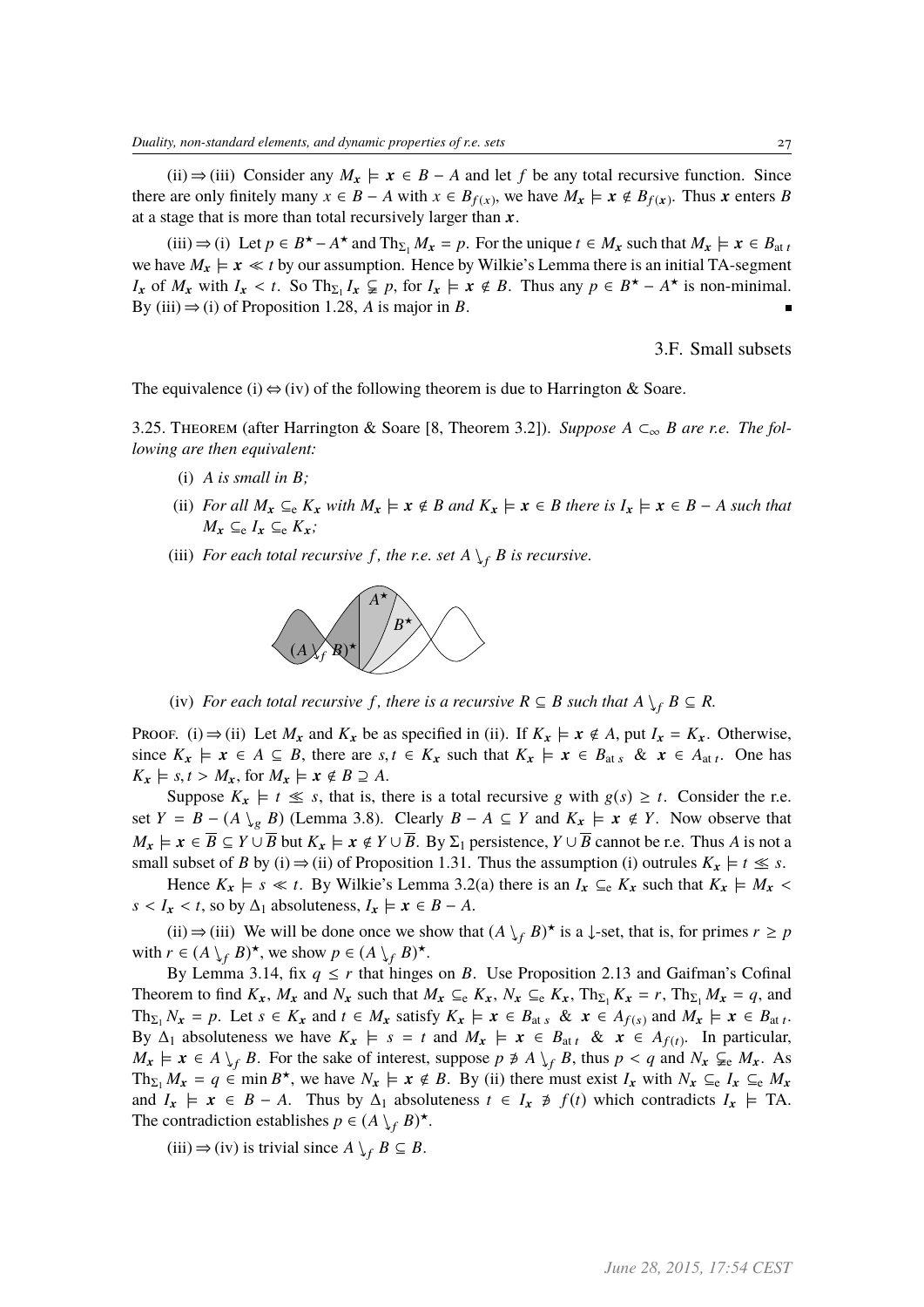$(iv) \Rightarrow (i)$  By contraposition: Suppose *A* failed to be small in *B*. By  $(iv) \Rightarrow (i)$  of Proposition 1.31 there is a prime  $q \in (\min A^* \cap \min B^*) - \min (\mathcal{C}^*)^*$ . Since  $q \notin \min (\mathcal{C}^*)^*$ , there is a prime  $p < q$ . It follows that  $p \notin B^*$ .<br>Since *a* binges on *B* and  $A \in \mathbb{R}$ 

Since *q* hinges on *B* and  $A \in q$ , there is a total recursive *f* such that  $A \setminus f$   $B \in q$ . Consider any recursive  $R \subseteq B$ . We have  $p \notin B^*$ , hence  $p \notin R^*$ . From  $q \geq p$  we get  $q \notin R^*$  by Lemma 1.7. Seeing as  $A \setminus_{f} B \in q \neq R$ , we cannot have  $A \setminus_{f} B \subseteq R$ . Thus (iv) fails to hold.

In connection with the Harrington–Soare dynamic characterization of small subsets, even though their proof used neither dual spaces nor models of arithmetic, the authors developed the following intuition (Harrington & Soare [9, p.106]):

. . . *the intuition is that <sup>A</sup>* <sup>⊂</sup><sup>s</sup> *<sup>C</sup> guarantees among other things that the <sup>A</sup> boundary is far below the C boundary.*

(Here the term 'boundary' is understood in an intuitive rather than a precisely defined sense.) This should be compared to clause (ii) of Theorem 3.25 and clauses (iii) and (iv) of Proposition 1.31, although we disagree with Harrington & Soare on vertical orientation.

3.G. The model theory of prompt simplicity

3.26. DEFINITION. Let C be a class of r.e. sets. An (effective) *numbering*  $(U_i)_{i \in \omega}$  of C is an onto mapping  $i \mapsto U_i : \omega \to C$  such that the binary predicate  $x \in U_i$  is r.e. — thus  $(U_i)_{i \in \omega}$  is a uniformly re-sequence of re-sets as in Definition 3.5. A numbering is *accentable* if any other numbering r.e. sequence of r.e. sets as in Definition 3.5. A numbering is *acceptable* if any other numbering  $(V_i)_{i \in \omega}$  of C reduces to  $(U_i)_{i \in \omega}$ , that is, there is a total recursive f such that  $V_i = U_{f(i)}$ . (See Soare [41, Exercise I.5.9].)

The traditional numbering  $(W_i)_{i \in \omega}$  is acceptable. When *A* is r.e.,  $(W_i \cap A)_{i \in \omega}$  is an acceptable numbering of all r.e. subsets of *A*.

3.27. DEFINITION (Maass [26, Definition 3.1]). Suppose all of  $B \subseteq P \subset_{\infty} A$  are r.e. *P* is *promptly simple in* the interval [*B*, *A*] if there are an enumeration  $(P_s)_{s \in \omega}$  of *P*, an acceptable numbering  $(U_i)_{i \in \omega}$  of r.e. subsets of A with a matching enumeration, and a total recursive f such that

> ∀*e U<sub>e</sub>* − *B* is infinite  $\Rightarrow$   $(P \n\searrow_f U_e) - B \neq \emptyset$ l.

*P* is a *promptly simple set* if *P* is promptly simple in  $[\emptyset, \omega]$  (Maass [25, Definition 10]).

Just as with promptly simple sets, the definition of sets promptly simple in a given interval is invariant w.r.t. the choice of acceptable numbering and accompanying enumerations, and there always is an infinite supply of prompt witnesses:

3.28. LEMMA. Let  $B \subseteq P \subset_{\infty} A$  be r.e. Let  $(V_i)_{i \in \omega}$  be an arbitrary acceptable numbering of r.e. *subsets of A equipped with any matching enumeration. Fix any enumeration*  $(\tilde{P}_s)_{s \in \omega}$  *of P*.<br>Then *P* is presently simple in [*P* A] if and only if there is a total possuming h such that *Then <sup>P</sup> is promptly simple in* [*B*, *<sup>A</sup>*] *if and only if there is a total recursive <sup>h</sup> such that*

> ∀*e*  $(V_e - B \text{ is infinite} \Rightarrow (\tilde{P} \setminus_h V_e) - B \text{ is infinite}).$

Comment. The proofs of Lemma 11 in Maass [25] and Proposition XIII.1.3 and Theorem XIII.1.4 in Soare [41] only need a few cosmetic touches after replacing acceptable numberings of all r.e. sets by those of r.e. subsets of *A*. The extra requirement that all witnesses lie outside *B* is harmless.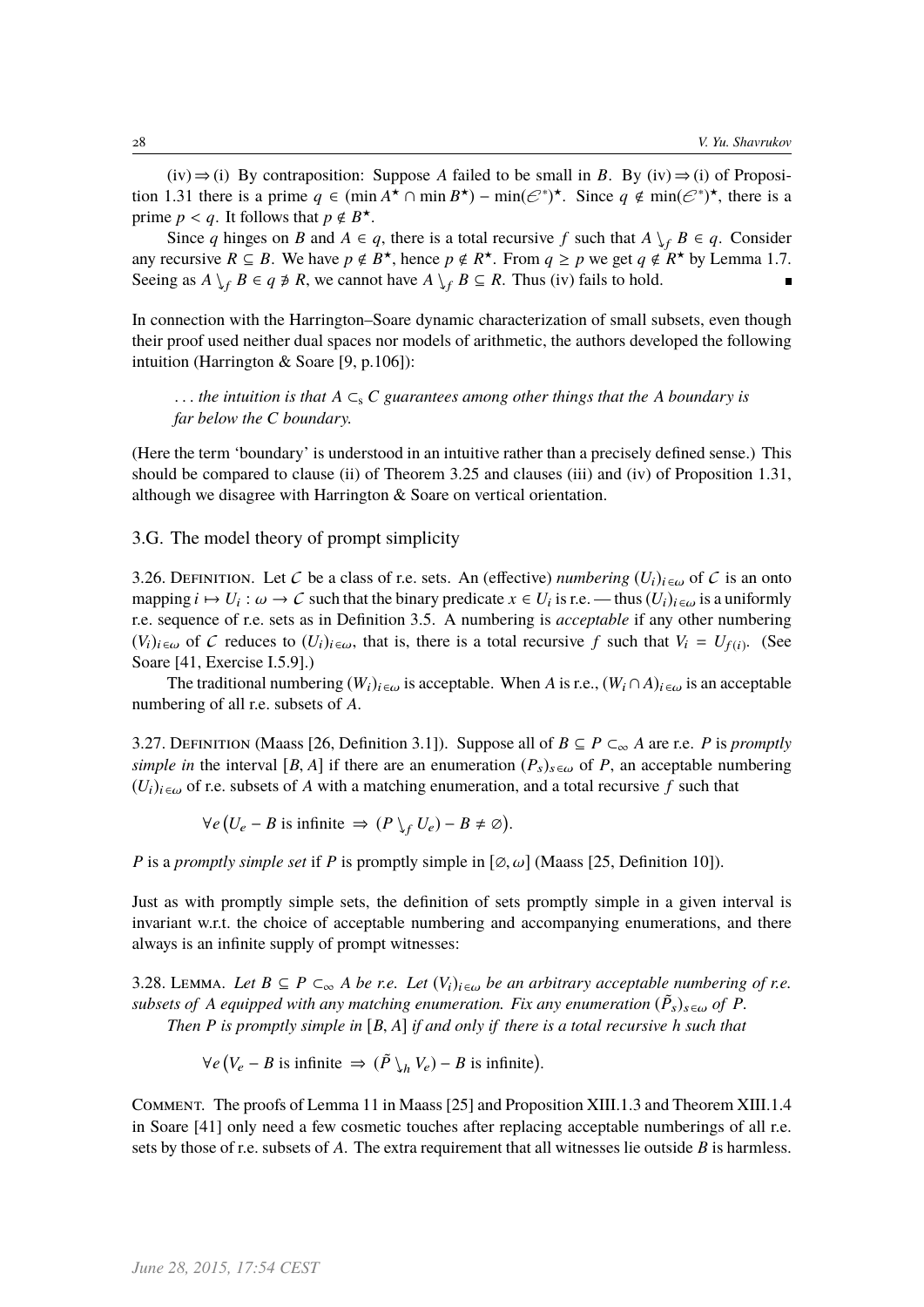The argument proceeds by showing the equivalence of both properties to the existence of a total recursive g such that for each  $e \in \omega$  one has

$$
V_{g(e)} \subseteq V_e, \quad V_{g(e)} - P = V_e - P, \quad \text{and} \quad (V_e - B \text{ is infinite} \implies V_e - V_{g(e)} - B \text{ is infinite}). \quad \blacksquare
$$

Hájek [7, Corollary 6] shows that to any non-standard element *c* of a countable model *M* of PA there is a model  $K \models PA$  which coincides with *M* up to *c* and such that in *K* there is a PA-proof of  $0 = 1$  with gödelnumber  $\leq 2^{2^{2^c}}$ . Solovay [42, Theorem 1.1] refines this by arranging for an even shorter I $\Sigma_a$ -proof of inconsistency while keeping I $\Sigma_{a-1}$  consistent in *K*, where *a* < *c* is an appropriate non-standard element of *M*.

Corollary 3.31 below is inspired by Hájek's result (while borrowing heavily from his methods) and answers the question, how is a promptly simple set like an inconsistency statement: Any nonstandard element can enter a promptly simple set at total recursively short notice. Theorem 3.30 also shows that one can at the same time keep that element from entering a suitable prescribed r.e. set, as Solovay does for inconsistency statements. Corollary 3.31 constitutes a non-standard characterization of promptly simple sets. Note that there can be no lattice characterization of prompt simplicity, as promptly simple sets are not invariant under automorphisms of  $\mathcal{C}^*$  (Maass & al. [27, Corollary 1.13]).

We first quote an auxiliary fact. The language  $L'$  is a variant of L where + and  $\times$  are ternary predicates. This allows to view initial intervals  $[0, c]_M$  of a model *M* as *L'* structures.

3.29. FACT. Let  $M, K \models PA$  be countable  $L(\vec{c})$  models. Suppose  $\vec{c} \leq a \in M$  and  $\vec{c} \leq b \in K$ *where both a and b are non-standard. Then the intervals*  $[0, a]_M$  *and*  $[0, b]_K$  *are isomorphic as*  $\mathcal{L}'(\vec{c})$  structures if and only if  $\text{Th}_{\Delta_0}(M, \vec{c}, a) = \text{Th}_{\Delta_0}(K, \vec{c}, b)$  and SSy  $M = \text{SSy } K$ .

REFERENCE. Theorem 15.23(a) plus Exercise 15.3 in Kaye [15]. In the exercise, the extra constants  $\vec{c}$  enjoy a free ride.

3.30. THEOREM. Let  $B \subseteq P \subset_{\infty} A$  be r.e. Then P is promptly simple in [B, A] if and only if there *is a total recursive f* with the property that whenever  $s \geq x$  *is an element of a countable model*  $M_x \models \text{TA} + x \in A_s \& x \notin B$ , there exists a (countable) model

$$
(K_x, s) \models \mathrm{TA} + x \in P_{f(s)} \& x \in A_s \& x \notin B
$$

such that  $[0, s]_M \cong [0, s]_K$  *as*  $\mathcal{L}'(x)$  *structures.* 

PROOF. (if) For the distinguished enumeration  $(A_s)_{s \in \omega}$  of *A* we have

$$
x \in A_s \quad \Longleftrightarrow \quad \exists t \ \gamma(x, s, t)
$$

for some  $\Delta_0$  relation  $\gamma(x, s, t)$ . Take a  $\Delta_0$  enumeration  $(W_{i, s})_{i, s \in \omega}$  of  $(W_i)_{i \in \omega}$  (see 3.5). Put

$$
x \in U_{i,s} \quad \Longleftrightarrow \quad s \ge x \ \& \ x \in W_{i,s} \ \& \ \exists u \le s \ \exists t \le s \ \gamma(x,u,t).
$$

Then  $(U_{i,s})_{i,s\in\omega}$  is a  $\Delta_0$  enumeration for the acceptable numbering  $(U_i)_{i\in\omega}$  of r.e. subsets of *A*, where  $U_i = W_i \cap A$ . This enumeration satisfies  $x \in U_{i,s} \implies s \geq x$ , and  $U_{i,s} \subseteq A_s$ .

Take an arbitrary countable *M*  $\models$  TA and consider any *e* with  $U_e - B$  infinite, so that there are nonstandard  $x, s \in M$  such that  $M \models x \in U_{e, \text{at } s}$  &  $x \notin B$ .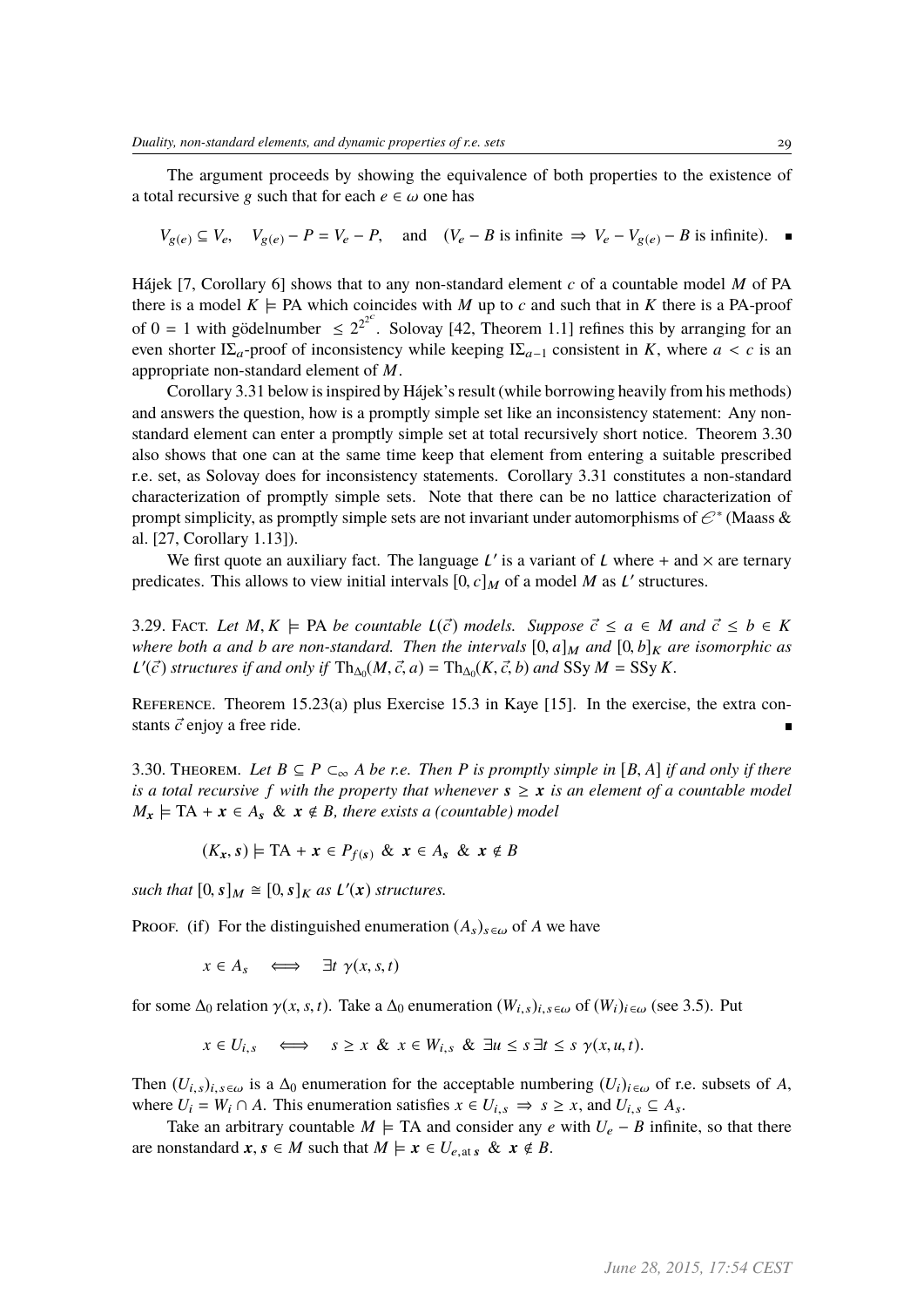The assumption provides a model  $K_x$  with an element s such that  $K_x \models x \in P_{f(s)} \& x \notin B$ and  $[0, s]_M \cong [0, s]_K$  with the isomorphism preserving x. But then  $K_x \models x \in U_{e, \text{at } s}$  because the enumeration  $(U_{i,s})_{i,s \in \omega}$  is  $\Delta_0$  and  $\text{Th}_{\Delta_0}(K_x, s) = \text{Th}_{\Delta_0}(M_x, s)$  by Fact 3.29. Hence

$$
K \models \exists x \notin B \,\exists s \, \big(x \in U_{e, \text{at } s} \ \& \ x \in P_{f(s)}\big).
$$

*K* being a model of TA, we conclude that  $(P \nvert_{f} U_e) - B \neq \emptyset$  and hence *P* is promptly simple in  $[B, A]$ .

Note that the (if) direction did not rely on  $K_x \models x \in A_s$ .

(only if) We employ an individual numbering  $(V_d)_{d\in\omega}$  of r.e. subsets of A:

$$
x \in V_d \quad \Longleftrightarrow \quad \exists t \, \big( t \ge x \, \& \, x \in A_t \, \& \, \delta(x, t) \big),
$$

where *d* is the gödelnumber of the  $\Delta_0$  formula  $\delta(\cdot, \cdot)$ .  $V_e = \emptyset$  if *e* is not a gödelnumber of an eligible formula. The numbering  $(V_d)_{d\in\omega}$  is clearly acceptable, and

l,

$$
x \in V_{d,s} \quad \Longleftrightarrow \quad s \ge d \And \exists t \le s \left(t \ge x \And x \in A_t \And \delta(x,t)\right)
$$

is a matching enumeration, for  $x \in V_{d,s}$  entails  $x, d \leq s$ . Hence there is, by the prompt simplicity of *P* in [*B*, *A*] and Lemma 3.28, a total recursive *f* such that  $(P \downarrow_f V_e) - B$  is infinite whenever  $V_e - B$  is.

Consider any countable model  $(M_x, s) \models TA + s \ge x \& x \in A_s \& x \notin B$ . Suppose the theory

$$
T = \text{TA} + s \geq x > \text{N} + \text{Th}_{\Delta_0}(M_x, s) + x \in P_{f(s)} \& x \in A_s \& x \notin B,
$$

s being viewed as a new constant, were inconsistent. By compactness there are then an  $n \in \omega$  and a  $\Delta_0$  formula  $\delta(\cdot, \cdot)$  such that  $M_x \models \delta(x, s)$  while in TA and hence in the real world we have

$$
\forall x > n \,\forall s \ge x \big(\delta(x, s) \& x \in P_{f(s)} \& x \in A_s \rightarrow x \in B\big), \tag{*}
$$

l,

J

where *n* is w.l.o.g. larger than the gödelnumber *d* of  $\delta(\cdot, \cdot)$ . On the other hand, the set  $V_d - B$  is infinite because in the model  $(M_x, s) \models TA$  it has a non-standard element x. Therefore

$$
\exists x > n \exists s \left( x \in V_{d, \text{at } s} \& x \in P_{f(s)} \& x \notin B \right)
$$

i.

l.

by the property we required of *f*. Observe that, in N,  $n < x \in V_{d,at s}$  implies  $s \ge x$ ,  $x \in A_s$ , and also  $\delta(x, s)$ , for otherwise we would have  $x \in V_{d,s-1}$  in view of  $s \geq x > n > d$ . Thus we have reached a contradiction with (\*) which shows that *T* is consistent.

The  $L(x, s)$  theory *T* has the form TA + *X* where  $X \subseteq \Sigma_2(x, s)$  and  $X \in SSyM$  because Th<sub>∆0</sub>( $M_x$ , s) is coded in *M* (Fact 2.7(b)). Also TA $|_{\Sigma_n(x,s)} \in \text{SSy } M$  for  $M \models$  TA. Therefore by Eqs. (*X*) and Lemma 2.9 there is a countable model  $(K, s) \models T$  with  $S_{\Sigma}K = S_{\Sigma}M$ by Fact 2.8(b) and Lemma 2.9 there is a countable model  $(K_x, s) \models T$  with SSy  $K = SSy M$ . In particular,  $K_x \models \text{TA} + x \in P_{f(s)}$  &  $x \in A_s$  &  $x \notin B$  and  $\text{Th}_{\Delta_0}(M_x, s) = \text{Th}_{\Delta_0}(K_x, s)$ .<br>By East 3.20 the intervals [0, s], and [0, s], are  $L'(x)$  isomorphic By Fact 3.29 the intervals  $[0, s]_M$  and  $[0, s]_K$  are  $L'(x)$ -isomorphic.

3.31. Corollary. *An r.e. set P is promptly simple if and only if there is a total recursive f such that whenever*  $s \geq x$  *is an element of a countable model*  $M_x$ *, there exists a (countable) model*  $(K_x, s) \models \text{TA} + x \in P_{f(s)}$  *with*  $[0, s]_M \cong [0, s]_K$  *as*  $L'(x)$  *structures.*  $\blacksquare$ 

Next we draw some conclusions from Theorem 3.30 for the structure of  $(\mathcal{C}^*)^{\star}$ . First, a lemma.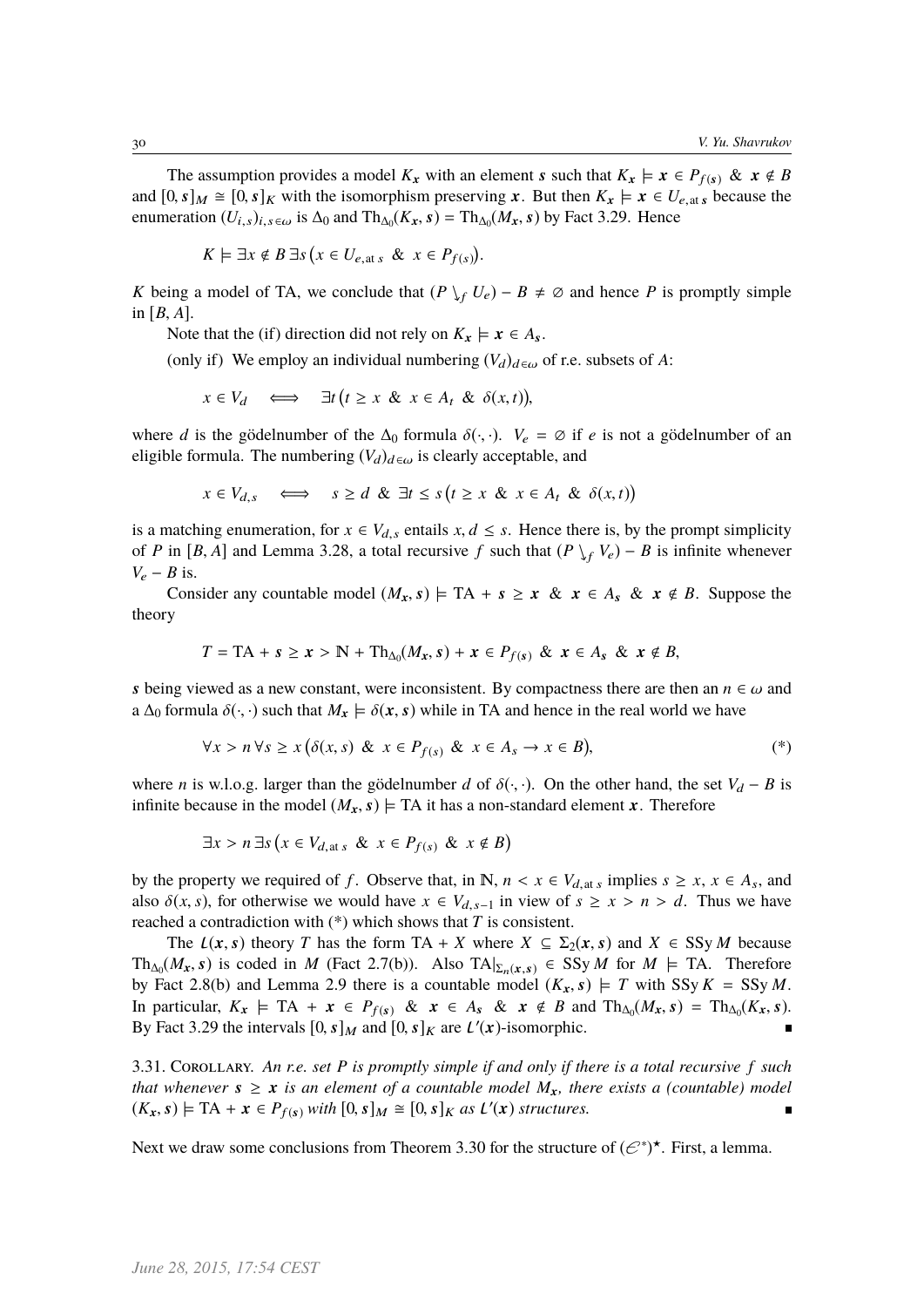3.32. LEMMA. *Suppose*  $\text{Th}_{\Sigma_1} M_x \supseteq p$  *where p is a prime. If*  $s \in M$  *satisfies*  $M_x \models x \in W_{i,s}$  *for all*  $W_i \in p$ , then  $M_x \models s \gg t$  whenever  $M_x \models x \in Q_{at}$  and  $Q \in p$ .

Proof. Given  $Q \in p$  (together with a fixed enumeration) and any total recursive non-decreasing f, construct the set

$$
W_e = \left\{ x \mid \exists t \left( x \in Q_t - W_{e,f(t)} \right) \right\}
$$

by the 2nd Recursion Theorem, slowing down the enumeration of *Q* by at least *f* — this is a variant of the Slowdown Lemma (see Soare [41, Lemma XIII.1.5]). Then  $W_e = Q \in p$ , so  $M_x \models x \in W_{e,s}$ . If  $M_x \models x \in Q_{at t}$  then  $M_x \models x \notin W_{e, f(t)}$ , so  $f(t) < s$ . Thus  $t \ll s$ .

3.33. COROLLARY. *Suppose P* is promptly simple in [B, A] and  $p \in A^{\star} - P^{\star}$ . Then

(a) *p* has an immediate successor  $q \in P^{\star} - B^{\star}$ .

(b) If *p* is hinged, then there is  $r \in P^{\star} - B^{\star}$  which is a sibling of *p*, that is,  $\downarrow \{r\} - \{r\} =$ ↓{*p*} − {*p*}*.*

PROOF. Take a countable  $M_x$  with  $\text{Th}_{\Sigma_1} M_x = p$ .

(a) Spilling the formula  $\exists y \forall i < n (x \in W_i \rightarrow x \in W_{i,y})$  over N, we obtain an  $s \ge x$  such that  $M_x \models x \in W_i \rightarrow x \in W_{i,s}$  for all  $i \in \omega$ . Note that by Lemma 3.32,  $M_x \models s \gg t$  for any *t* with  $M_x \models x \in X_{at t}$  for some  $X \in p$ . Next Theorem 3.30 applies to obtain a total recursive f and a model  $K_x \models x \in P_{f(s)} \& x \notin B$  which coincides with  $M_x$  up to *s*. Therefore  $p \subsetneq Th_{\Sigma_1} K_x$ , for *p*  $\neq$  *P*. Let *q* be such that  $\text{Th}_{\Sigma_1} K_x \supseteq q \in \min P^{\star}$  (Lemma 3.14). Note that  $p < q \neq B$ .<br>Suppose  $p \leq r \leq q$ . Let  $X \in r - p$  and let *t* be such that  $K \vdash r \in X$ .

Suppose  $p < r \le q$ . Let  $X \in r - p$  and let *t* be such that  $K_x \models x \in X_{at}$ . Then  $t \ge s$ because  $K_x$  coincides with  $M_x$  up to *s* and  $M_x \models x \notin X$ . Therefore  $K_x \models x \in P \setminus_{\varphi} X$  for some total recursive g. Since  $P \setminus_{g} X$  is half of an r.e. splitting of *X* (Lemma 3.8),  $X \in q$ , and Th<sub>Σ1</sub>  $K_x \supseteq q$ , we must have  $P \setminus_g X \in q$ . Hence by Lemma 3.10, *X* is a hinge for *q*, so  $q \in \min X^*$ by Proposition 3.11. It follows that  $q \le r$  which shows that *q* is an immediate successor of *p*.

(b) With the help of Lemma 3.32 we can select a hinge *X* for *p* and a  $\Delta_0$  enumeration of *X* such that  $M_x \models x \in X_{\text{at } s}$  for some  $s \ge x$  with  $M_x \models x \in A_s$ . By Theorem 3.30 there is  $K_x \models x \in P_{f(s)}$  &  $x \notin B$  coinciding with  $M_x$  up to *s*, so that  $K_x \models x \in X_{at s}$ . Just as in the proof of (a), let  $\text{Th}_{\Sigma_1} K_x \supseteq r \in \min P^\star$ . We have  $r \ni P \notin p$  while  $p \ni X - (P \setminus_f X) \notin r$  with  $X - (P \setminus_f X)$ being r.e., thus *p* and *r* are incomparable.

Suppose  $Y \in q < p$ . Then  $M_x \models x \in Y_{at t}$  for some  $t \ll s$ , for  $t \geq s$  would imply  $p \in \min Y^*$ . Hence  $K_x \models x \in Y_{at}$   $t \ll s$  yielding  $Y \in r$ . Therefore  $q \leq r$ .

When  $q < r$ , one similarly shows  $q \leq p$ . We conclude that p and r are siblings.

Maass [26, Theorem 3.3] shows that, given any r.e.  $B \subseteq A$  with *B* major in *A*, there is an r.e. *<sup>P</sup>* between *<sup>A</sup>* and *<sup>B</sup>* which is promptly simple in [*B*, *<sup>A</sup>*]. (*<sup>P</sup>* has a further useful property.) Together with Corollary 3.33(a), this suggests a degree of ubiquity for  $(\mathcal{C}^*)^{\star}$ -primes with immediate successors.

In connection with clause (b) of Corollary 3.33, note that in any Priestly dual only hinged primes can have proper siblings, for any prime filter *p* is the union of hinged primes contained in *p*.

### 4. Index sets of prime filters

Recall that *p* denotes the index set  $\{i \in \omega \mid W_i \in p\}$  of a prime *p*.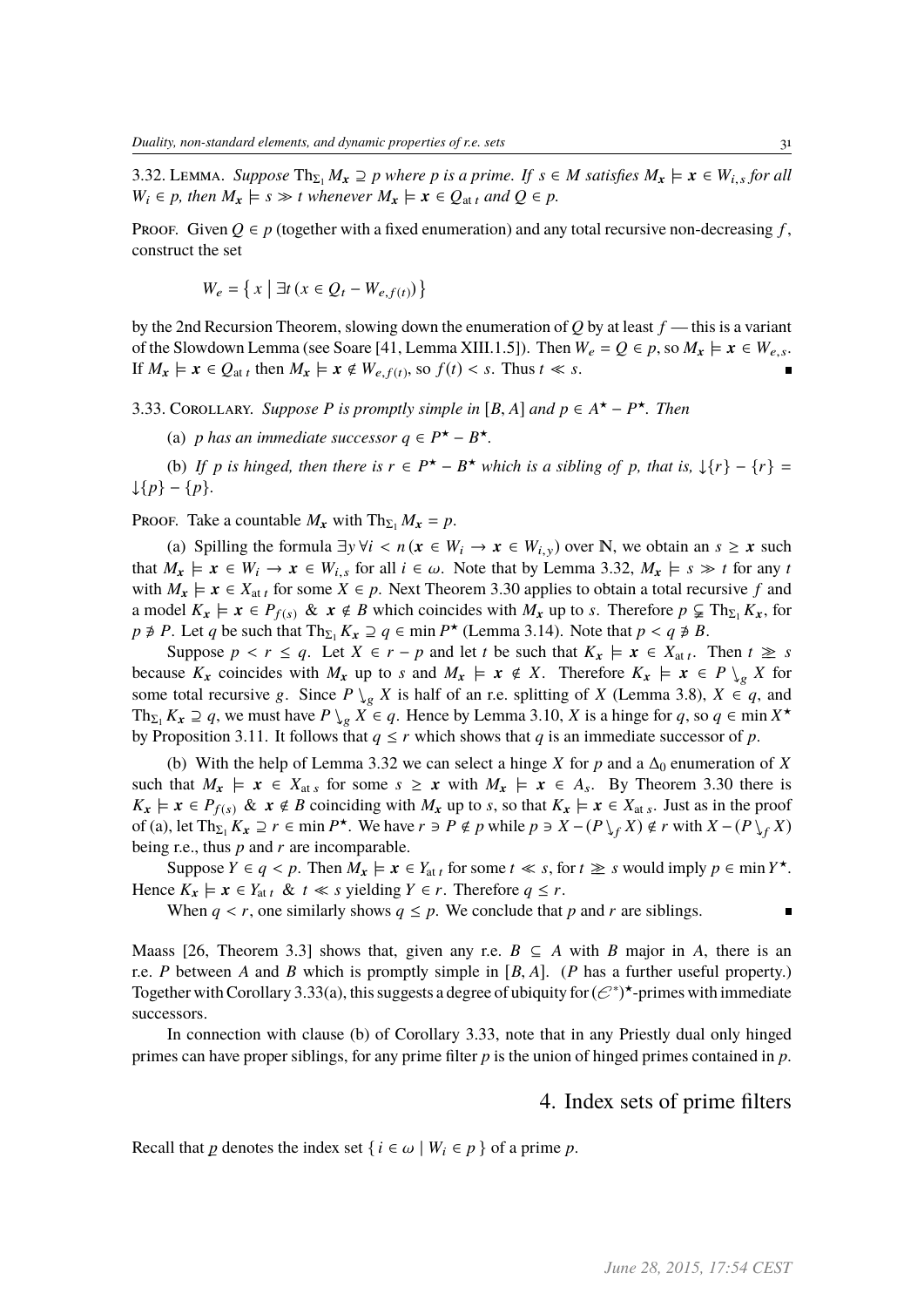n.

4.1. LEMMA. *p* is  $\Pi_2^0$ -hard w.r.t. m-reductions for any prime p. In particular,  $0'' \leq_T p$ . In fact, *a single m-reduction works for all primes p.*

PROOF. We m-reduce the  $\Pi_2^0$ -complete set  $\{i \mid W_i = \omega\}$  to  $p$ . Let g be a total recursive function such that  $W_{\omega} = \{x \mid W_i \le x, y \in W_i\}$ . Note that  $W_{\omega}$  is finite uplace  $W_{\omega} = W_i = \omega$ . Thus such that  $W_{g(i)} = \{ x \mid \forall y \leq x \ y \in W_i \}$ . Note that  $W_{g(i)}$  is finite unless  $W_{g(i)} = W_i = \omega$ . Thus

 $W_i = \omega \iff g(i) \in p.$ 

Primes *p* with  $p \leq_T 0$ <sup>*''*</sup> exist: take, for example, any maximal set *M* and let *p* be the heel of *M*. Then

$$
W_i \in p \iff W_i \cup M =^* \omega \text{ and}
$$
  

$$
W_i \notin p \iff W_i \subseteq^* M,
$$

both r.h.s. conditions being  $\Sigma_3^0$ . Proposition 1.10 also constructs a minimax prime recursively<br>in  $\mathbf{0}''$ . Schmerl & Shavrukov [341 show that only minimal primes can have  $A^0$  index sets in **0''**. Schmerl & Shavrukov [34] show that only minimal primes can have  $\Delta_3^0$  index sets.

4.A. An ersatz indicator for TA

We employ a conventional numbering  $({e})_{e \in \omega}$  of partial recursive functions. We write  ${e}(x)$ or  $\{e\}(x)$ ↑ for convergence and divergence respectively. The  $\Delta_1$  formula  $t : \{e\}(x)$  expresses that  ${e}(x)$  produces output in *t* or fewer steps.

4.2. CONSTRUCTION. Define the  $\Delta_1$  formula

$$
T_{a,b}(e) \equiv \forall y \le a (b : \{e\}(y)\downarrow)
$$

together with total recursive functions

$$
Y_{a,b}(c,d) = \mu y < d \left[ T_{a,b}(y) \& \neg(d : \{y\}(c)\downarrow) \right],
$$
\n
$$
B_{a,b}(c,d) = \mu y < d \left[ Y_{a,b}(c,y) > Y_{a,b}(y,d) \right],
$$
\nand\n
$$
B^*(a,b) = B_{a,b}(a,b)
$$

with the understanding that  $\mu y < d$  [0 = 1] = *d*.

The function  $Y_{a,b}(c, d)$  above is inspired by and constructed in the image and likeness of indicators (see Kaye [15, Chapter 14]). The next lemma shows that it has some of the nice properties that could be expected from an indicator for TA-submodels of TA-models. Corollary 5.5(a) in Kirby [16] tells us that there can be no  $\Sigma_1$  indicator for TA-submodels of TA-models, so the use of parameters *a* and *b* appears unavoidable.

In contradistinction to glorious exploits of the original indicators, we just use our version as a kind of distance-like function.

4.3. LEMMA. *Suppose a and b are elements of a model*  $M \models TA$  *such that*  $M \models N < a \ll b$ .

- (a) If  $e \in \omega$ , then  $M \models T_{a,b}(e)$  iff  $\{e\}$  is total.
- (b) If  $n \in \omega$  then  $M \models \forall c \exists d$   $Y_{a,b}(c,d) > n$ .
- (c) If  $c, d \in M$  then  $M \models Y_{a,b}(c,d) > \mathbb{N} \leftrightarrow c \ll d$ .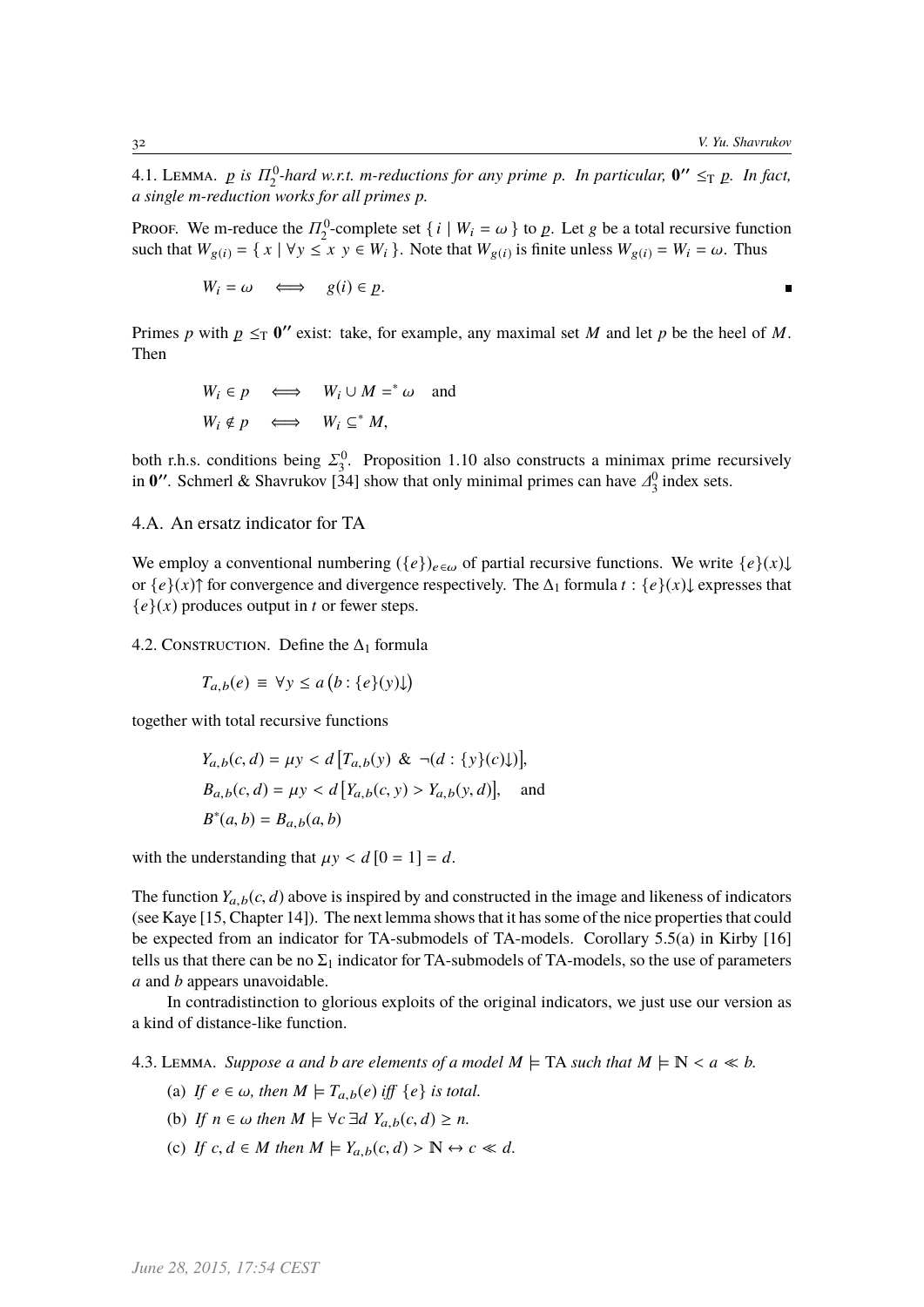- (d) If  $M \models c \ll d$  then  $M \models c \ll B_{a,b}(c,d) \ll d$ .
- (e)  $M \models a \ll B^*(a, b) \ll b$ .

Proof. (a) If  $\{e\}$  fails to be total then  $\{e\}(m)$  diverges for some  $m \in \omega$ . Hence  $M \models \{e\}(m)$ <sup> $\uparrow$ </sup>. As  $m \le a$ ,  $M \models \neg T_{a,b}(e)$  follows.

If  ${e}$  is total then there is a total recursive g such that for all  $m \in \omega$  one has  $g(m) : {e}(m) \downarrow$ . Hence  $M \models \forall y (g(y) : \{e\}(y) \downarrow)$ . Since  $a \ll b$ , this impies  $M \models \forall y \le a (g(y) < b$ , so  $M \models$  $\forall y \leq a (b : \{e\}(y)\}\)$ . Thus  $M \models T_{a,b}(e)$ .

(b) Put  $d = \max\{ \mu y [y : \{e\}(c) \cup \} | e \le n \& \{e\} \text{ total } \}.$ 

(c) Suppose  $Y_{a,b}(c,d) > \mathbb{N}, e \in \omega$ , and  $\{e\}$  is total. Then in *M* we have  $T_{a,b}(e)$  by clause (a). Therefore  $d : \{e\}(c) \downarrow$  because  $Y_{a,b}(c,d) > e$ . Thus  $c \ll d$ .

Conversely, let  $c \ll d$  hold in *M*. If  $e \in \omega$  is such that  $T_{a,b}(e)$  then  $\{e\}$  is total. Hence  $d: \{e\}(c)\downarrow$ . Conclude  $Y_{a,b}(c,d) > \mathbb{N}$ .

(d) Let  $y = B_{a,b}(c, d)$  and  $c \ll d$ .

If  $Y_{a,b}(c, y)$  were standard then so would be  $Y_{a,b}(y, d)$ , hence  $d \leq y \leq c$  by clause (c), which contradicts  $c \ll d$ . Thus  $Y_{a,b}(c, y) > \mathbb{N}$  so that  $c \ll y$ .

If *d* ≤ y held then this would imply *d* ≤ y − 1 while from *c* ≤ y we have  $c$  ≤ y − 1. By clause (c) it follows that  $Y_{a,b}(c, y - 1) > N > Y_{a,b}(y - 1, d)$  contradicting the minimality of y w.r.t.  $Y_{a,b}(c, y) > Y_{a,b}(y, d)$ . Therefore  $y \ll d$ .

(e) follows at once from (d).

4.B. Hinged primes and e/m-cylinders

4.4. DEFINITION. Recall that *Y* is *e-reducible* to *X* (*Y*  $\leq_e$  *X*) if there is an r.e. relation *S*(*n*,  $\alpha$ ) between integers and finite sets of integers such that for each  $n \in \omega$ 

l,

 $n \in Y \iff \exists \alpha$ *<sup>S</sup>*(*n*, α) & α <sup>⊆</sup> *<sup>X</sup>*

An *index* of the e-reduction is an r.e. index of the relation  $S(n, \alpha)$ .

Taking cue from Polyakov & Rozinas [31, § 3], we call a set *X* an *(e/m-)cylinder* if for each *Y* ⊆ ω we have *Y*  $\leq_e$  *X*  $\Rightarrow$  *Y*  $\leq_m$  *X*, where  $\leq_m$  is m-reducibility. Equivalently, the m-degree of *X* is the largest m-degree within the e-degree of *X*.

When *X* is a cylinder, an index for the m-reduction can be obtained from the one for the e-reduction effectively, for let  $U(y, \alpha)$  be an r.e. relation which is universal in the sense that there is a total recursive g satisfying

$$
S_i(x, \alpha) \quad \Longleftrightarrow \quad U(g(i, x), \alpha),
$$

where  $(S_i)_{i \in \omega}$  is an acceptable numbering of r.e. relations. Let

$$
E(X) = \left\{ n \mid \exists \alpha \left( U(n, \alpha) \& \alpha \subseteq X \right) \right\}.
$$

Since  $E(X) \leq_e X$ , some total recursive f is an m-reduction of  $E(X)$  to X. Hence  $n \mapsto f(g(i, n))$  is an m-reduction of  $\{ n | \exists \alpha (S_i(n, \alpha) \& \alpha \subseteq X) \}$  to X.

A prime  $p$  is *cylindric* if  $p$  is a cylinder.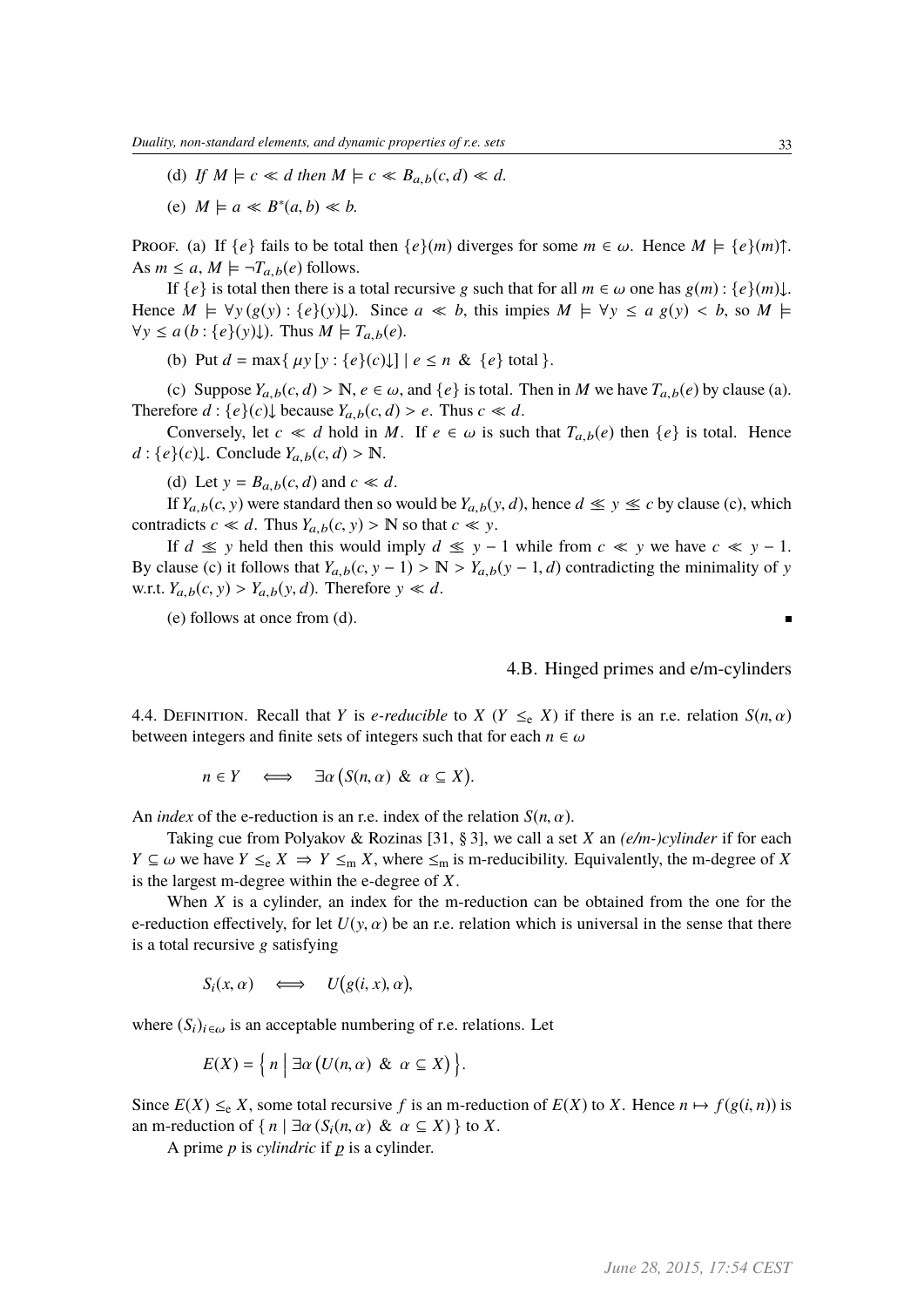4.5. DEFINITION. A minimal prime p is *multi-sky* if there is a total recursive f such that  $M_x \models$  $\mathbb{N} < f(x) \ll x$  for any model  $M_x$  with  $\text{Th}_{\Sigma_1} M_x = p$ . Equivalently, for each  $n \in \omega$  and each total recursive g, the recursive sets  $\{x \in \omega \mid f(x) > n\}$  and  $\{x \mid g(f(x)) < x\}$  belong to p.

A minimal prime *p* is *single-sky* if it is not multi-sky.

We shall encounter examples of single-sky minimal primes in Corollary 4.22. Multi-sky minimal primes exist as well, and Schmerl & Shavrukov [34] take a closer look at those ultrafilters on  $\mathcal{R}^*$ that give rise to multi-sky minimal primes. These ultrafilters are characterized by the presence of infinitely many total recursive skies in corresponding recursive ultrapowers of  $N$  (see Hirschfeld [11, section 2] for the definition of recursive ultrapowers). Equivalently, these ultrapowers code  $0''$ . Recursive ultrapowers corresponding to single-sky minimal primes only have a single non-standard total recursive sky.

### 4.6. Lemma. (a) *If p is a hinged non-minimal prime then p is cylindric.*

*Moreover, an index for the m-reduction is obtained effectively from the one for e-reduction and an index for any hinge of p. In other words, there is a total recursive h such that whenever p is some non-minimal prime hinged on*  $W_e$  *and*  $S_i(\cdot, \cdot)$  *e-reduces some set*  $X$  *to*  $p$ *, one has that*  $h(i, e)$  *is an index for an m reduction of*  $X$  *to*  $p$ *is an index for an m-reduction of X to – p.*

(b) *Any multi-sky minimal prime is cylindric.*

Proof. Suppose  $X \leq_e p$ , that is, for some r.e.  $S(n, \alpha)$ 

$$
n \in X \quad \Longleftrightarrow \quad \exists \alpha \big( S(n, \alpha) \And \alpha \subseteq p \big).
$$

The expression  $k : S(n, \alpha)$  says that  $(n, \alpha)$  is enumerated by *S* in *k* or fewer steps. It is important that *n* and  $\alpha$  be bounded by a total recursive function of *k*. We fix a model  $M_x$  with  $\text{Th}_{\Sigma_1} M_x = p$ .

(a) Let *P* be a hinge for *p*. Since *p* is non-minimal, we have  $x \ll t$  for any *t* such that  $x \in P_t$ by Corollary 3.22. We claim

$$
n \in X \iff \{x \mid \sigma_{P,S}(x,n)\} \in p, \text{ where}
$$
  
\n
$$
\sigma_{P,S}(x,n) \equiv \exists t, y \left(x \in P_t \& \exists \alpha, k \le Y_{x,t}(t,y) \left(k : S(n,\alpha) \& \forall j \in \alpha \ x \in W_j\right)\right).
$$

( $\alpha$  is  $\leq$ -compared to a number in terms of  $\alpha$ 's code.) Note that  $\sigma_{P,S}(x, n)$  is  $\Sigma_1$ .

Suppose  $n \in X$ . Fix some  $k \in \omega$  such that  $k : S(n, \alpha)$  with  $\alpha \subseteq p$ . In  $M_x$ , pick any *t* such that  $p$ . With the help of Lamma 4.3(b), select  $y \in M$  so that  $\alpha, k \in Y$ ,  $f(x)$ . Since  $\alpha \subseteq p$ , we  $x \in P_t$ . With the help of Lemma 4.3(b), select  $y \in M$  so that  $\alpha, k \leq Y_{x,t}(t, y)$ . Since  $\alpha \subseteq p$ , we have  $x \in W_t$  for each  $i \in \alpha$ . Thus  $M_t \vdash \text{Cone}(x, n)$ , therefore  $\{x \mid \text{Cone}(x, n) \in p$ have  $x \in W_j$  for each  $j \in \alpha$ . Thus  $M_x \models \sigma_{P,S}(x, n)$ , therefore  $\{ x \mid \sigma_{P,S}(x, n) \} \in p$ .

Suppose  $n \in \omega$  is such that  $\{x \mid \sigma_{P,S}(x,n)\}\in \rho$  and hence  $M_x \models \sigma_{P,S}(x,n)$ . By Lemma 3.13 we may assume  $y \leq t$ . Hence  $Y_{x,t}(t, y)$  is standard by Lemma 4.3(c) as are  $\alpha$  and k. Therefore *S*(*n*,  $\alpha$ ) is in fact true. Since  $M_x \models x \in W_j$  for all  $j \in \alpha$ , we have  $\alpha \subseteq p$ , for  $p = \text{Th}_{\Sigma_1} M_x$ . Thus *n* ∈ *X*.

(b) Since *p* is multi-sky, there is a total recursive *f* such that  $M_x \models \mathbb{N} < f(x) \ll x$ . We show

$$
n \in X \iff \{x \mid \tau_{f,S}(x,n)\} \in p, \text{ where}
$$
  

$$
\tau_{f,S}(x,n) \equiv \exists y \exists \alpha, k \le Y_{f(x),x}(x,y) (k : S(n, \alpha) \& \forall j \in \alpha \ x \in W_j)
$$

Let  $n \in X$ . Choose  $\alpha \subseteq p$ ,  $k \in \omega$  and  $y \in M$  such that  $k : S(n, \alpha)$  and  $M_x \models \alpha$ ,  $k \le Y_{f(x),x}(x, y)$ .<br>Since  $\alpha \subseteq p$  one has  $M \models \forall i \in \alpha$ ,  $x \in W$ . Thus  $M \models \tau_{\alpha} g(x, y)$  and  $f(x | \tau_{\alpha} g(x, y)) \subseteq p$ . Since  $\alpha \subseteq p$ , one has  $M_x \models \forall j \in \alpha \ x \in W_j$ . Thus  $M_x \models \tau_{f,S}(x, n)$  and  $\{ x \mid \tau_{f,S}(x, n) \} \in p$ .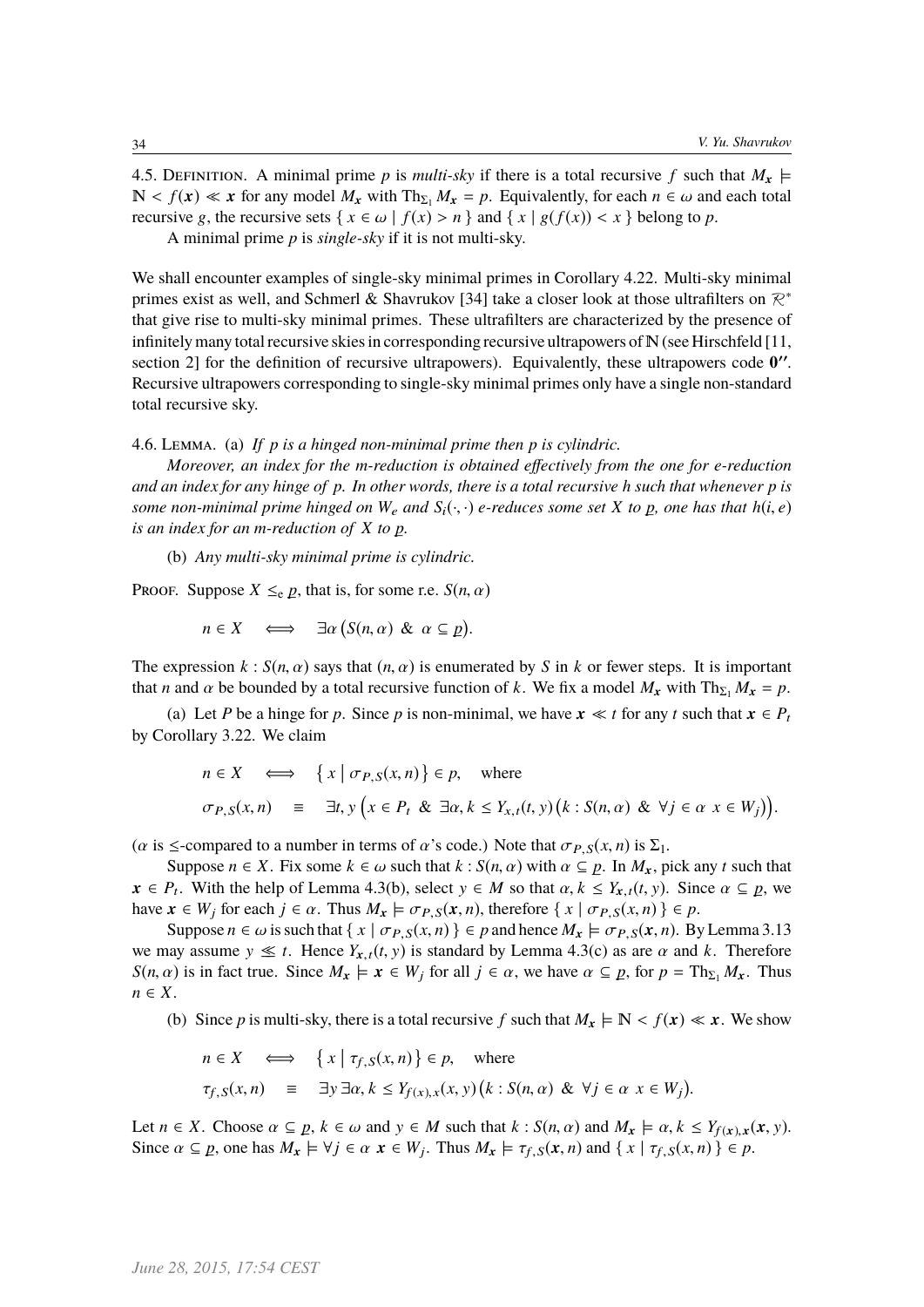Conversely, if there are y,  $\alpha, k \in M$  as specified by  $\tau_{f, S}(x, n)$ , then we may assume  $y \leq x$ by Lemma 3.13 and Proposition 3.21, so in view of Lemma 4.3(c) there are standard  $\alpha$  and  $k$  for which  $S(n, \alpha)$  and  $\alpha \subseteq p$ . Hence  $n \in X$ .

In both (a) and (b), the displayed equivalences are m-reductions of  $X$  to  $p$ . The m-reduction in (a) is clearly effective in the r.e. indices of  $S(\cdot, \cdot)$  and *P*. (The m-reductions in (b) are effective in indices of  $f$  and  $S(\cdot, \cdot)$ , but we won't need that.)

## 4.7. Corollary. *The index sets of minimal multi-sky primes and of non-minimal hinged primes* are  $\Sigma_3^0$ -hard.

Proof. Let  $\text{Th}_{\Sigma_1} M_x = p$  with the prime *p* as in the statement. Let  $\text{Cof} = \{e \in \omega \mid W_e \text{ is cofinite}\}.$ According to Corollary IV.3.5 in Soare [41], Cof is  $\Sigma_3^0$ -complete. Let  $g(e, n)$  be the total recursive function defined by function defined by

$$
\{g(e,n)\}(k) = \begin{cases} 0 & \text{if } k \le n \\ \mu t \ [k \in W_{e,t}] & \text{if } k > n. \end{cases}
$$

If  $p$  is minimal and multi-sky, let the total recursive  $f$  witness that fact. If  $p$  is non-minimal and hinged, let *P* be a hinge for *p*. In view of Lemma 4.6 it suffices to e-reduce Cof to  $p$ :

$$
e \in \text{Cof} \iff \exists n \,\forall k > n \,\, k \in W_e \iff \exists n \in \omega \left( \{ g(e, n) \} \text{ is total} \right)
$$
\n
$$
\iff \begin{cases}\n\exists n \in \omega \,\, M_x \models T_{f(x),x}(g(e, n)) & \text{if } p \text{ is minimal and multi-sky} \\
\exists n \in \omega \,\, M_x \models \exists s \,(x \in P_s \,\, \& T_{x,s}(g(e, n))) & \text{if } p \text{ is non-minimal and hinged}\n\end{cases}
$$
\n
$$
\iff \begin{cases}\n\exists n \in \omega \,\, \{ x \mid T_{f(x),x}(g(e, n)) \} \in p & \text{if } p \text{ is minimal and multi-sky} \\
\exists n \in \omega \,\, \{ x \mid \exists s \,(x \in P_s \,\, & T_{x,s}(g(e, n))) \} \in p & \text{if } p \text{ is non-minimal and hinged.}\n\end{cases}
$$

Since the r.e. indices of the two last-mentioned sets are effective in *e* and *n*, we have an e-reduction of Cof to  $p$  in either case.

Heels of r-maximal sets lie outside the scope of Corollary 4.7. Lempp & al. [20] discover an r-maximal set whose heel has a  $\Sigma_3^0$ -complete index set.

4.C. Jump-the-Gap Lemma

The following key lemma was motivated by sheer analogy with the case of the *E*-tree (Shavrukov & Solovay [36]). Its proof inherits the 'r.e. sets as  $\Sigma_1$  formulas' approach already present in the proof of Lemma 4.6.

 $\leq_T$  is Turing reducibility and ' is the Turing jump.  $\leq$  stands for the relation of immediate succession.

4.8. Jump-the-Gap Lemma. *Let p and q be hinged primes.*

(a) If  $p \le q$ , then  $p \leq_m q$ , hence  $p \leq_T q$ . When q is non-minimal, the index of the reduction *is effective in the indices of any given hinges for p and q.*

(b) If  $p \ll q$ , then  $p' \leq_T q$ . The index of the reduction is effective in those of any hinges for *p and q.*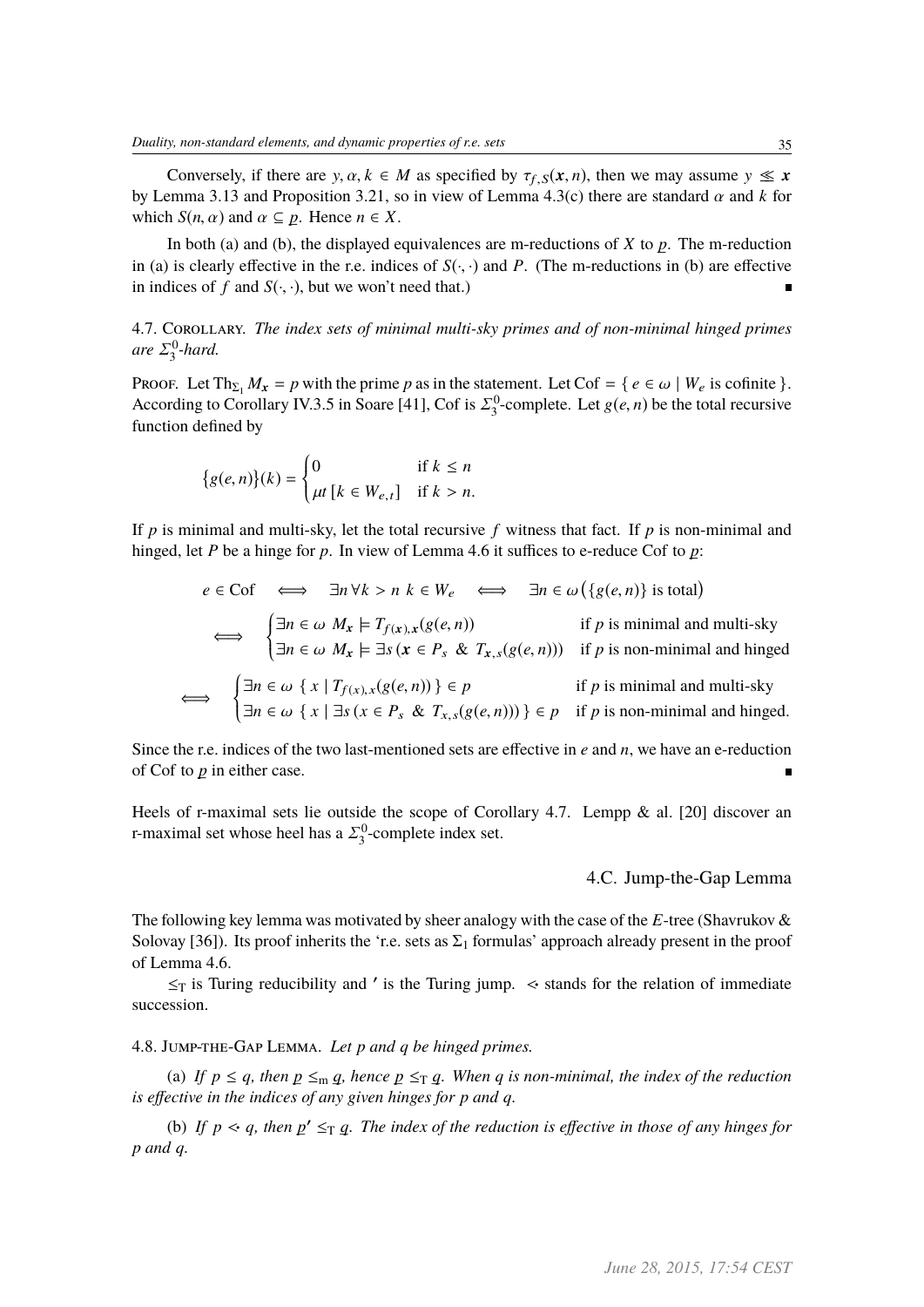$\blacksquare$ 

PROOF. Let *p* and *q* hinge on *P* and *Q* respectively, and let  $Th_{\Sigma_1} M_x = q$ .

(a) If *q* is minimal then  $p = q$ , so the identity reduction works. Assume that *q* is non-minimal. Suppose that  $a, b \in M$  are such that  $x \in P_{\text{at } a}$  and  $x \in Q_b$ . Then  $x \ll b$  by Proposition 3.21 because *q* is non-minimal. To show:  $\overline{\phantom{a}}$  $\overline{a}$ l.

$$
W_i \in p \iff \exists n \in \omega \ \{ x \mid \rho_{P,Q}(x,i,n) \} \in q, \quad \text{where}
$$
  

$$
\rho_{P,Q}(x,i,n) \equiv \exists a,b,c \ (x \in P_{\text{at } a} \ \& x \in Q_b \ \& x \in W_{i,c} \ \& Y_{x,b}(a,c) \le n),
$$

which is an e-reduction of  $p$  to  $q$  effective in the indices of  $P$  and  $Q$ .

When  $W_i \in p$  and  $x \in P_{\text{at } a}$ , by Proposition 3.11 there is  $c \leq a$  in  $M_x$  with  $x \in W_{i,c}$ . Let *b* ∈ *M* be any number satisfying  $x \in Q_b$ . By Lemma 4.3(c),  $Y_{x,b}(a, c)$  is standard. Thus for some standard *n* the model  $M_x$  satisfies the  $\Sigma_1$  formula  $\rho_{P,Q}(x, i, n)$  which puts  $\{ x \mid \rho_{P,Q}(x, i, n) \}$  into *q*.

Suppose there is  $n \in \omega$  such that  $\{x \mid \rho_{P,Q}(x,i,n)\} \in q$  and therefore  $M_x \models \rho_{P,Q}(x,i,n)$ . Then  $Y_{x,b}(a, c)$  is standard. Therefore  $c \leq a$  by Lemma 4.3(c). Since  $x \in W_{i,c}$ , we have  $W_i \in p$ by Proposition 3.11.

Finally, Lemma 4.6(a) turns the e-reduction into an m-reduction (effectively in the index of *Q*).

(b) In  $M_x$ , let  $a \ll b$  be such that  $x \in P_{at a}$  and  $x \in Q_{at b}$ . Further, let  $c = B^*(a, b)$ .<br>ma 4.3(e) ensures  $a \ll c \ll b$ Lemma 4.3(e) ensures  $a \ll c \ll b$ .

We claim that, back in the real world,  $p = \{ W_i \mid M_x \models x \in W_{i,c} \}$ : Since  $c \ll b$ , there is by<br>ie's Lemma an initial TA segment L of M such that  $x \le c \in L \le b$ . In particular  $L \models x \notin O$ Wilkie's Lemma an initial TA-segment *I* of *M* such that  $x \le c \in I < b$ . In particular,  $I_x \models x \notin Q$ . We have

$$
p \subseteq \{ W_i \mid M_x \models x \in W_{i,c} \}
$$
\n
$$
\subseteq \{ W_i \mid I_x \models x \in W_i \}
$$
\n(by Proposition 3.11 since  $a \ll c$ )

\n
$$
\subseteq \{ W_i \mid I_x \models x \in W_i \}
$$
\n(as  $c \in I \subseteq_e M$ )

\n
$$
\subseteq q
$$
\n(as  $I_x \models x \notin Q$ ).

From *p*  $\lt q$  it follows that  $\text{Th}_{\Sigma_1} I_x = p$ . Therefore  $p = \{W_i \mid M_x \models x \in W_{i,c}\}$ .<br>The representation of the Turing jump that we use is  $X' = \{g \mid f_g(X) \}$ ,

The representation of the Turing jump that we use is  $X' = \{e \mid \{e\}^X \}$  where  $\{e\}^X$  is the *e*th input-free computational device with the oracle *X* plugged in — this helps reduce notation a little. We are now sufficiently prepared to establish

$$
e \in \underline{p'} \iff \{e\}^{\underline{p}} \downarrow \iff \exists n \in \omega \{x \mid \xi_{P,Q}(x,e,n)\} \in q, \text{ where}
$$
  

$$
\xi_{P,Q}(x,e,n) \equiv \exists a,b,c \, (x \in P_{\text{at }a} \& x \in Q_{\text{at }b} \& c = B^*(a,b) \& n: \{e\}^{\{i \mid x \in W_{i,c}\}})
$$

If for some standard *n* one has  $\{ x \mid \xi_{P,Q}(x, e, n) \} \in q$  then  $M_x \models \xi_{P,Q}(x, e, n)$ . The numbers *a*, *b* and *c* are uniquely determined. The computation  $\{e\}^{\{i|x \in W_{i,c}\}}$  converges in standardly many staps. and *c* are uniquely determined. The computation  $\{e\}^{\{i|x \in W_{i,c}\}}$  converges in standardly many steps, so the oracle is only queried on membership of standard numbers. For these queries, the answers of the oracle  $\{i \mid x \in W_{i,c}\}$  in  $M_x$  are the same as those given by  $p$  in the real world. Thus  $\{e\}^p\downarrow$ .

Conversely, if  $n : \{e\}^{\mathcal{P}} \downarrow$  for some  $n \in \omega$ , then  $M_x \models n : \{e\}^{\{i \mid x \in W_{i,c}\}} \downarrow$  by the same argument.<br>  $M \models \xi_{\text{max}}(x, e, n)$  and therefore  $\{x \mid \xi_{\text{max}}(x, e, n)\} \in \mathcal{E}$ Thus  $M_x \models \xi_{P,Q}(x, e, n)$  and therefore  $\{x \mid \xi_{P,Q}(x, e, n)\}\in q$ .

Since the formula  $\xi_{P,Q}(x, e, n)$  is  $\Sigma_1$ , the displayed equivalence, now verified, is an e-reduction to a effective in the indices of P and O. To complete the proof invoke I emma 4.6(a) of  $p'$  to  $q$  effective in the indices of  $P$  and  $Q$ . To complete the proof, invoke Lemma 4.6(a).

4.9. Exercise. Suppose the prime p is hinged, r is arbitrary, and  $p \le r$ . Then  $p \le e \le r$ .

The next proposition should demonstrate the strength of Jump-the-Gap Lemma when the latter is combined with the fact of non-existence of certain uniformly defined sequences of Turing degrees.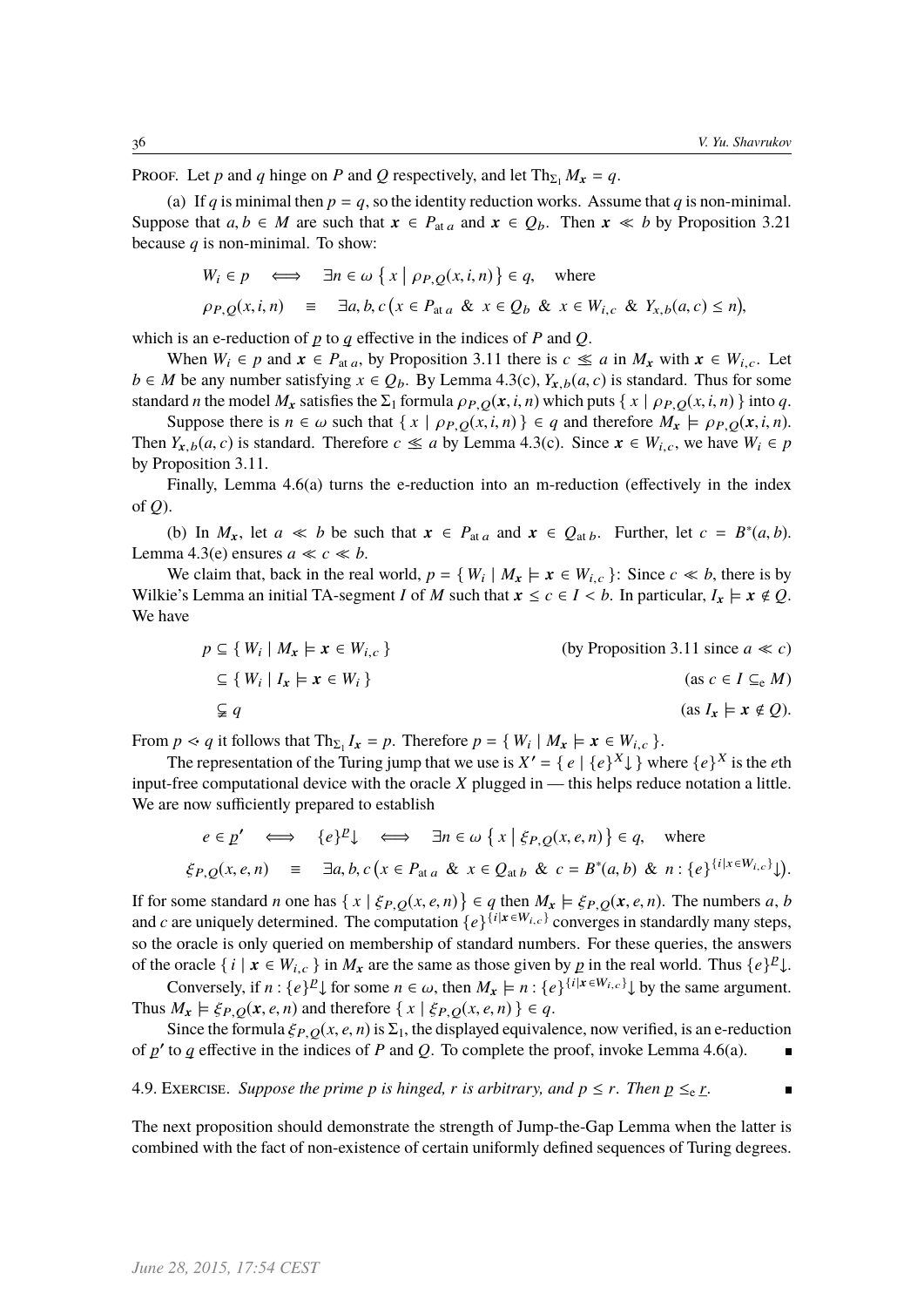4.10. DEFINITION (Steel [43]). A sequence  $(S_n)_{n \in \omega}$  of subsets of  $\omega$  is a *Steel sequence* if for some arithmetical *<sup>A</sup>*(*X*,*Y*) we have

$$
\forall n \in \omega \,\forall Y \subseteq \omega \,\big(A(S_n, Y) \leftrightarrow Y = S_{n+1}\big) \quad \text{and} \quad \forall n \in \omega \,\, S'_{n+1} \leq_{\mathrm{T}} S_n.
$$

4.11. Fact (Steel [43]). *No Steel sequences exist.*

4.12. Proposition. *No interval in*  $(\mathcal{C}^*)^*$  *is order-isomorphic to*  $\omega^*$  (inverted  $\omega$ ).

Proof. Suppose  $(p_i)_{i \in \omega}$  were a sequence of primes with  $p_{i+1} \ll p_i$ , all *i*. Each  $p_i$  must be hinged<br>because it has an immediate predecessor see I emma 3.15(b). We show that  $(p_i)$ , is a Steel because it has an immediate predecessor — see Lemma 3.15(b). We show that  $(p_i)_{i \in \omega}$  is a Steel sequence thus outruling the existence of  $(p_i)_{i \in \omega}$  in view of Fact 4.11.

Indeed, we have  $p_i'$  $i_{+1}$   $\leq_T p_i$  by Jump-the-Gap Lemma (b), and

$$
Y = p_{i+1} \iff Y \text{ is a prime filter of } \mathcal{C}^* \& Y \subsetneq p_i
$$
\n
$$
\& \forall j \in p_i \ (j \in Y \text{ or } W_j \text{ is a hinge for } p_i), \text{ where}
$$
\n
$$
W_j \text{ is a hinge for } p_i \iff j \in p_i \ \& \ \forall k \in p_i \ \exists e \ (\{e\} \text{ is total } \& W_k \setminus_{\{e\}} W_j \in p_i).
$$

4.D. Jump-the-gap ladders and branches in  $(\mathcal{E}^*)^*$ 

A more systematic exploitation of Jump-the-Gap Lemma calls for the following

4.13. DEFINITION (Shavrukov & Solovay [36]). A *jump-the-gap ladder* is a tuple  $(J, \leq, (C_i)_{i \in J})$ , where  $\emptyset \neq J \subseteq \omega$ ,  $\leq$  is a linear order on *J*, and  $C_i \subseteq \omega$  are such that

- (J1) for all  $i \in J$ ,  $\{ j \in J \mid j \le i \} \le T C_i'$  $i'$  uniformly in *i* (i.e., there is a total recursive *e* such that  $\{e(i)\}^{C_i}$  decides  $\{ j \in J \mid j \leq i \}$  for each  $i \in J$ );
- (J2) for all  $i, j \in J$ , if  $i \leq j$  then  $C_i \leq_T C_j$  uniformly in  $(i, j)$ ;
- (J3) for all  $i, j \in J$ , if  $i \prec j$  then  $C_i'$  $i' \leq_T C_j$ .

It follows from (J1) and (J2) that  $\leq$  restricted to {  $j \in J \mid j \leq i$  } is uniformly recursive in  $C_i'$  $i^{\prime}$ 

A linear ordering  $(X, \leq)$  *supports a jump-the-gap ladder* if there exists a jump-the-gap ladder  $(J, \leq, (C_i)_{i \in J})$  with  $(J, \leq) \cong (X, \leq)$ .

Shavrukov & Solovay [36] investigate the order types of jump-the-gap ladders through the connection of the latter with jump pseudo-hierarchies.

4.14. EXERCISE. *Suppose*  $(J, \leq, (C_i)_{i \in J})$  *is a jump-the-gap ladder.* 

- (a) If  $D_i = C_i'$ *<sup><i>r</sup>*</sup> *for all i* ∈ *J then*  $(J, \leq, (D_i)_{i \in J})$  *is also a jump-the-gap ladder satisfying* (J1<sup>+</sup>) for all  $i \in J$ ,  $\{j \in J \mid j \le i\} \le_T D_i$  uniformly in *i*.
- (b) *If*  $E_i = C_i''$ *<sup><i>i*</sup></sup> for all i ∈ *J then*  $(J, \leq, (E_i)_{i \in J})$  *is a jump-the-gap ladder satisfying*  $(J1^+)$  *and* (J3<sup>+</sup>) for all  $i, j \in J$ , if  $i \prec j$  then  $E'_i$  $i' \leq T$  *E<sub>j</sub>* uniformly in  $(i, j)$ .

4.15. DEFINITION. The *hinged skeleton*  $\pi^G$  of a closed subset  $\pi \subseteq (\mathcal{C}^*)^{\star}$ , in particular of a branch through  $(\mathcal{C}^*)^{\star}$  is the collection of  $(\mathcal{C}^*)^{\star}$ -hinged primes in  $\pi$ . The hinged skeleta of linea through  $(\mathcal{C}^*)^*$ , is the collection of  $(\mathcal{C}^*)^*$ -hinged primes in  $\pi$ . The hinged skeleta of linearly ordered subsets of  $(\mathcal{C}^*)^*$  in particular of branches are countable because distinct hinged primes ordered subsets of  $(\mathcal{C}^*)^*$ , in particular of branches, are countable because distinct hinged primes in a chain require distinct hinges.

 $\blacksquare$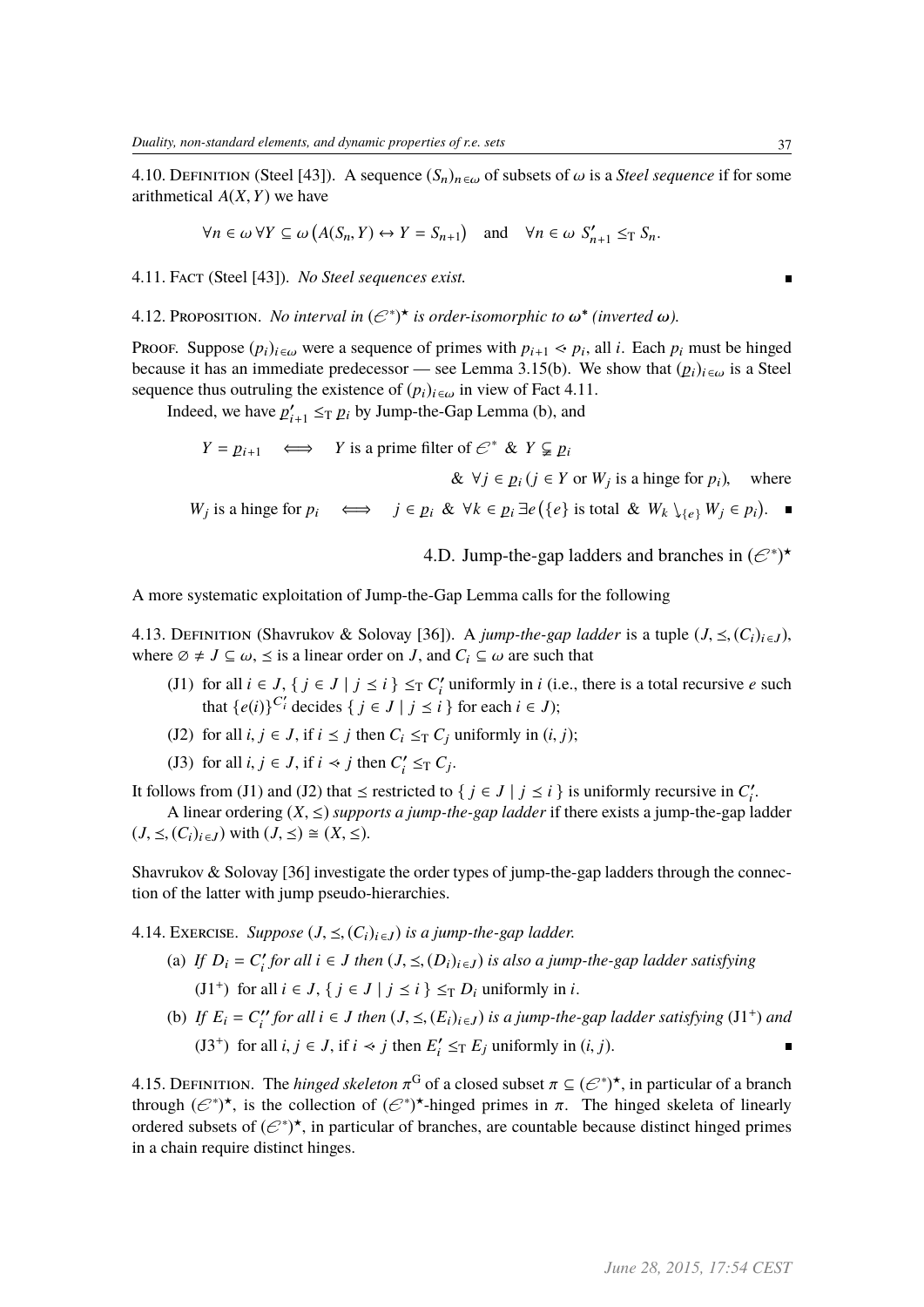$\blacksquare$ 

A branch **b** through  $(\mathcal{C}^*)^*$ , being its closed subset and a maximal chain, is, by Fact 1.15 and Exercise 1.33, the Priestley dual of a finest chain quotient *Q* of  $\mathcal{C}^*$ . According to Proposition 3.17, **b**<sup>G</sup> is order-anti-isomorphic to the lattice order on  $Q - \{0\}$ . Thus **b** together with its  $(\mathcal{E}^*)$ <sup>★</sup>-subspace topology can be restored from the ordering of its hinged skeleton  $\mathbf{b}^G$ : Intervals of the form  $[p, q)$ <br>with  $p, q \in \mathbf{b}^G$  comprise a base for the Priestley subspace topology on **b** with *p*,  $q \in \mathbf{b}^G$  comprise a base for the Priestley subspace topology on **b**.<br>Therefore to understand the structure of branches through  $(\mathcal{L}^*)^*$  (or

Therefore to understand the structure of branches through  $(\mathcal{C}^*)^{\star}$  (or of finest chain quotients of  $\mathcal{C}^*$ ) it is in principle sufficient to understand the ordertypes of hinged skeleta of these branches.

4.16. Proposition. *The hinged skeleton of any branch* **b** *through*  $(e^*)^*$  *supports a jump-the-gap ladder.*

Proof. Let **b** be given. For a hinged prime p on **b**, let  $i(p)$  be the minimal i such that  $W_i$  is a hinge for *p*. Note that *i* is injective, for no two distinct primes on a same branch can share the same hinge. Define

$$
J = \{ i(p) \mid p \in \mathbf{b}^{G} \},
$$
  
\n
$$
i(p) \leq i(q) \iff p \leq q,
$$
  
\n
$$
C_{i(p)} = p.
$$

We are going to show that  $(J, \leq, (C_i)_{i \in I})$  is a jump-the-gap ladder by verifying (J1–3) of Definition 4.13.

(J1)  $j = i(q)$  for some  $q \leq p$ 

$$
\iff j \in p \& \forall k \forall e (\{e\} \text{ is total } \& W_k \setminus_{\{e\}} W_j \in p \& W_k \setminus_{\{e\}} W_j \in p \longrightarrow k \ge j),
$$

which, thanks to Lemma 4.1, gives a uniform reduction of  $\{ j \in J \mid j \le i(p) \}$  to  $p' = C'_{i(p)}$ .

(J2) To reduce  $C_{i(p)} = p$  to  $C_{i(q)} = q$ , use the identity reduction if  $i(p) = i(q)$ . In the opposite case, use the reduction from Jump-the-Gap Lemma (a) with  $W_{i(p)}$  and  $W_{i(q)}$  in the roles of hinges.

(J3) See Jump-the-Gap Lemma (b).

The hinged skeleta of all branches through the *E*-tree also support jump-the-gap ladders. This eventually leads Shavrukov & Solovay [36] to a characterization of the order types of *E*-branches: a countable linear order type H is that of the hinged skeleton of some branch through the *E*-tree if and only if  $H$  supports a jump-the-gap ladder, has a least element, and non-trivial densely ordered convex segments occur cofinally often in  $H$ .

### 4.E. Germs at hinged primes

4.17. DEFINITION. Let  $p$  be a non-maximal prime. Consider an equivalence relation on branches through  $(e^*)^*$  containing *p*:

**b**<sub>0</sub>  $\approx$ <sub>*p*</sub> **b**<sub>1</sub>  $\iff$  there is a prime *q* ∈ **b**<sub>0</sub> ∩ **b**<sub>1</sub> with *q* > *p*.

Equivalence classes of  $\simeq_p$  are called *germs at p*.

A germ g at *p* is a *successor* germ if *p* has an immediate successor on any or all branches from  $g$ .  $g$  is *dense* if each branch from  $g$  contains a prime  $q > p$  such that  $[p, q]^G$  is non-trivial and densely ordered (for hinged *n*, we may clearly omit non-triviality) and densely ordered (for hinged *p*, we may clearly omit non-triviality).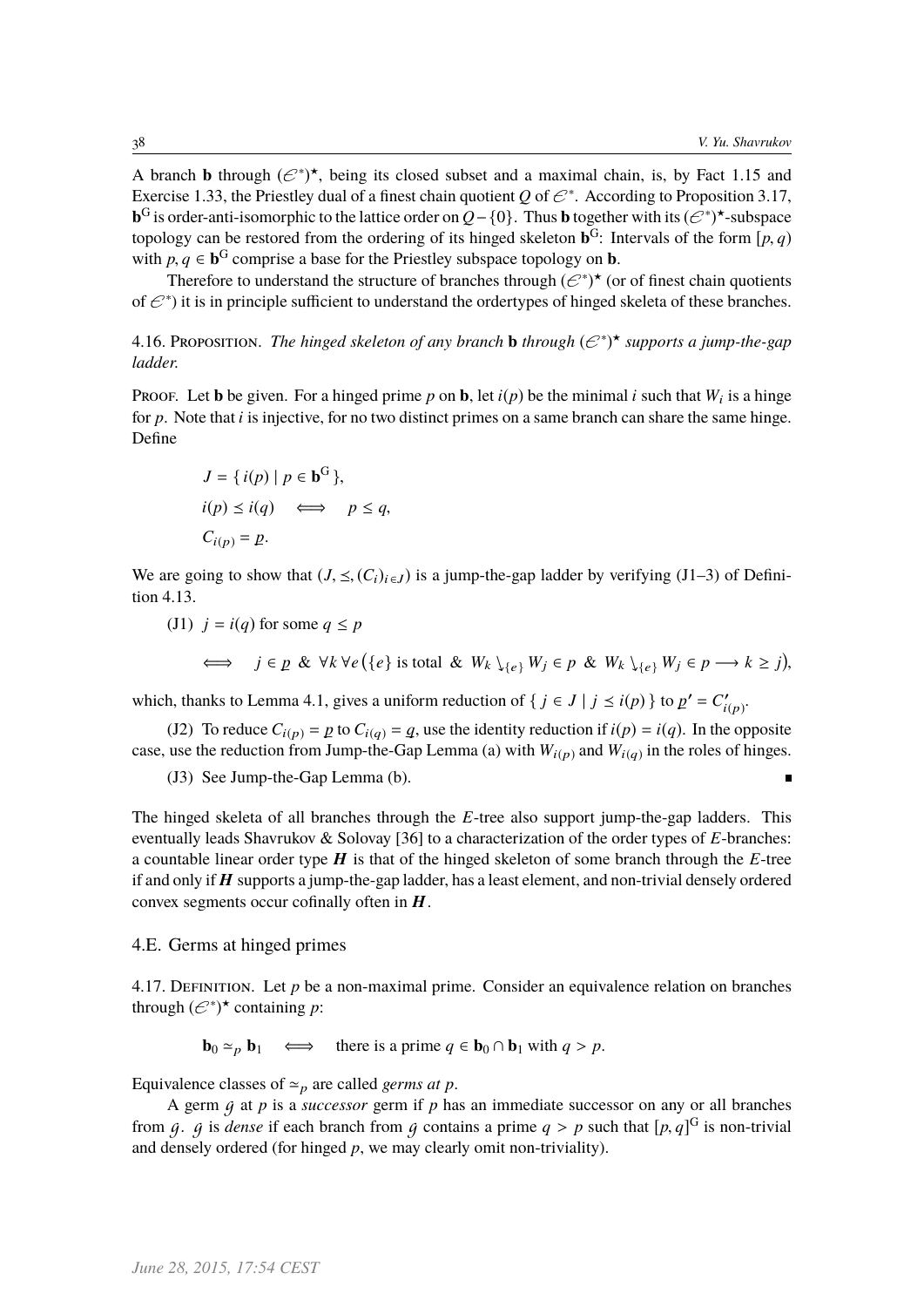4.18. Proposition. *Let p be a non-maximal hinged prime. Then each germ at p is either a successor or a dense germ.*

Proof. In view of Proposition 4.16, it suffices to show that in any jump-the-gap ladder  $(J, \leq, (C_i)_{i \in J})$  any non-maximal point *i* either has an immediate successor or is the lower endpoint of a non-trivial densely ordered convex segment. The only alternative to both scenarios could consist in  $\leq$ -gaps descending onto *i*: for each  $j > i$  there are  $k$  and  $\ell$  with  $i < k < \ell \leq j$ . We argue by reductio ad Steel sequence:

Let *j*<sup>0</sup> ∈ *J* be an arbitrary point with *j*<sup>0</sup> > *i*. Put *S*<sup>0</sup> = (*j*<sub>0</sub>,*C<sub>j<sup>0</sub></sup>).<br>Given <i>S*<sub>1</sub> = (*i*, *C*<sub>1</sub>) with *i*,  $\ge$  *i*, let *i*,  $\le$  *C*<sub>1</sub> be the legat (in t</sub>

Given  $S_n = (j_n, C_{j_n})$  with  $j_n > i$ , let  $j_{n+1} \in J$  be the least (in the conventional ordering of  $\omega$ ) such that

 $i < j_{n+1} < j_n \& j_{n+1}$  is the lower endpoint of a  $\leq$ -gap.

By our descending-gaps assumption and since  $j_n > i$ , such a  $j_{n+1}$  exists. Put  $S_{n+1} = (j_{n+1}, C_{j_{n+1}})$ .<br>We object that  $(S_n)$  is a Steel sequence: We claim that  $(S_n)_{n \in \omega}$  is a Steel sequence:

By property (J1) of  $(J, \leq, (C_i)_{i \in J})$ , the point  $j_{n+1}$  is uniformly arithmetical in  $S_n$ . By (J2) so is  $C_{j_{n+1}}$  and hence also  $S_{n+1}$ . In particular,  $S_{n+1}$  is a uniformly arithmetical in  $S_n$  singleton as required in Definition 4.10.

By (J3) and (J2) we have  $C_i'$  $j_{n+1} \leq_T C_{j_n}$  because of the  $\leq$ -gap that abuts on  $j_{n+1}$ . Hence

$$
S'_{n+1} \equiv_{\mathrm{T}} C'_{j_{n+1}} \leq_{\mathrm{T}} C_{j_n} \equiv_{\mathrm{T}} S_n,
$$

which confirms that  $(S_n)_{n \in \omega}$  is a Steel sequence.

4.F. Dense germs

With Corollary 1.23 we have seen that any prime in the shadow of a hhsimple set only has successor germs. The next proposition shows that this behaviour is somewhat atypical for hinged primes.

4.19. Proposition. *Suppose Q is r.e. and p is a cylindric prime in the shadow of Q. Then there exists a prime*  $q > p$  *hinged on*  $Q$  *such that*  $q \leq_T p$ *. If, on top of that, p is hinged, then*  $[p, q]^G$  *is densely ordered densely ordered.*

4.20. CONSTRUCTION. We are going to compile, recursively in  $p$ , two non-decreasing sequences  $(\alpha_n, \chi_n)_{n \in \omega}$  of finite sets of indices of r.e. sets together with a growing collection  $(b_i)_{i \in \alpha_n}$  of (indices of) total recursive functions. Our intention is that  $a = 1$ ,  $\alpha$ , be the index set of the (indices of) total recursive functions. Our intention is that  $q = \bigcup_{n \in \omega} \alpha_n$  be the index set of the required prime and  $\bigcup_{n \in \omega} \alpha_n$  complement as so that  $a \leq \pi n$ . The functions  $f_b \downarrow$  will help to keep required prime and  $\bigcup_{n \in \omega} \chi_n$  complement *q* so that  $q \leq_T p$ . The functions  $\{b_i\}$  will help to keep *q* hinged on *Q q* hinged on *Q*.

We consruct  $\alpha_n$ ,  $\chi_n$ , and  $b_n$  aiming to preserve the consistency of the  $L(x)$  theories

$$
T_n = \text{TA} + \{ \mathbf{x} \in W_k \}_{k \in \mathcal{D}} + \mathbf{x} \in \mathcal{Q} + \{ \mathbf{x} \in W_i \setminus \{b_i\} \mathcal{Q} \}_{i \in \alpha_n} + \{ \mathbf{x} \notin W_j \}_{j \in \chi_n}
$$

which will be shown later.

Put  $\alpha_0 = \chi_0 = \emptyset$ .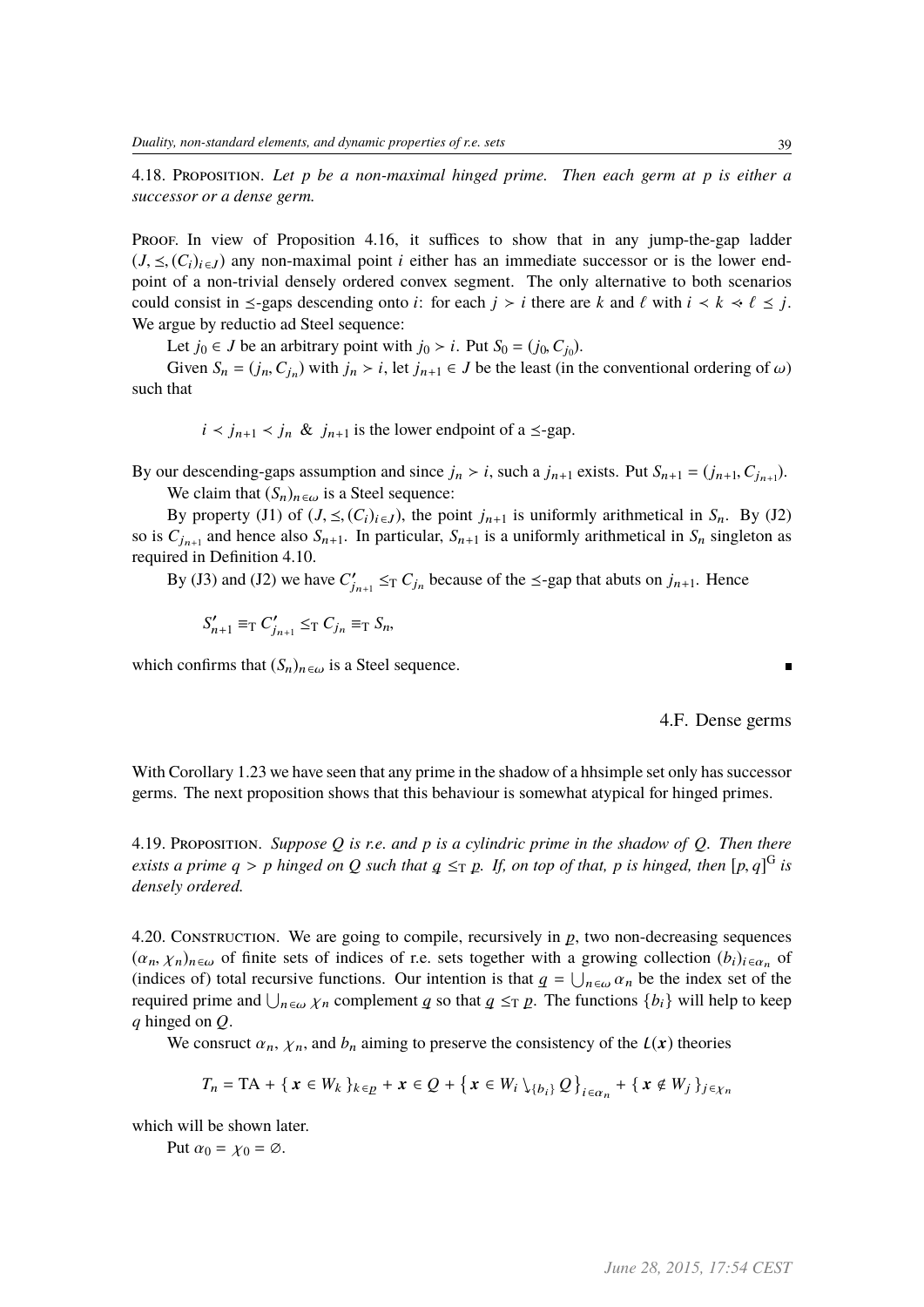Consider the total recursive function *h* which takes as arguments two natural numbers, two finite sets  $\alpha$  and  $\gamma$  of (indices of) r.e. sets, and a recursive function index  $c_i$  for each  $i \in \alpha$ :

$$
\{h(k, \alpha, (c_i)_{i \in \alpha}, \chi, m)\}(t)
$$
  
=  $\mu y \Big[ \forall z \Big( z \in W_{k,t} \& z \in Q_{at t} \& \bigotimes_{i \in \alpha} z \in W_{i, \{c_i\}(t)} \longrightarrow z \in W_{m,y} \vee \bigvee_{j \in \chi} z \in W_{j,y} \Big) \Big].$ 

If any of  $\{c_i\}(t)$  with  $i \in \alpha$  fails to converge, then so does  $\{h(k, \alpha, (c_i)_{i \in \alpha}, \chi, m)\}(t)$ . Note that in view of Definition 3.5, the quantifier ∀*z* is bounded by a total recursive function of *t*.

With  $\alpha_n$ ,  $\chi_n$  and  $(b_i)_{i \in \alpha_n}$  already in place, we decide whether *W<sub>n</sub>* goes into  $\alpha_{n+1}$  or into  $\chi_{n+1}$ as follows: One can determine effectively in  *whether* 

$$
\exists k \in p \big(\{h(k, \alpha_n, (b_i)_{i \in \alpha_n}, \chi_n, n)\}\
$$
is total $),$ 

for this question e-reduces via Lemma 4.1 to  $p$  and, since  $p$  is a cylinder, is also m-reducible to  $p$ , recalling that for a fixed  $p$ , an index for the m-reduction is found effectively in the one for the e-reduction.

If such *k* exists, we find a witnessing instance effectively in  $p$  by exhaustive search — using Lemma  $4.1$  — and put

J

$$
\alpha_{n+1} = \alpha_n \cup \{n\}, \quad b_n = h(k, \alpha_n, (b_i)_{i \in \alpha_n}, \chi_n, n), \text{ and } \chi_{n+1} = \chi_n.
$$

If no  $k \in p$  such that  $\{h(k, \alpha_n, (b_i)_{i \in \alpha_n}, \chi_n, n)\}$  is total exists, we let

i.

$$
\alpha_{n+1} = \alpha_n
$$
 and  $\chi_{n+1} = \chi_n \cup \{n\}.$ 

4.21. Proof of Proposition 4.19. We first note that in any model  $M_x$  of any  $T_n$  we have  $x > N$ because  $x \in \omega - m \in p$  for each  $m \in \omega$ , so  $x > m$ .

Let us show by induction on *n* that  $T_n$  is consistent. The consistency of  $T_0$  follows from the assumptions of 4.19, for  $p$  extends to a larger prime that contains  $Q$ . Suppose  $T_n$  is consistent and consider  $T_{n+1}$ . There are two cases:

*Case* 1:  $\exists k \in p(\{h(k, \alpha_n, (b_i)_{i \in \alpha_n}, \chi_n, n)\}$  is total).

In this case  $T_{n+1} = T_n + x \in W_n \setminus_{\{b_n\}} Q$ . Let  $M_x \models T_n$ . In  $M_x$ , let *t* be such that  $x \in Q_{at}$ , Observe that  $M_x \models x \in W_{i, \{b_i\}(t)}$  for all  $i \in \alpha_n$  as  $T_n \models x \in W_i \setminus \{b_i\}$  *Q*. Since  $Q \notin n$  and  $W_i \in n \subset \text{Th}_{n}$  *M* it follows by (i)  $\rightarrow$  (ii) of Proposition 3.11 that  $x \in W_i$ . For *Q* ∉ *p* and  $W_k \text{ } \in p \subseteq Th_{\Sigma_1} M_x$ , it follows by (i) ⇒ (ii) of Proposition 3.11 that  $x \in W_{k,t}$ . For  $y = \{h(k, \alpha_n, (b_i)_{i \in \alpha_n}, \chi_n, n)\}(t) = \{b_n\}(t)$  we have  $x \in W_{n,y}$  by the construction of *h* because  $x \notin W$ , for all  $i \in \mathcal{Y}$ . Hence  $x \in W$ ,  $\forall x \in \mathcal{Q}$ . Thus *T* is consistent for  $M \vdash T$ .  $x \notin W_i$  for all  $j \in \chi_n$ . Hence  $x \in W_n \setminus \{b_n\} Q$ . Thus  $T_{n+1}$  is consistent, for  $M_x \models T_{n+1}$ .

*Case* 2:  $\forall k \in p(\{h(k, \alpha_n, (b_i)_{i \in \alpha_n}, \chi_n, n)\})$  is not total).

Now  $T_{n+1} = T_n + x \notin W_n$ . Suppose  $T_{n+1}$  were inconsistent. Then by compactness there exists  $k \in p$  — a single k suffices since p is closed under finite intersections — such that the following is a consequence of TA and hence true:

$$
\forall x \left( x \in W_k \& x \in Q \& \bigotimes_{i \in \alpha_n} x \in W_i \setminus \{b_i\} \& Q \longrightarrow x \in W_n \vee \bigvee_{j \in \chi_n} x \in W_j \right).
$$

Since all  $\{b_i\}$  with  $i \in \alpha_n$  are total and x is bounded by a total recursive function of t for all  $x \in W_{k,t}$ , it follows that  $\{h(k, \alpha_n, (b_i)_{i \in \alpha_n}, \chi_n, n)\}$  must be total as well which contradicts the assumption of Case 2. Hence  $T_{n+1}$  is consistent.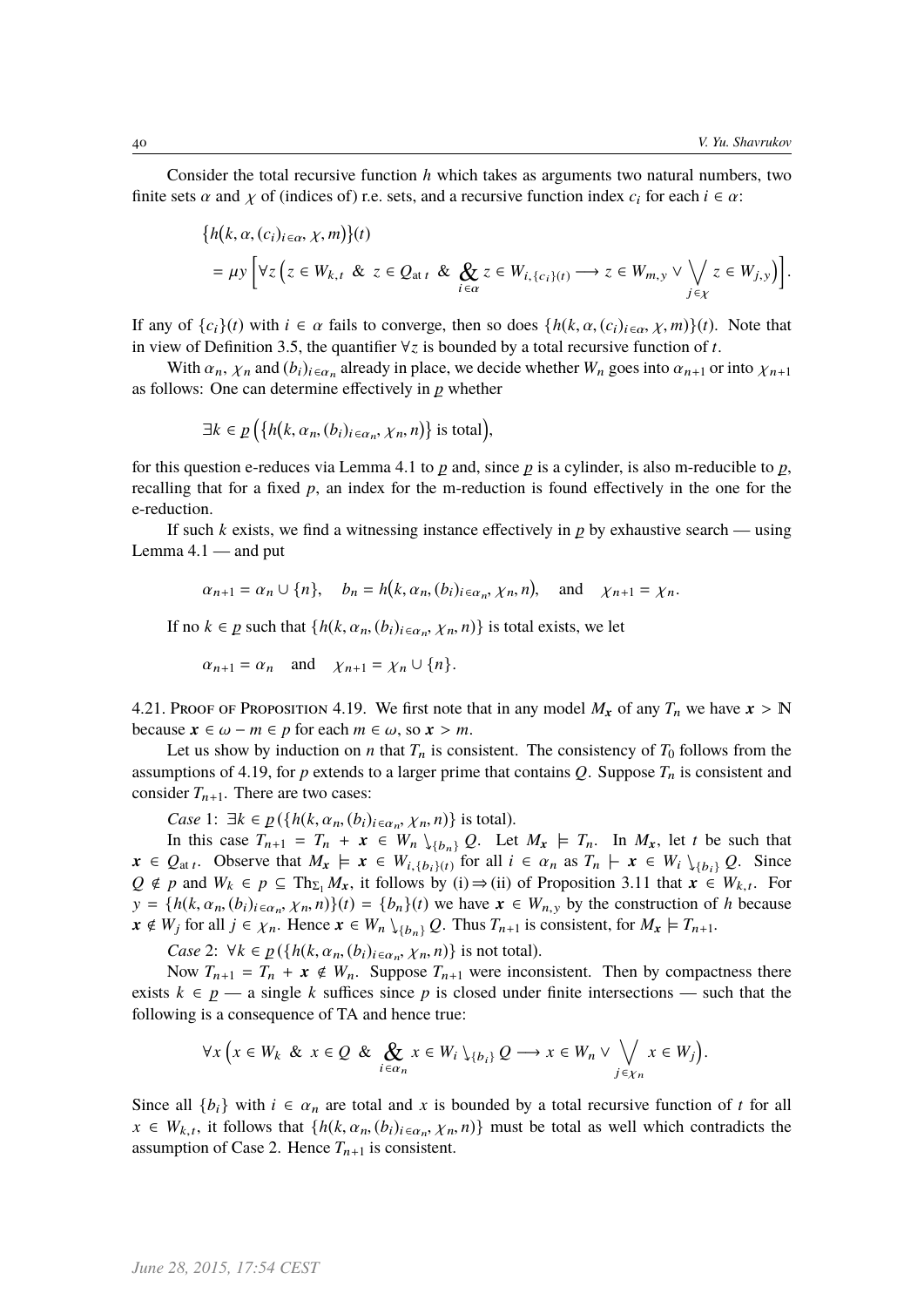We conclude that  $T = \bigcup_{n \in \omega} T_n$  is consistent. We have  $T|_{\Sigma_1(x)} = q$  where  $q = \bigcup_{n \in \omega} \alpha_n$ , and  $p \geq 0 \leq q$  and  $k \in \alpha$ ;  $q \in q$  for each  $W_k \in p$  any function of the form  $f_k(k) \geq k$ *q* > *p* as *p*  $\neq$  *Q* ∈ *q* and *k* ∈  $\alpha_{k+1}$  ⊆ *q* for each  $W_k$  ∈ *p*, any function of the form {*h*(*k*, . . ., *k*)} being total. The set *Q* is a binge for *a* because  $T \vdash r \in W_1$ )  $Q$  with {*h*, l total whe being total. The set *Q* is a hinge for *q* because  $T \vdash x \in W_i \setminus \{b_i\} Q$  with  $\{b_i\}$  total whenever  $W_i \in q$ , hence  $W_i \setminus \{b_i\} Q \in q$ .

Finally, if *p* is hinged, then  $[p, q]^G$  is densely ordered because for hinged primes *r* and *s*, a gap of the form  $p \le r \le s \le q$  would by Jump-the-Gap Lemma imply  $p' \le_T q$ , contradicting  $q \le_T p$ .

A similar construction also makes sense in  $\Sigma_1/T$  (Shavrukov & Solovay [36]). There, instead of totality of recursive functions, one uses provability in *T* to distinguish between cases.

#### 4.22. Corollary. *All (minimal) primes found in the shadow of any D-hhsimple set are single-sky.*

Proof. Let *D* be D-hhsimple. Any prime in the shadow of *D* is hinged because, by Proposition 1.26, it is minimal. If any such prime *p* was multi-sky then it would also be cylindric by Lemma 4.6(b). Hence by Proposition 4.19 there is a prime  $q \in \min D^*$  with  $[p, q]^G$  densely ordered. Therefore *n* fails to have successors on branches passing through (both *n* and) *q*. But this ordered. Therefore *p* fails to have successors on branches passing through (both *p* and) *q*. But this contradicts Corollary 1.27. (Alternatively, one argues that since  $q \in \min D^*$ , the interval  $[p, q)$  is<br>an infinite chain within the shadow of *D*, which is impossible because that shadow is an antichain) an infinite chain within the shadow of *D*, which is impossible because that shadow is an antichain.)

In particular, all primes in the shadow of a hhsimple set are also single-sky. Schmerl & Shavrukov [34] find out that the class of single-sky minimal primes includes all minimax primes as well as all heels of r-maximal sets.

### 4.G. Complexity of immediate successors

Corollary 3.33(a) pointed out a large number of primes in  $(\mathcal{C}^*)^*$  with successor germs. The next proposition constructs immediate successors with Turing complexity of index sets that, for hinged primes, does not exceed that necessitated by Jump-the-Gap Lemma (b). This constitutes evidence that that lemma is reasonably optimal.

4.23. PROPOSITION. Let  $B \subseteq Q \subseteq_{\infty} A$  be r.e. with Q promptly simple in [B, A]. Suppose p is a *prime such that*  $Q \notin p \ni A$ *. Then there is a prime q hinged on*  $Q$  *with*  $p \prec q \not\ni B$  *and*  $q \leq_T p'$ *.* 

4.24. Construction. This follows the general pattern of 4.20. Thus we shall also build two non-decreasing sequences  $(\alpha_n, \chi_n)_{n \in \omega}$  of finite sets of (indices of) r.e. sets and collections  $(b_i)_{i \in \alpha_n}$ of total recursive indices — this time, recursively in  $p'$ . As before,  $\bigcup_{n \in \omega} \chi_n$  complements  $q = \bigcup_{n \in \omega} \alpha_n$ . The theories we would like to keep consistent are

$$
T_n = \text{TA} + \{ \mathbf{x} \in W_{e,s} \}_{e \in p} + \{ \mathbf{x} \notin W_{d,s} \}_{d \notin p} + \mathbf{x} \in Q_{f(s)} + \{ \mathbf{x} \in W_{i,\{b_i\}(s)} \}_{i \in \alpha_n} + \{ \mathbf{x} \notin W_j \}_{j \in \chi_n} + \mathbf{x} \notin B,
$$

where  $f$  is the total recursive function associated by Theorem 3.30 to  $O$ 's being promptly simple in  $[B, A]$ , and s is a new constant. Here we also assume that the distinguished enumeration  $(W_{e,t})_{e,t\in\omega}$  is  $\Delta_0$  (see Definition 3.5).

Put  $\alpha_0 = \chi_0 = \emptyset$ .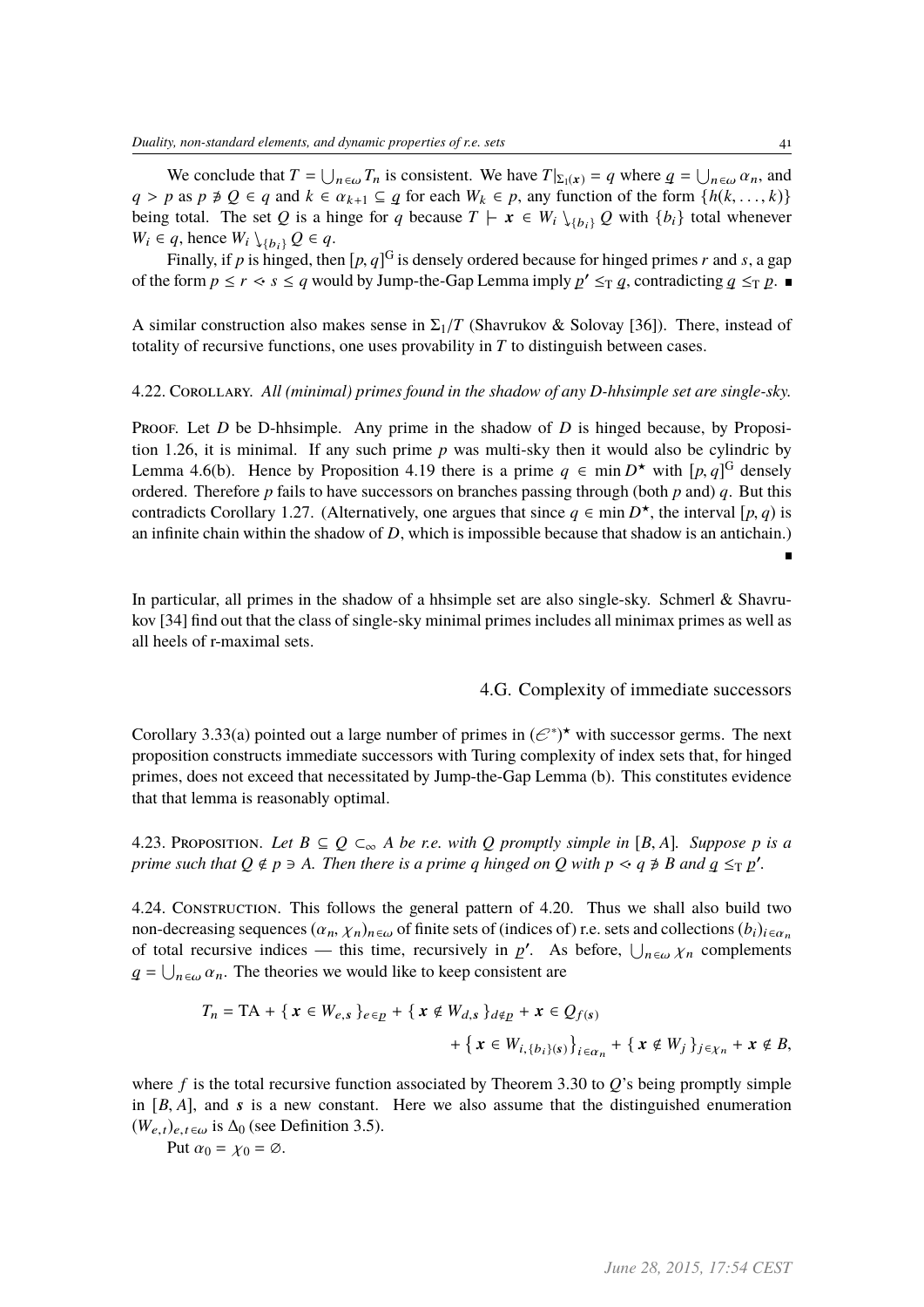Compared to 4.20, the function *h* has two finite-set arguments  $\kappa$  and  $\lambda$  instead of a single integer *k*:

$$
\{h(\kappa, \lambda, \alpha, (c_i)_{i \in \alpha}, \chi, m)\}(s)
$$
  
=  $\mu y \Big[ \forall z \Big( \bigotimes_{k \in \kappa} z \in W_{k,s} \& \bigotimes_{\ell \in \lambda} z \notin W_{\ell,s} \& z \in Q_{f(s)} \& \bigotimes_{i \in \alpha} z \in W_{i, \{c_i\}(s)} \Big) \Big] \rightarrow z \in W_{m, y} \vee \bigvee_{j \in \chi} z \in W_{j, y} \vee z \in B_y \Big) \Big].$ 

J

If any  $\{c_i\}(s)$  with  $i \in \alpha$  diverges, then  $\{h(\kappa, \lambda, \alpha, (c_i)_{i \in \alpha}, \chi, m)\}(s)$  is left undefined.

At the  $(n + 1)$ st stage we find out effectively in  $p'$  whether

$$
\exists \kappa \subseteq p \; \exists \lambda \subseteq \omega - p \; \big( \{ h(\kappa, \lambda, \alpha_n, (b_i)_{i \in \alpha_n}, \chi_n, n) \} \text{ is total} \big).
$$

If  $\kappa$  and  $\lambda$  exist, find such a pair (effectively in  $p$  by Lemma 4.1), and put

i.

$$
\alpha_{n+1} = \alpha_n \cup \{n\}, \quad b_n = h(\kappa, \lambda, \alpha_n, (b_i)_{i \in \alpha_n}, \chi_n, n), \text{ and } \chi_{n+1} = \chi_n.
$$

Otherwise,  $\alpha_{n+1} = \alpha_n$  and  $\chi_{n+1} = \chi_n \cup \{n\}.$ 

4.25. Proof of Proposition 4.23. As in 4.21, x is non-standard in any model of any  $T_n$ .

To show  $T_0$  consistent, take any countable model  $M_x \models$  TA with  $Th_{\Sigma_1} M_x = p$ . Just as in the proof of Corollary 3.33(a), we may select an  $s \ge x$  such that  $M_x \models x \in W_e \rightarrow x \in W_e$ for each  $e \in \omega$ . Since  $A \in p$ , we have  $M_x \models x \in A_s$ . Theorem 3.30 then constructs a model  $(K_x, s) \models \text{TA} + x \in Q_{f(s)} + x \notin B$ . Since we have assumed the enumeration  $(W_{e,t})_{e,t \in \omega}$  to be  $\Delta_0$ and the  $L'(x)$ -structures  $[0, s]_K$  and  $[0, s]_M$  are isomorphic by Theorem 3.30, formulas of the form  $x \in W$ .  $x \in W_{i,s}$  are absolute between  $(K_x, s)$  and  $(M_x, s)$  when  $i \in \omega$ . Thus  $(K_x, s) \models T_0$ .

Assuming  $T_n$  consistent, consider  $T_{n+1}$ :

If there are  $\kappa \subseteq p$  and  $\lambda \subseteq \omega - p$  such that  $\{b_n\} = \{h(\kappa, \lambda, \alpha_n, (b_i)_{i \in \alpha_n}, \chi_n, n)\}\)$  is total, then  $\kappa \in W$  and  $\kappa$  by the construction of  $h$  so that  $T$  as a spatial by  $T$  $T_n \vdash x \in W_{n, \{b_n\}(s)}$  by the construction of *h*, so that  $T_{n+1}$  is entailed by  $T_n$ .

If  $\kappa$  and  $\lambda$  as above fail to exist and  $T_{n+1} = T_n + x \notin W_n$  were inconsistent, compactness provides finite sets  $\kappa' \subseteq p$  and  $\lambda' \subseteq \omega - p$  such that

$$
\forall x, s \left( \bigotimes_{k \in \kappa'} x \in W_{k,s} \& \bigotimes_{\ell \in \lambda'} x \notin W_{\ell,s} \& x \in Q_{f(s)} \& \bigotimes_{i \in \alpha_n} x \in W_{i,\{b_i\}(s)} \rightarrow x \in W_n \vee \bigvee_{j \in \chi_n} x \in W_j \vee x \in B \right).
$$

Which brings about a contradiction, for  $\{h(\kappa', \lambda', \alpha_n, (b_i)_{i \in \alpha_n}, \chi_n, n)\}$  is then total.<br>It follows that  $T = 11$  T is consistent. Hence  $a = T|_{T(\lambda)}$  is a prime, where

It follows that  $T = \bigcup_{n \in \omega} T_n$  is consistent. Hence  $q = T|_{\Sigma_1(x)}$  is a prime, where  $q = \bigcup_{n \in \omega} \alpha_n$ . We clearly have  $p < q \in Q^* - B^*$ . In any model  $(N_x, s) \models T$ , if  $x \in Q_{at}$  then  $t \leq f(s)$ <br>and  $t \gg s$  because  $Q \notin n - f(W, |(N, s) \models r \in W, \exists s$  Since for each  $W, \in g$  we have and  $t \geq s$  because  $Q \notin p = \{W_i \mid (N_x, s) \models x \in W_{i,s}\}$ . Since for each  $W_i \in q$  we have  $(N_s \cap \bigcup_{i=1}^s E_i \cup W_{i,s})$  where  $\{h_i\}$  is total we also have  $(N_s \cap \bigcup_{i=1}^s E_i \cup W_{i,s})$  of for some total  $(N_x, s) \models x \in W_{i, \{b_i\}(s)}$  where  $\{b_i\}$  is total, we also have  $(N_x, s) \models x \in W_i \setminus_{g_i} Q$  for some total recursive  $g_i$ . Thus  $W_i \setminus_{g_i} Q \in \text{Th}_{\Sigma_1} N_x = q$ , which shows that *q* hinges on *Q*.

Suppose  $p \le r < q$ . Then by Proposition 2.13 there are models  $I_x \subseteq_e N_x$  such that  $(N_x, s) \models T$  for some  $s \in N$ , and  $Th_{\Sigma_1}I_x = r$ . Note that  $s \in I$  cannot happen, for then  $I_x \models x \in Q$ , while *Q*, being a hinge for *q*, cannot belong to  $Th_{\Sigma_1}I_x = r < q$ . Therefore  $\text{Th}_{\Sigma_1} I_x \subseteq \{ W_i \mid (N_x, s) \models x \in W_{i,s} \} = p$ . Thus  $r = p$ , establishing that  $p \le q$ .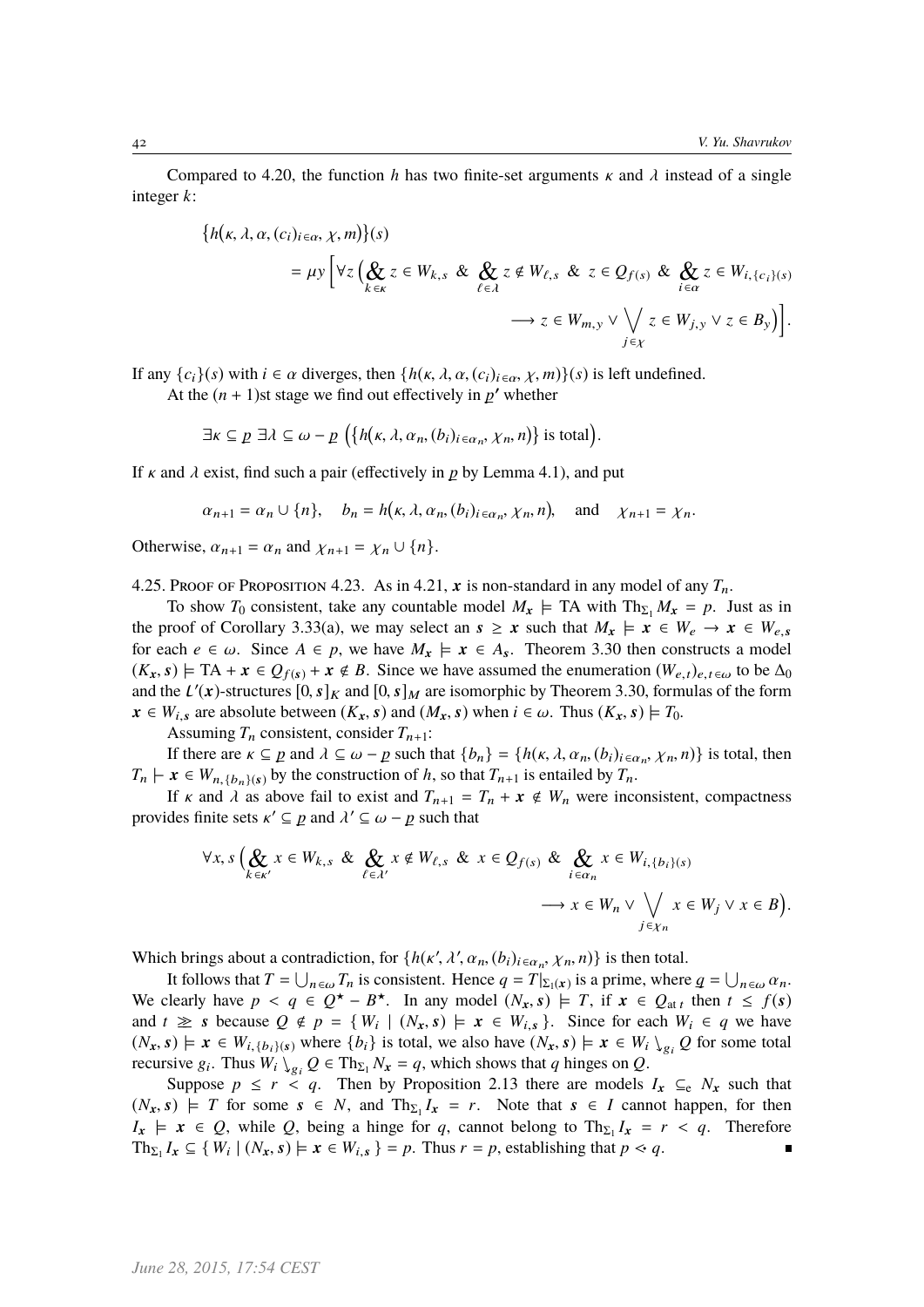### 5. Questions

In this section we present a small selection of open questions about the structure of  $(\mathcal{C}^*)^*$ . Unfortunately, I cannot guarantee that all of these questions are difficult.

5.A. Automorphisms of  $\mathcal{E}^*$ 

Every automorphism  $\varphi$  of  $\mathcal{C}^*$  gives rise to an order-autohomeomorphism  $\varphi^*$  of  $(\mathcal{C}^*)^*$ :

$$
\varphi^{\star}(p) = \{ \text{r.e. } X \mid \varphi(X) \in p \}.
$$

Shore [37, Lemma 4] shows that each automorphism of  $\mathcal{C}^*$  is uniquely determined by its action on  $\mathbb{R}^*$ , the sublattice of recursive sets. It follows that each automorphism is also determined by the action of its dual  $\varphi^*$  on min( $\mathcal{C}^*$ )<sup>\*</sup>, as well as by the action on max( $\mathcal{C}^*$ )<sup>\*</sup>. This suggests that the main direction of the action of  $\varphi^*$  is horizontal the main direction of the action of  $\varphi^*$  is horizontal.

5.1. QUESTION. Is there an automorphism  $\varphi$  such that  $\varphi^*(p) > p$  for some prime *p* ?

We have seen in Proposition 4.19 and Corollary 4.22 that the multi-/single-sky distinction among minimal primes affects their position in  $(\mathcal{C}^*)^{\star}$ .

5.2. Question. Is the collection of single-sky minimal primes invariant under automorphisms?

5.B. Minimal primes

For minimal primes, we have in section 4 established some implications between the multi-sky property, cylindricity, and existence of dense germs. It is natural to ask if any of these can be reversed:

5.3. Questions. (a) Can a single-sky minimal prime be cylindric? In particular, can the heel of an r-maximal set or a minimax prime be cylindric?

(b) Can a non-maximal acylindric minimal prime have a dense germ? In particular, can a prime in the shadow of a D-hhsimple set have a dense germ?

(c) Suppose a minimal non-maximal prime only has successor germs. Must it lie outside some hhsimple set?

Known non-maximal examples of single-sky minimal primes come from D-hhsimple and rmaximal sets. We know that in the shadow of an appropriate hhsimple set one already finds  $2^{\aleph_0}$  many single-sky primes, whereas all r-maximal sets can only account for countably many heels. What we do not know is whether the heels of r-maximal sets contribute anything new compared to the shadows of D-hhsimple sets. Accordingly, we ask:

5.4. Question. Is there an r-maximal set whose heel does not lie in the shadow of any D-hhsimple set?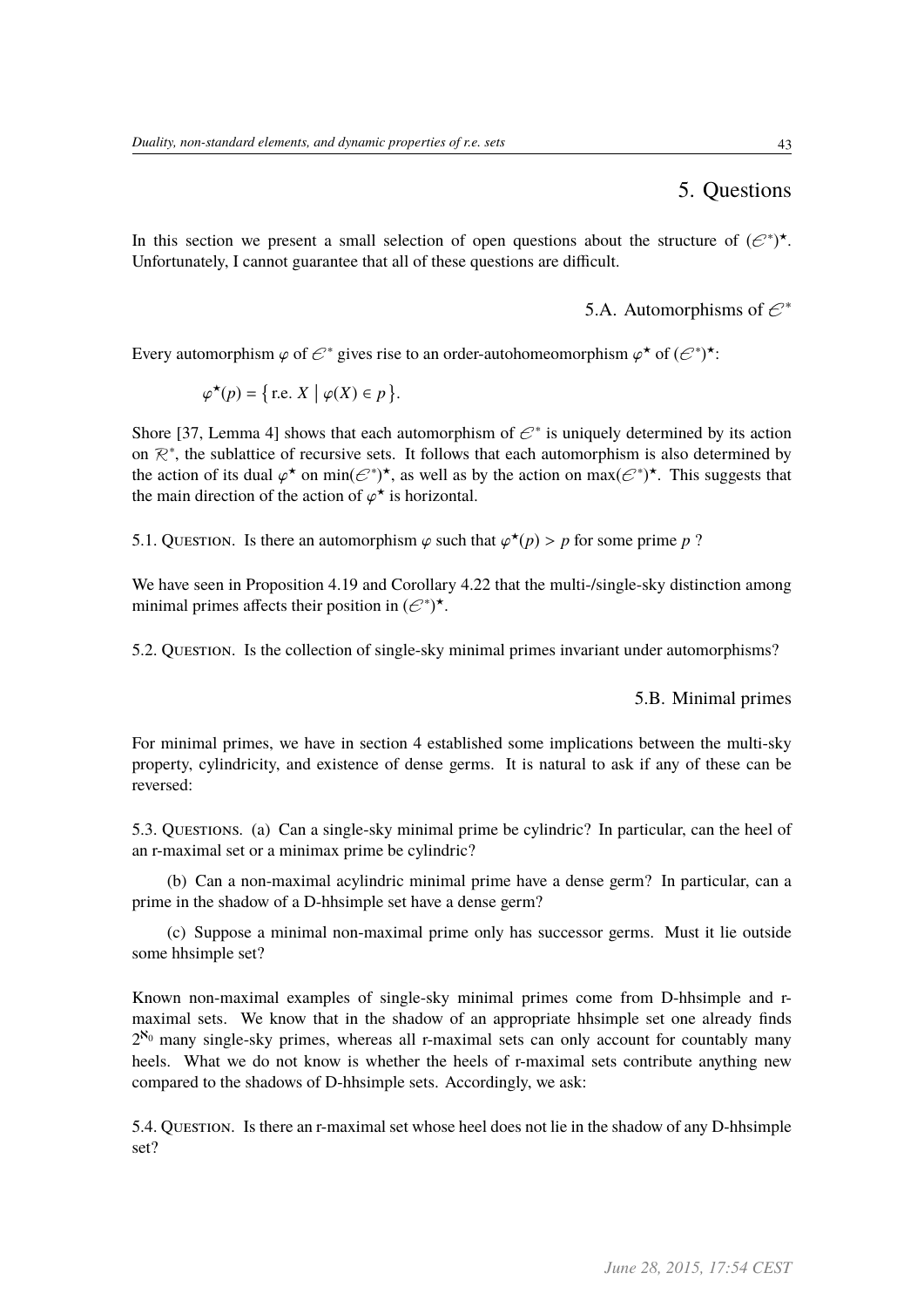β

β

5.C. Order types of branches

We conjecture that the minimax primes are responsible for the only difference between the collections of order types of branches through the *E*-tree (Shavrukov & Solovay [36]) and those of branches through  $(e^*)^*$ . Recall that it is sufficient to describe the hinged skeleta of such branches.

5.5. CONJECTURE. The order types of hinged skeleta of branches through  $(e^*)^*$  are singleton order types (given by minimax primes) together with all countable linear ordertypes that have a least point, have non-trivial densely ordered subsegments occur cofinally often, and support a jump-the-gap ladder.

A positive answer to some variant of the next question could likely be a step towards verification of the conjecture, taking care of densely ordered subsegments.

5.6. Question. Let  $A_1$  be a major subset of  $A_0$ . Does there exist a uniformly r.e. family  $(A_{\alpha})_{\alpha \in \mathbb{Q} \cap (0,1)}$  such that for all  $\alpha < \beta$  where  $\alpha, \beta \in \mathbb{Q} \cap (0,1)$  we have

- (i)  $A_1 \subset_{\infty} A_{\beta} \subset_{\infty} A_{\alpha} \subset_{\infty} A_0;$
- (ii) for each prime  $p \in A_0^* A_\alpha^*$  there is a  $q > p$  such that  $q \in A_\alpha^* A_\beta^*$ ;
- (iii) for each prime  $r \in A_{\beta}^{\star} A_{1}^{\star}$  there is an  $s < r$  such that  $s \in A_{\alpha}^{\star} A_{\beta}^{\star}$ ?



β

This really is a question about  $\mathcal{M}^*$ , for its answer does not depend on the particular position within  $\mathcal{E}^*$  of the individual instance of the major inerval.

Starting with an r.e. non-recursive  $A_0$  and letting  $A_{i+1}$  be a small major subset of  $A_i$ , we obtain an  $\omega$ -sequence with properties similar to (i)–(iii), but it is not sufficiently dense. Theorem 1.4.6 in Stob [44] offers a mechanism for subdivision, but clause (iii) then becomes problematic.

In  $\Sigma_1/T$ , the analogue of an individual r.e. set  $A_\alpha$  satisfying (i)–(iii) is a  $\Sigma_1$  sentence which is doubly conservative in the enveloping interval (see Lindström  $[22,$  Theorem 5.3(a)]). Dense effective sequences of  $\Sigma_1$  sentences with properties (i)–(iii) are produced in Shavrukov & Solovay [36] and Lindström [23]. Rather than use subdivision, however, both constructions proceed as a single operation. In  $\Sigma_1/T$ , the role of the major interval  $[A_1, A_0]$  can be played by any non-trivial interval.

Another ingredient to a hypothetical positive answer to Conjecture 5.5 are successor germs. While we may infer from Corollary 3.33(a) and results of Maass [26] that the  $\pi$ -closure of the set of primes that have successor germs includes at least all non-minimal primes, we still want more.

5.7. Question. Does every hinged non-maximal prime sprout a successor germ? Is there a workable class of r.e. sets that satisfy Corollary 3.33(a) which is larger than the class of sets promptly simple in a given interval?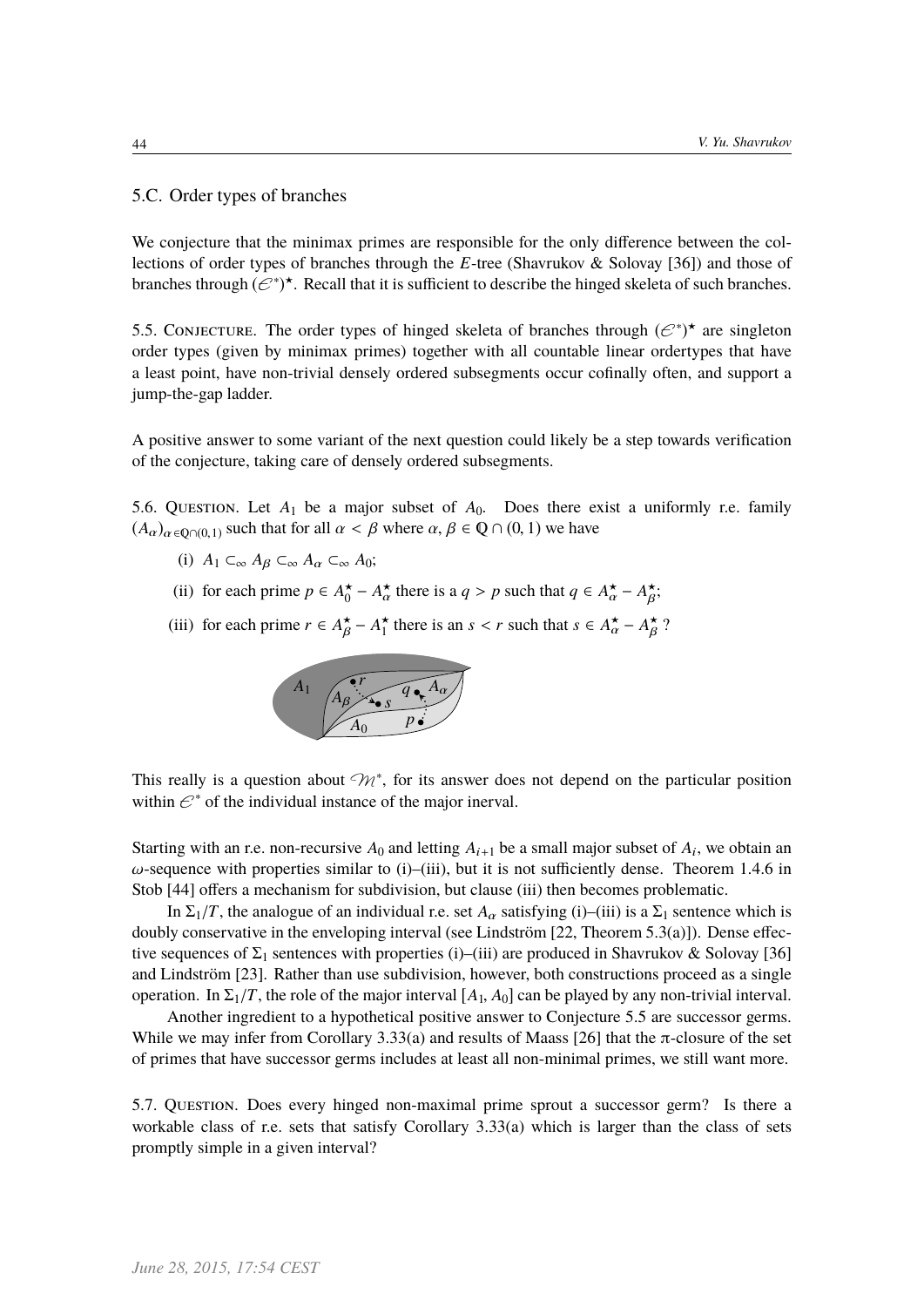In conclusion, we would just like to spell out the definition of a semi-effective miniaturization of the Rudin–Keisler pre-ordering for elements of  $(\mathcal{E}^*)^{\star}$ :

5.8. DEFINITION.  $p \leq_{rk} q$  if there is a partial recursive function  $f$  with  $q \ni \text{dom } f$  such that for each r.e. *X* one has  $X \in p \Leftrightarrow f^{-1}[X] \in q$ .

### **REFERENCES**

- [1] E. Bouacida, O. Echi, G. Picavet, E. Salhi. An extension theorem for sober spaces and the Goldman topology. *International Journal of Mathematics and Mathematical Sciences* 51 (2003) 3217–3239.
- [2] W. H. Cornish. On H. Priestley's dual of the category of bounded distributive lattices. *Математички весник. Нова сериjа* 12(27) (1975) 329–332.
- [3] B. A. Davey, H. A. Priestley. *Introduction to Lattices and Order*, 2nd ed. Cambridge University Press (2002).
- [4] H. Gaifman. A note on models and submodels of arithmetic. *Conference in Mathematical Logic — London '70*. (W. Hodges, ed.) Springer-Verlag (1972) 128–144.
- [5] D. Guaspari. Partially conservative extensions of arithmetic. *Transactions of the American Mathematical Society* 254 (1979) 47–68.
- [6] P. Hájek. Completion closed algebras and models of Peano arithmetic. *Commentationes mathematicae Universitatis Carolinae* 22 (1981) 585–594.
- [7] P. Hájek. On a new notion of partial conservativity. *Computation and Proof Theory*. (M. M. Richter, E. Börger, W. Oberschelp, B. Schinzel, W. Thomas, eds.) Springer-Verlag (1984) 217–232.
- [8] L. Harrington, R. I. Soare. Dynamic properties of computably enumerable sets. *Computability, Enumerability, Unsolvability: Directions in Recursion Theory*. (S. B. Cooper, T. A. Slaman, S. S. Wainer, eds.) Cambridge University Press (1996) 105–121.
- [9] L. Harrington, R. I. Soare. Definable properties of the computably enumerable sets. *Annals of Pure and Applied Logic* 94 (1998) 97–125.
- [10] E. Herrmann, M. Kummer. Diagonals and  $\mathcal{D}$ -maximal sets. *The Journal of Symbolic Logic* 59 (1994) 60–72.
- [11] J. Hirschfeld. Models of arithmetic and recursive functions. *Israel Journal of Mathematics* 20 (1975) 111–126.
- [12] J. Hirschfeld. Finite forcing and generic filters in arithmetic. *Model Theory and Algebra: A Memorial Tribute to Abraham Robinson*. (D. H. Saracino, V. B. Weispfenning, eds.) Springer-Verlag (1975) 172–199.
- [13] J. Hirschfeld, W. H. Wheeler. *Forcing, Arithmetic, Division Rings*. Springer-Verlag (1975).
- [14] D. Jensen, A. Ehrenfeucht. Some problem in elementary arithmetics. *Fundamenta mathematicae* 92 (1976) 223–245.
- [15] R. Kaye. *Models of Peano Arithmetic*. Clarendon Press (1991).
- [16] L. A. S. Kirby. Initial segments of models of arithmetic. Thesis, Manchester University (1977).
- [17] R. Kossak, J. H. Schmerl. *The Structure of Models of Peano Arithmetic*. Clarendon Press (2006).
- [18] A. H. Lachlan. The elementary theory of recursively enumerable sets. *Duke Mathematical Journal* 35 (1968) 123–146.
- [19] A. H. Lachlan. On the lattice of recursively enumerable sets. *Transactions of the American Mathematical Society* 130 (1968) 1–37.
- [20] S. Lempp, A. Nies, D. R. Solomon. On the filter of computably enumerable supersets of an r-maximal set. *Archive for Mathematical Logic* 40 (2001) 415–423.